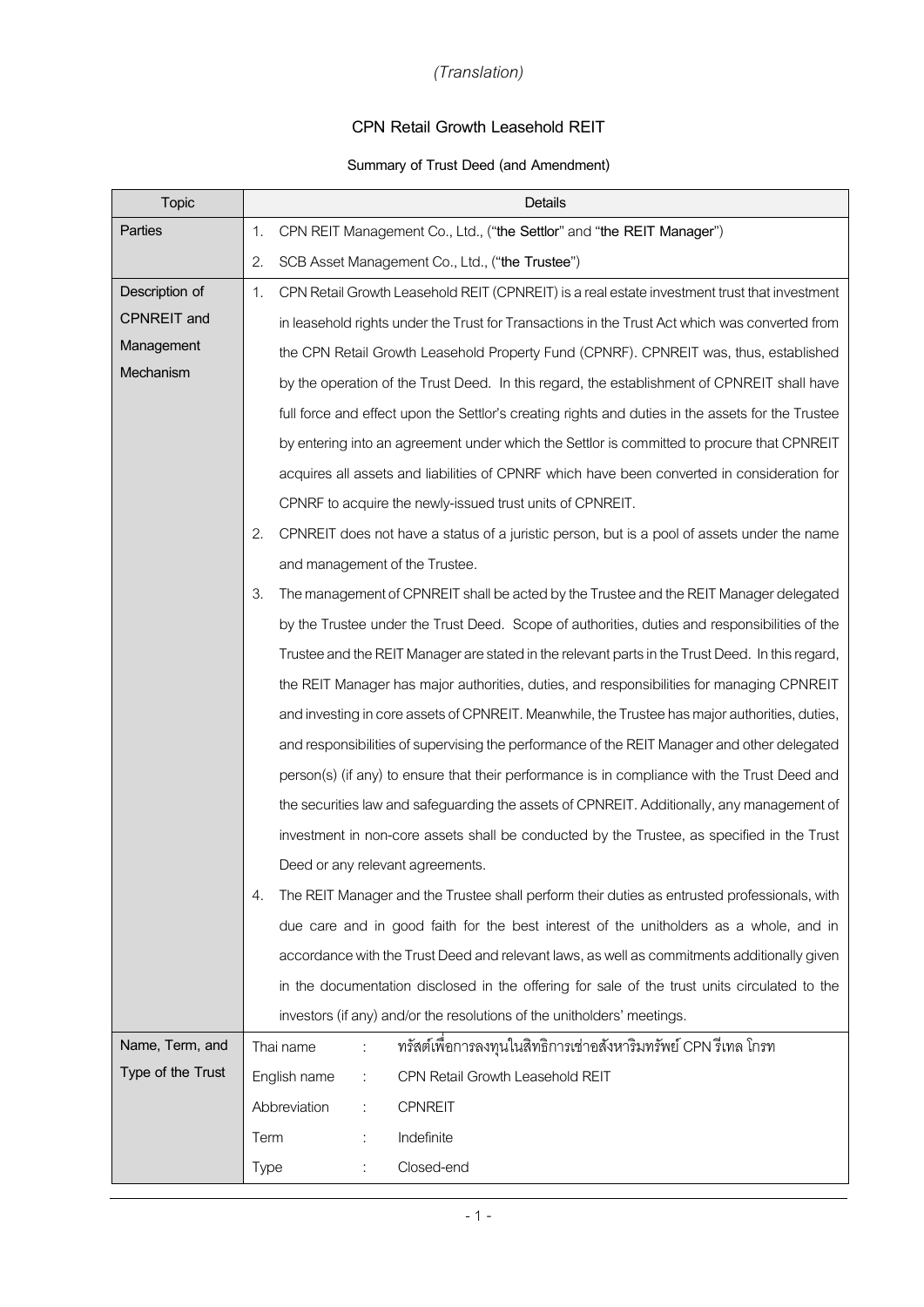| Topic                    | <b>Details</b>                                                                                         |
|--------------------------|--------------------------------------------------------------------------------------------------------|
| Establishment            | The establishment of CPNREIT shall have full force and effect upon the Settlor's creating the rights   |
| Date of CPNREIT          | and duties of the assets to the Trustee by entering into an agreement with a commitment that the       |
| and Effective Date       | Settlor shall ensure that CPNREIT acquires all assets and liabilities of the CPNRF which have been     |
| of Trust Deed            | converted in consideration for CPNRF acquiring the newly-issued trust units of CPNREIT.                |
| <b>Trust Unitholders</b> | Being a unitholder does not give rise to a juristic relationship in terms of principal and agent<br>1. |
|                          | between the unitholder and the Trustee, and in terms of a partnership or other juristic                |
|                          | relationship among the unitholders.                                                                    |
|                          | Being a unitholder does not cause the unitholder to be liable if the assets of CPNREIT are<br>2.       |
|                          | insufficient for repayment of the debt to the Trustee, the REIT Manager, or the creditors of           |
|                          | CPNREIT. In this regard, the Trustee, the REIT Manager, and the creditors of CPNREIT have              |
|                          | the right to claim only from the assets of CPNREIT.                                                    |
|                          | A unitholder shall be entitled to claim from CPNREIT for a distribution of returns in an amount<br>3.  |
|                          | of not exceeding the income after deducting reserves, and the returns on capital in the amount         |
|                          | of not exceeding the capital amount adjusted by the excess or the under-value of the trust             |
|                          | units. If the trust units are divided into classes, such right to receive the distribution of returns  |
|                          | or returns on capital of the unitholder of each class of the trust units shall also conform to the     |
|                          | relevant terms and conditions as stated for each class.                                                |
|                          | In any case, the Trust Deed shall in no way be interpreted in such a way that it contradicts or<br>4.  |
|                          | is in conflict with the terms and conditions under Clauses 1, 2, and 3 above.                          |
|                          | Being a unitholder does in no way grant him/her/it the sole and exclusive ownership of or a<br>5.      |
|                          | right of claim over the assets of CPNREIT, whether in whole or in part. A unitholder does not          |
|                          | have the right to demand that the assets of CPNREIT be transferred to him/her/it. The                  |
|                          | unitholder may be entitled to recover the assets of CPNREIT from third persons in accordance           |
|                          | with the criteria prescribed in the Trust Act if the management of CPNREIT by the Trustee              |
|                          | and/or the REIT Manager does/do not comply with the Trust Deed or the Trust Act which                  |
|                          | results in the disposal of the assets of CPNREIT to such third persons.                                |
|                          | The unitholder shall be entitled to receive the returns on capital, benefits, or other assets<br>6.    |
|                          | in relation thereto upon the dissolution of CPNREIT in accordance with the criteria and                |
|                          | procedures specified in the Trust Deed. The Trustee or a person acting on its behalf or                |
|                          | the assignee of the Trustee or another person acting on its behalf, as the case may be,                |
|                          | shall allocate the returns on capital, benefits, or other assets in relation thereto to the            |
|                          | unitholders upon the dissolution of CPNREIT. A unitholder shall be entitled to demand the              |
|                          | returns on capital in the amount of not exceeding the capital amount adjusted by the                   |
|                          | excess or the under-value of the trust units in any case.                                              |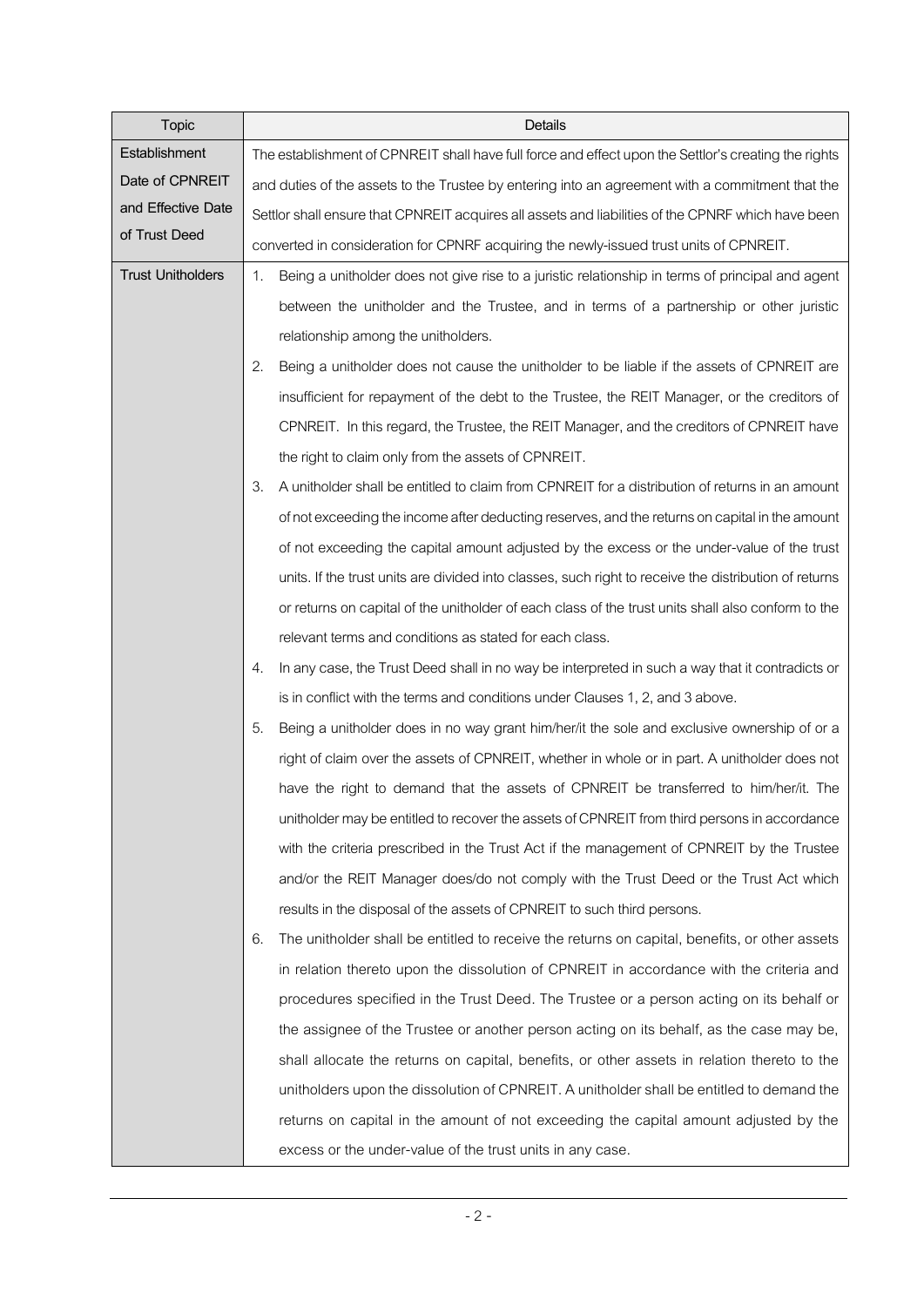| <b>Topic</b>             | Details                                                                                                                                                                                                                                                                                           |  |  |  |  |  |  |
|--------------------------|---------------------------------------------------------------------------------------------------------------------------------------------------------------------------------------------------------------------------------------------------------------------------------------------------|--|--|--|--|--|--|
|                          | A unitholder shall be entitled to receive the returns on capital following the decrease in paid-<br>7.                                                                                                                                                                                            |  |  |  |  |  |  |
|                          | up capital of CPNREIT in accordance with the criteria prescribed in Clause 5 of the Trust                                                                                                                                                                                                         |  |  |  |  |  |  |
|                          | Deed.                                                                                                                                                                                                                                                                                             |  |  |  |  |  |  |
|                          | A unitholder may lawfully pledge the trust units by complying with the criteria and procedures<br>8.                                                                                                                                                                                              |  |  |  |  |  |  |
|                          | determined by the Trustee and/or the trust unit registrar.                                                                                                                                                                                                                                        |  |  |  |  |  |  |
|                          | A unitholder shall be entitled to transfer the trust units, subject to the criteria specified in the<br>9.                                                                                                                                                                                        |  |  |  |  |  |  |
|                          | Trust Deed.                                                                                                                                                                                                                                                                                       |  |  |  |  |  |  |
|                          | 10. A unitholder shall be entitled to attend and cast votes at unitholders' meetings in accordance                                                                                                                                                                                                |  |  |  |  |  |  |
|                          | with the criteria specified in the Trust Deed.                                                                                                                                                                                                                                                    |  |  |  |  |  |  |
|                          | 11. A unitholder shall not be held liable to the REIT Manager or the Trustee in respect of payment                                                                                                                                                                                                |  |  |  |  |  |  |
|                          | of other monies to CPNREIT after having paid the price of the trust units in full, and shall not                                                                                                                                                                                                  |  |  |  |  |  |  |
|                          | bear any other additional liability for the trust units held.                                                                                                                                                                                                                                     |  |  |  |  |  |  |
| Investment by            | The investments of CPNREIT shall be made in accordance with the criteria prescribed in the                                                                                                                                                                                                        |  |  |  |  |  |  |
| <b>CPNREIT</b> and its   | Notification TorJor. 49/2555 and other relevant notifications, as well as the Trust Deed. CPNREIT                                                                                                                                                                                                 |  |  |  |  |  |  |
| <b>Investment Policy</b> | will focus on its investments in immovable properties, leasehold rights in immovable properties,                                                                                                                                                                                                  |  |  |  |  |  |  |
|                          | and sub-leasehold rights in high-end immovable properties, particularly shopping malls. CPNREIT                                                                                                                                                                                                   |  |  |  |  |  |  |
|                          | will also invest in other types of immovable properties that are related to or complement immovable                                                                                                                                                                                               |  |  |  |  |  |  |
|                          | properties in the category of shopping malls, such as assets for commercial purposes, office<br>buildings, hotels, and serviced apartments, etc., as to be the core assets of CPNREIT. CPNREIT<br>will do so by means of purchasing and/or leasing and/or subleasing and/or accepting transfer of |  |  |  |  |  |  |
|                          |                                                                                                                                                                                                                                                                                                   |  |  |  |  |  |  |
|                          |                                                                                                                                                                                                                                                                                                   |  |  |  |  |  |  |
|                          | leasehold rights and/or sub-leasehold rights in the core assets, and place emphasis on the                                                                                                                                                                                                        |  |  |  |  |  |  |
|                          | generation of benefits in the form of income from rental fees and service fees, or any other income                                                                                                                                                                                               |  |  |  |  |  |  |
|                          | of a similar nature. In addition, CPNREIT shall cause improvement, change, enhancement,                                                                                                                                                                                                           |  |  |  |  |  |  |
|                          | development, and/or disposal of assets for the purposes of generating income and returns to                                                                                                                                                                                                       |  |  |  |  |  |  |
|                          | CPNREIT in the continuous interests of the unitholders in the long-term. Furthermore, CPNREIT also                                                                                                                                                                                                |  |  |  |  |  |  |
|                          | intends to make additional investments in the assets in order to achieve the continuous growth of                                                                                                                                                                                                 |  |  |  |  |  |  |
|                          | its income and so as to diversify risks through investment in immovable properties in different                                                                                                                                                                                                   |  |  |  |  |  |  |
|                          | locations, as well as to invest in other assets and/or securities and/or to seek other benefits from                                                                                                                                                                                              |  |  |  |  |  |  |
|                          | any other methods in accordance with the securities law and/or any other relevant laws.                                                                                                                                                                                                           |  |  |  |  |  |  |
| Acquisition of the       | CPNREIT shall make both direct and indirect investment in accordance with the following criteria:                                                                                                                                                                                                 |  |  |  |  |  |  |
| Core Assets and          | Direct investment, being the investment in the core assets which will be in accordance with<br>1.                                                                                                                                                                                                 |  |  |  |  |  |  |
| Equipment (if any)       | the following criteria:                                                                                                                                                                                                                                                                           |  |  |  |  |  |  |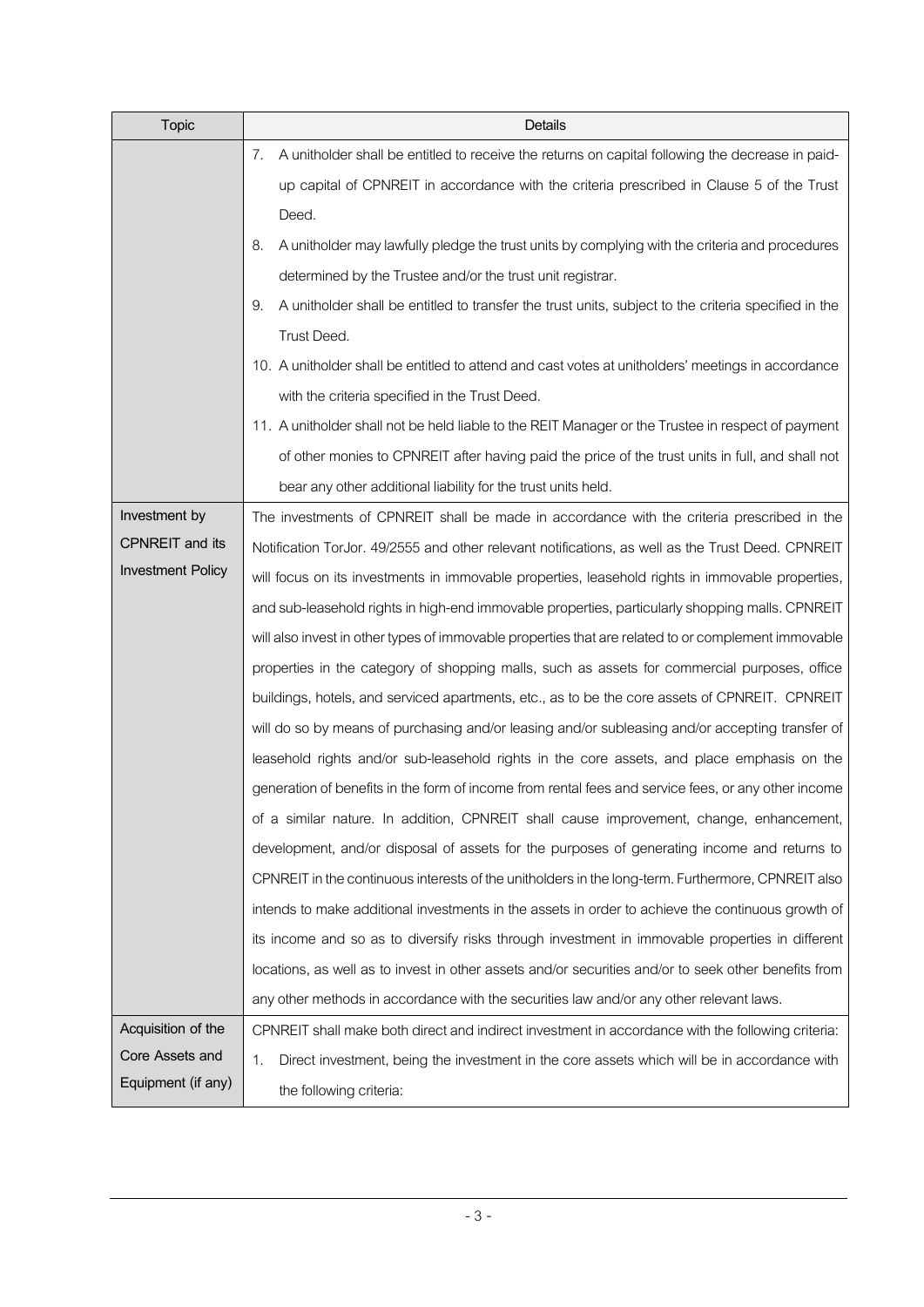| <b>Topic</b> |     | Details                                                                                   |
|--------------|-----|-------------------------------------------------------------------------------------------|
|              | 1.1 | CPNREIT shall invest in immovable properties in order to acquire the ownership or         |
|              |     | possession, whereby the acquisition of possession shall be in accordance with the         |
|              |     | following cases:                                                                          |
|              |     | 1.1.1<br>Acquisition of immovable properties for which certificates of utilization        |
|              |     | (Nor.Sor.3 Kor.) have been issued;                                                        |
|              |     | 1.1.2<br>Acquisition of the leasehold rights and/or sub-leasehold rights of immovable     |
|              |     | properties for which documents of title or possession in the category of                  |
|              |     | Nor.Sor.3 Kor. have been issued. In the case where CPNREIT invests in the                 |
|              |     | leasehold rights of immovable properties that demonstrate the nature of                   |
|              |     | subleasing, the REIT Manager shall put in place measures for risk mitigation              |
|              |     | or remedy of damage which may occur due to the breach of the lease                        |
|              |     | agreement or the failure to exercise the rights under the lease agreement.                |
|              | 1.2 | The acquired immovable properties shall not be subject to any enforcement of              |
|              |     | property rights or any dispute unless the REIT Manager and the Trustee, after             |
|              |     | consideration, have expressed their opinions in writing that such enforcement or          |
|              |     | dispute does not materially affect the seeking of benefits from such immovable            |
|              |     | properties, and the conditions for acquiring such immovable properties are beneficial     |
|              |     | to the unitholders as a whole;                                                            |
|              | 1.3 | The contract for the acquisition of the immovable properties shall not contain any        |
|              |     | agreement or commitment which may render CPNREIT unable to dispose of the                 |
|              |     | immovable properties at a fair value (at the time of disposal), for instance, the         |
|              |     | agreement granting the right of first refusal with a pre-fixed price, etc., or which may  |
|              |     | impose undue obligations on CPNREIT other than those an ordinary lessee should            |
|              |     | bear at the end of the lease;                                                             |
|              | 1.4 | The acquired immovable properties shall be ready to be used for seeking of benefits       |
|              |     | with the aggregate value of no less than 75 percent of the total value of the trust units |
|              |     | offered for sale, including the amount of loan (if any).                                  |
|              |     | In this regard, CPNREIT may invest in a project under construction, provided that, the    |
|              |     | investment value for the acquisition and completion of the development project shall      |
|              |     | not exceed 10 percent of the total asset value of CPNREIT (after the offering for sale of |
|              |     | the trust units), and CPNREIT must be able to demonstrate that it has sufficient working  |
|              |     | capital to pay the cost of the development project without affecting the going concern    |
|              |     | issue of CPNREIT;                                                                         |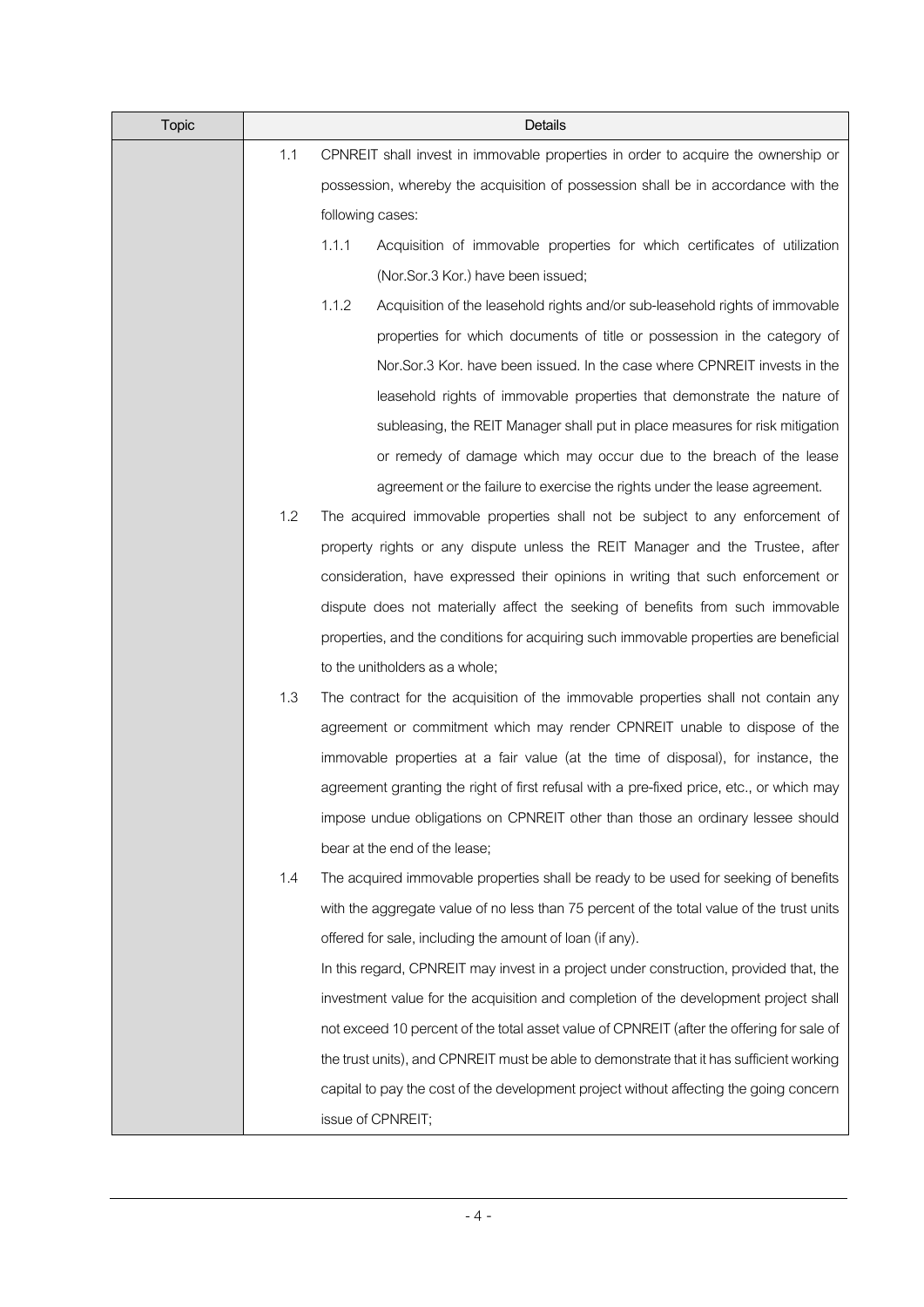| <b>Topic</b> |     |       |     | Details                                                                                         |
|--------------|-----|-------|-----|-------------------------------------------------------------------------------------------------|
|              | 1.5 |       |     | The REIT Manager shall arrange for the appraisal of the immovable properties                    |
|              |     |       |     | intended for investment, whereby the appraisal shall be fully conducted with the                |
|              |     |       |     | verification of the documents of title, and for the purposes of public use for disclosure       |
|              |     |       |     | to investors. The appraisal reports must have been made within 6 months before the              |
|              |     |       |     | date of the filing of application for the offering for sale of the trust units. Such appraisal  |
|              |     |       |     | shall be performed by at least 2 appraisal companies considered appropriate by the              |
|              |     |       |     | REIT Manager and the financial advisor who shall mutually prepare the application for           |
|              |     |       |     | the offering for sale of the trust units (if any) so that they will be able to conduct reliable |
|              |     |       |     | and satisfactory appraisals to reflect the true value of the assets. The appraisal              |
|              |     |       |     | companies shall demonstrate the following:                                                      |
|              |     | 1.5.1 |     | The appraisal companies must have been approved by the SEC Office;                              |
|              |     | 1.5.2 |     | If the immovable properties to be invested in are located aboard, the                           |
|              |     |       |     | appraisal companies to perform the appraisal on such immovable properties                       |
|              |     |       |     | can be those whose names are in the approved list of the government or                          |
|              |     |       |     | regulatory authorities of the country where such immovable properties are                       |
|              |     |       |     | located. In this regard, if there is no such list, the appraisal companies must                 |
|              |     |       |     | demonstrate any of the following:                                                               |
|              |     |       | (a) | The appraisal companies must practice the profession of asset                                   |
|              |     |       |     | valuation and be widely-recognized in the country in which those                                |
|              |     |       |     | assets are located;                                                                             |
|              |     |       | (b) | The standards for operations and work systems adopted by the                                    |
|              |     |       |     | appraisal companies are internationally-recognized; and                                         |
|              |     |       | (c) | The appraisal companies are part of an international network of                                 |
|              |     |       |     | appraisal companies (International Firm).                                                       |
|              |     |       |     | In this regard, the criteria under this Clause 1.5 shall be applicable to the immovable         |
|              |     |       |     | properties transferred from CPNRF which have been converted, and which have been                |
|              |     |       |     | appropriately appraised under the criteria prescribed under the Notification of the             |
|              |     |       |     | Capital Market Supervisory Board No. TorJor. 34/2559;                                           |
|              | 1.6 |       |     | The acquired immovable properties shall have an aggregate value of not less than                |
|              |     |       |     | THB 500 million, and in the case where the amount of funds raised from the offering for         |
|              |     |       |     | sale of the trust units is less than the value of the immovable properties to be invested       |
|              |     |       |     | in, the REIT Manager must be able to demonstrate that there are other sufficient                |
|              |     |       |     | sources of funds to support the acquisition of such immovable properties.                       |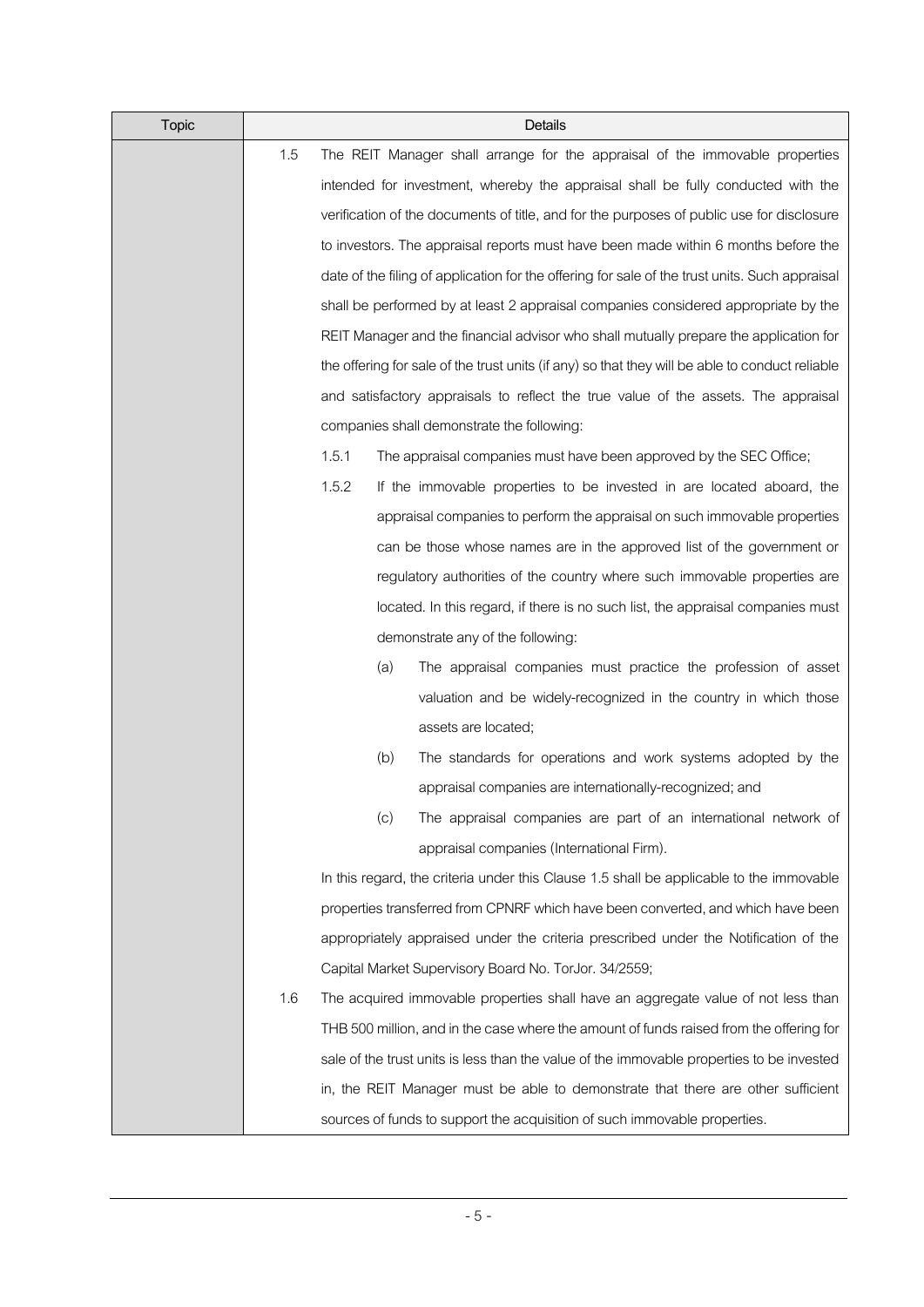| <b>Topic</b> |    |           |          | Details                                                                                    |
|--------------|----|-----------|----------|--------------------------------------------------------------------------------------------|
|              |    |           |          | In addition, in acquiring the core assets and equipment, CPNREIT shall comply with the     |
|              |    |           |          | procedures specified under the Trust Deed.                                                 |
|              | 2. |           |          | The Indirect investment, being the investment in the core assets of CPNREIT through having |
|              |    |           |          | shareholdings in a company established for the purposes of an operation similar to that of |
|              |    |           |          | CPNREIT, in accordance with the Notification of the Capital Market Supervisory Board No.   |
|              |    |           |          | TorJor. 49/2555 where such investment shall be made in accordance with the following       |
|              |    | criteria: |          |                                                                                            |
|              |    | 2.1       |          | CPNREIT shall hold shares in such company not less than 99 percent of the total issued     |
|              |    |           |          | shares and not less than 99 percent of the total voting rights of such company;            |
|              |    | 2.2       |          | CPNREIT may provide loan to the company under Clause 2.1 by means of holding of            |
|              |    |           |          | debt instruments or entering into an agreement which constitutes the granting of a loan.   |
|              |    |           |          | The granting of a loan to such company shall be deemed as an indirect investment of        |
|              |    |           |          | the core assets;                                                                           |
|              |    | 2.3       |          | The appraisal of value shall be conducted in accordance with the following criteria        |
|              |    |           | follows: |                                                                                            |
|              |    |           | 2.3.1    | An appraisal of value of immovable assets to be invested indirectly by                     |
|              |    |           |          | CPNREIT shall be conducted at both level of CPNREIT and the company                        |
|              |    |           |          | which CPNREIT is the shareholder, as follows:                                              |
|              |    |           |          | (a) The appraisal at the level of CPNREIT shall be conducted in accordance                 |
|              |    |           |          | with the criteria under Clause 1.5 by taking into the consideration of                     |
|              |    |           |          | shareholding proportions, tax liabilities of the company and other factors                 |
|              |    |           |          | which may affect the price of Real Estate indirectly invested by CPNREIT.                  |
|              |    |           |          | Should an indirect investment through various layers of ownership,                         |
|              |    |           |          | the appraisal at the level of CPNREIT shall be taking all factors                          |
|              |    |           |          | mentioned above into the consideration at all levels.                                      |
|              |    |           |          | (b) The appraisal at the level of the company shall be conducted in                        |
|              |    |           |          | accordance with the criteria under Clause 1.5, mutatis mutandis.                           |
|              |    |           | 2.3.2    | An appraisal of other assets invested by the company which CPNREIT is the                  |
|              |    |           |          | shareholder with the following criteria:                                                   |
|              |    |           |          | to, mutatis mutandis, apply fair value in accordance with the<br>(a)                       |
|              |    |           |          | criteria regarding specifying the fair value of investment fund                            |
|              |    |           |          | issued by Association of Investment Management Companies;                                  |
|              |    |           |          | in case that the criteria under (1) could not accommodate the<br>(b)                       |
|              |    |           |          | determination of fair value of any asset, the determination of                             |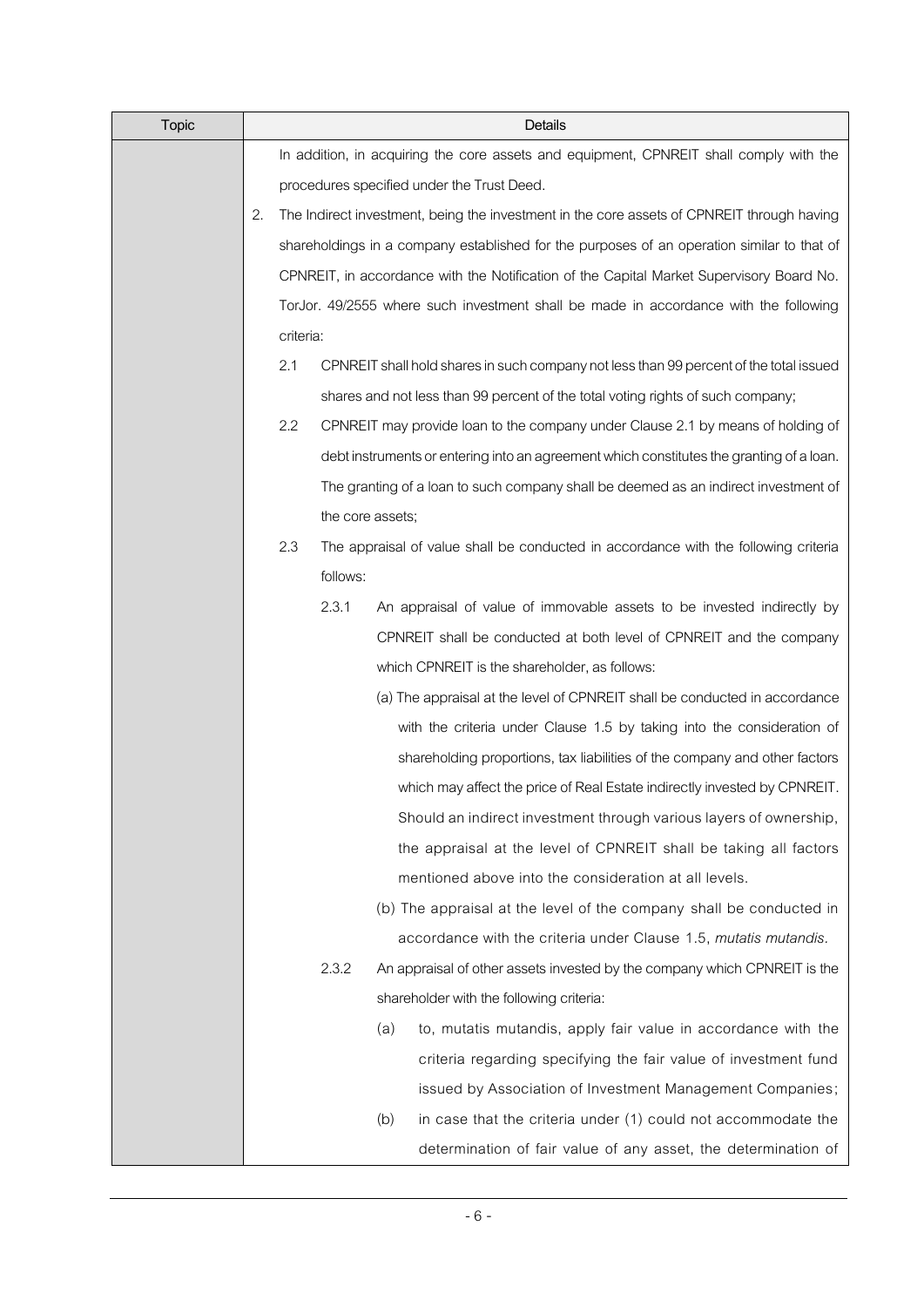| <b>Topic</b> |    |     |       | Details                                                                                         |
|--------------|----|-----|-------|-------------------------------------------------------------------------------------------------|
|              |    |     |       | value shall be in accordance with generally accepted principle                                  |
|              |    |     |       | or international standard;                                                                      |
|              |    |     | 2.3.3 | In case that CPNREIT has investment in debt instruments or                                      |
|              |    |     |       | agreements which is considered as indirect investments, the                                     |
|              |    |     |       | appraisal shall also be conducted in accordance with the criteria set out                       |
|              |    |     |       | herein;                                                                                         |
|              |    |     | 2.3.4 | In case that CPNREIT has indirect investment in principle assets through                        |
|              |    |     |       | other trusts with the objective of investing in CPNREIT's core assets, the                      |
|              |    |     |       | appraisal shall be conducted in accordance with the criteria under                              |
|              |    |     |       | Clause 2.3.1, 2.3.2, and 2.3.3, mutatis mutandis.                                               |
|              | 3. |     |       | CPNREIT may acquire the non-core assets by investing in any other assets which CPNREIT          |
|              |    |     |       | is allowed to invest in or hold in accordance with the criteria specified under the Trust Deed. |
|              | 4. |     |       | CPNREIT shall not enter into any agreement with respect to the investment in the core assets    |
|              |    |     |       | with the following persons, which may result in any involvement in the management of            |
|              |    |     |       | CPNREIT by any of such persons or any person under such persons' control, except for the        |
|              |    |     |       | case where such person is a company with its securities listed on the SET, whereby the          |
|              |    |     |       | consideration thereof shall be in accordance with Clause 4.1.1                                  |
|              |    | 4.1 |       | Within 5 years prior to the date on which the application for the offering for                  |
|              |    |     |       | sale of the trust units is filed, such person shall possess none of the following               |
|              |    |     |       | characteristics:                                                                                |
|              |    |     | 4.1.1 | Having a record of a material violation of the criteria or conditions                           |
|              |    |     |       | relating to the offering for sale of securities;                                                |
|              |    |     | 4.1.2 | Having been denied approval for the offering for sale of newly-issued                           |
|              |    |     |       | shares by the SEC Office due to there being material grounds to                                 |
|              |    |     |       | believe the following in respect of the management mechanism of                                 |
|              |    |     |       | such person:                                                                                    |
|              |    |     |       | Being potentially unable to treat the shareholders in a fair<br>(a)                             |
|              |    |     |       | manner, particularly due to giving preferential treatment to a                                  |
|              |    |     |       | particular group of shareholders, thus inappropriately giving                                   |
|              |    |     |       | them advantages or privileges over other shareholders;                                          |
|              |    |     |       | Being potentially unable to safeguard the rights of the<br>(b)                                  |
|              |    |     |       | shareholders by causing a person to receive additional                                          |
|              |    |     |       | monetary benefits other than those due in the ordinary course                                   |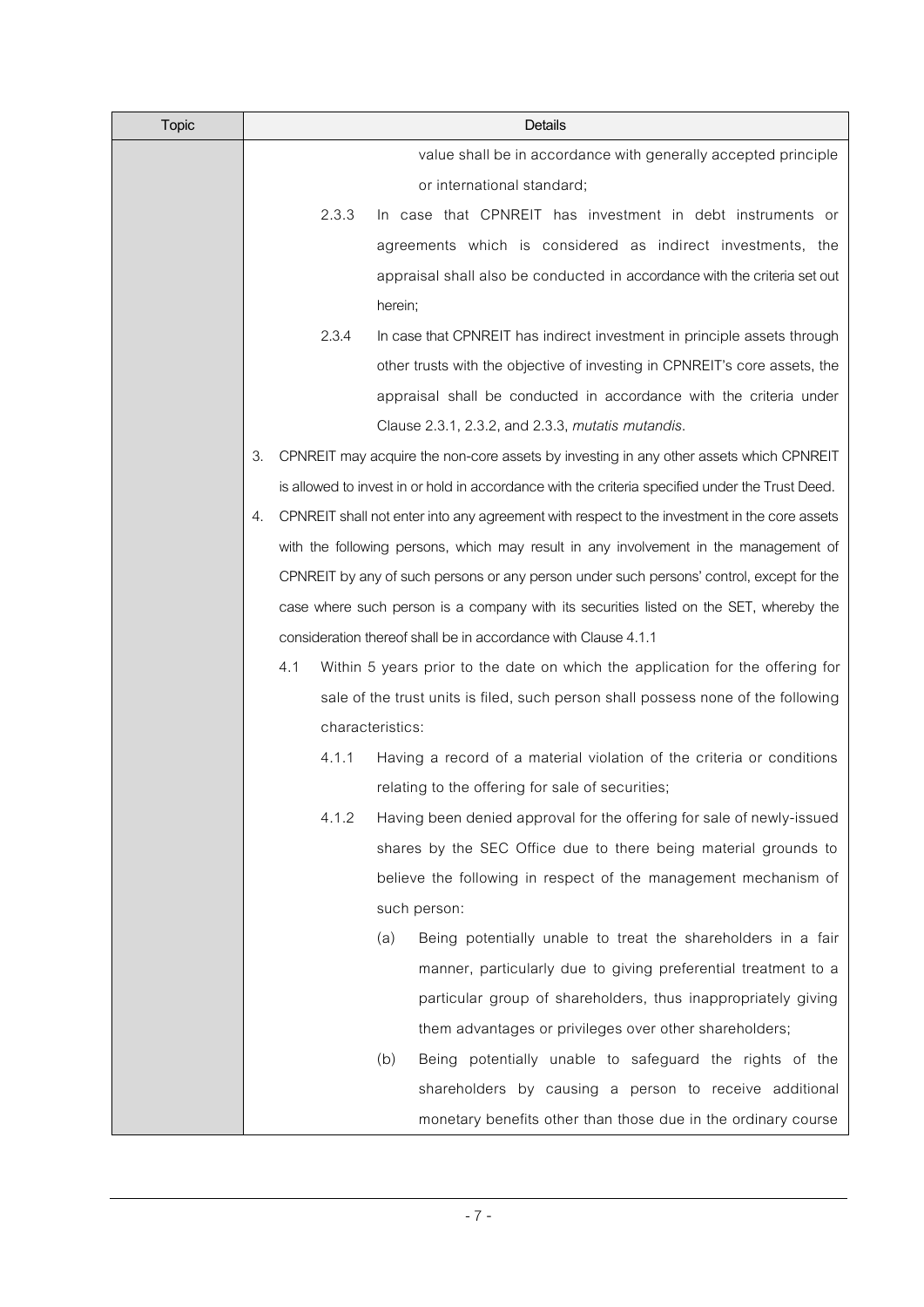| <b>Topic</b>       |     | Details                                                                                          |
|--------------------|-----|--------------------------------------------------------------------------------------------------|
|                    |     | of business or that cause the company to lose benefits to which                                  |
|                    |     | it is entitled;                                                                                  |
|                    |     | 4.1.3<br>Having been denied approval for the offering for sale of newly-issued                   |
|                    |     | securities by the SEC Office due to there being material grounds to                              |
|                    |     | believe that the disclosure of information to the public is incomplete,                          |
|                    |     | inadequate for decision-making, or contained misleading information                              |
|                    |     | for the investors, which constitutes concealment or withholding of                               |
|                    |     | material information, or creation of fictitious information that does not                        |
|                    |     | form a part of the clauses or actions of the company;                                            |
|                    |     | 4.1.4<br>Having its application for approval for the offering for sale of newly-                 |
|                    |     | issued securities withdrawn due to its failing to give any clarification                         |
|                    |     | to the SEC Office under Clause 4.1.2 or Clause 4.1.3 above, or                                   |
|                    |     | whereby clarifications were given without demonstrating the                                      |
|                    |     | reasonable facts or grounds for disproving the suspicions set out in                             |
|                    |     | Clause 4.1.2 or Clause 4.1.3;                                                                    |
|                    | 4.2 | Within 10 years prior to the date on which the application for the offering for                  |
|                    |     | sale of the trust units is filed, such person had been subject to a final court                  |
|                    |     | judgment on the basis of an offense relating to assets, particularly due to                      |
|                    |     | deceitful, fraudulent or dishonest acts that cause widespread damage,                            |
|                    |     | regardless whether under Thai or foreign laws;                                                   |
|                    | 4.3 | Being named in a complaint or subject to legal proceedings in respect of the                     |
|                    |     | commission of an offence relating to assets by the relevant agencies,                            |
|                    |     | particularly due to the performance of work of a deceitful, fraudulent, or                       |
|                    |     | dishonest nature that causes widespread damage, regardless whether under                         |
|                    |     | Thai or foreign laws;                                                                            |
|                    | 4.4 | There are reasonable grounds to believe that such person had acted in such                       |
|                    |     | a manner so that the persons possessing the prohibited characteristics under                     |
|                    |     | Clause 4.1, Clause 4.2, or Clause 4.3 could evade the application of the                         |
|                    |     | criteria in Clause 4.1, Clause 4.2, or Clause 4.3 by the SEC Office against                      |
|                    |     | those persons.                                                                                   |
| Procedures on the  |     | Prior to acquisition of the core assets each time, the REIT Manager has to proceed as follows:   |
| Acquisition of the | 1.  | Conduct due diligence on the information and agreements relating to the core assets and          |
| Core Assets and    |     | equipment (if any), for instance, financial and legal information, for the benefit of investment |
| Equipment (if any) |     | decision-making and disclosure of accurate information. If the owner, lessor, transferor of the  |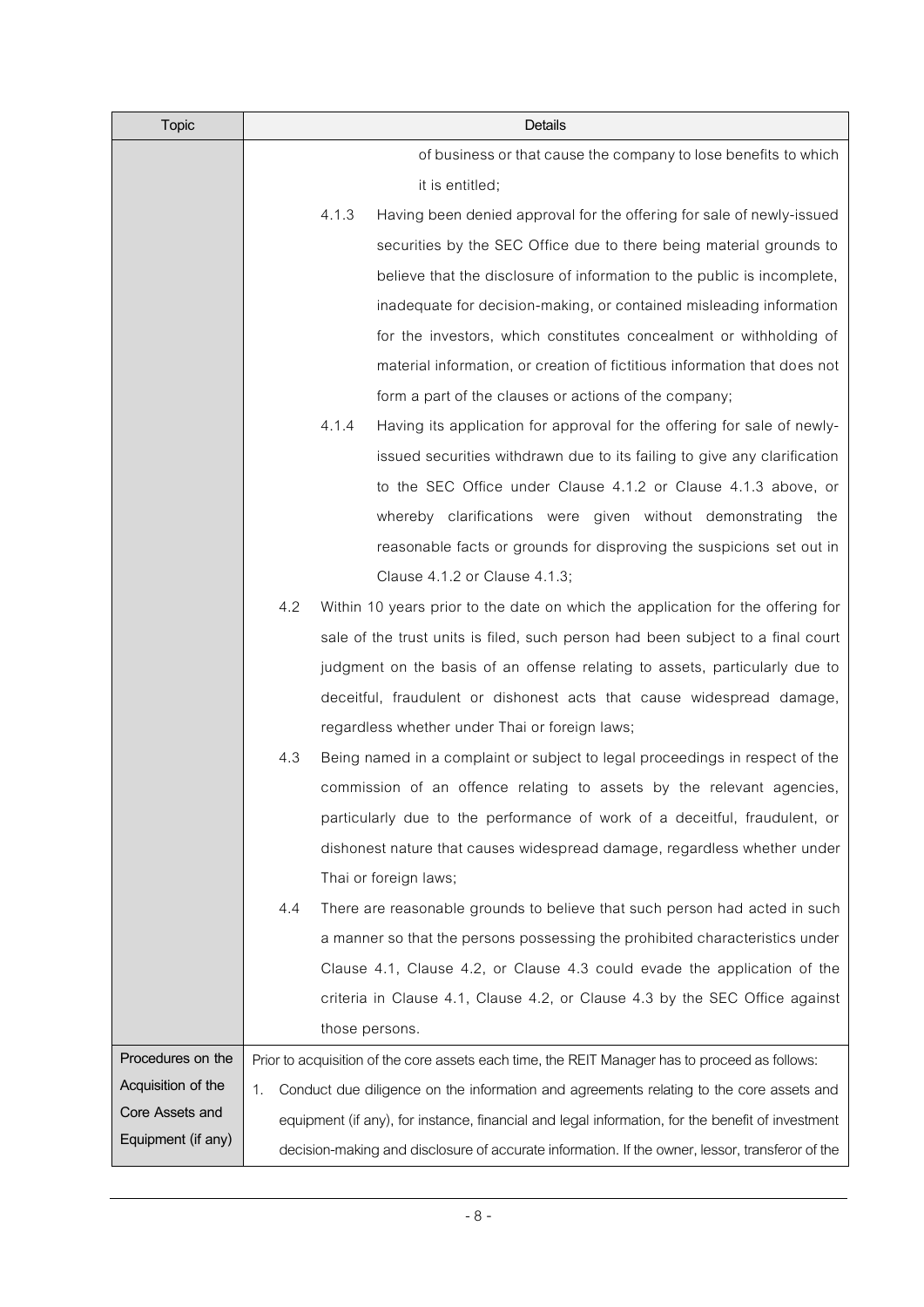| <b>Topic</b> | Details |                                                                                            |                               |                                                                                                |  |  |
|--------------|---------|--------------------------------------------------------------------------------------------|-------------------------------|------------------------------------------------------------------------------------------------|--|--|
|              |         |                                                                                            |                               | leasehold rights, or transferor of the sub-leasehold rights, is a connected person of the REIT |  |  |
|              |         | Manager, the REIT Manager has to arrange for a financial advisor to give an opinion on the |                               |                                                                                                |  |  |
|              |         |                                                                                            | analysis of such information: |                                                                                                |  |  |
|              |         | 1.1                                                                                        |                               | Appraisal of the core assets at least in accordance with the provisions as prescribed          |  |  |
|              |         |                                                                                            |                               | under the Trust Deed;                                                                          |  |  |
|              |         | 1.2                                                                                        |                               | If CPNREIT plans to invest in the leasehold rights of immovable properties by                  |  |  |
|              |         |                                                                                            |                               | subleasing, the REIT Manager shall put in place measures for risk mitigation or remedy         |  |  |
|              |         |                                                                                            |                               | of damage which may occur due to the breach of the lease agreement or the failure to           |  |  |
|              |         |                                                                                            |                               | exercise the rights under the lease agreement.                                                 |  |  |
|              | 2.      |                                                                                            |                               | The acquisition of the additional core assets shall be in accordance with the following        |  |  |
|              |         |                                                                                            | conditions:                   |                                                                                                |  |  |
|              |         | 2.1                                                                                        |                               | With respect to the essence of the transaction,                                                |  |  |
|              |         |                                                                                            | 2.1.1                         | The acquisition must be in compliance with the Trust Deed and relevant laws;                   |  |  |
|              |         |                                                                                            | 2.1.2                         | The acquisition must be in the best interest of CPNREIT;                                       |  |  |
|              |         |                                                                                            | 2.1.3                         | The acquisition must be reasonable and at a fair price;                                        |  |  |
|              |         |                                                                                            | 2.1.4                         | The expenses collected from CPNREIT (if any) must be at a fair and                             |  |  |
|              |         |                                                                                            |                               | reasonable rate; and                                                                           |  |  |
|              |         |                                                                                            | 2.1.5                         | The acquisition must be decided by a person who does not have any special                      |  |  |
|              |         |                                                                                            |                               | interest with regard to the transaction of acquisition thereof.                                |  |  |
|              |         | 2.2                                                                                        |                               | With respect to the approval procedure, the REIT Manager shall ensure that:                    |  |  |
|              |         |                                                                                            | 2.2.1                         | The acquisition must be approved by the Trustee to ensure that the                             |  |  |
|              |         |                                                                                            |                               | transaction is in compliance with the Trust Deed and relevant laws;                            |  |  |
|              |         |                                                                                            | 2.2.2                         | The acquisition must be approved by the Board of Directors of the REIT                         |  |  |
|              |         |                                                                                            |                               | Manager in the case of acquiring additional core assets with the value                         |  |  |
|              |         |                                                                                            |                               | equivalent to 10 percent of the total asset value of CPNREIT or greater; and                   |  |  |
|              |         |                                                                                            | 2.2.3                         | The acquisition must be approved by the resolution of a unitholders' meeting                   |  |  |
|              |         |                                                                                            |                               | with at least three-quarters majority votes of the attending unitholders with                  |  |  |
|              |         |                                                                                            |                               | voting rights, in the case of acquiring additional core assets with the value                  |  |  |
|              |         |                                                                                            |                               | equivalent to 30 percent of the total asset value of CPNREIT or greater.                       |  |  |
|              |         |                                                                                            |                               | The value of the core assets specified under this Clause shall include the total               |  |  |
|              |         |                                                                                            |                               | acquisition value of the total assets of each project available for generating income, as      |  |  |
|              |         |                                                                                            |                               | well as the value of any related assets.                                                       |  |  |
|              |         | 2.3                                                                                        |                               | In seeking an approval from the Trustee or the unitholders, the REIT Manager and the           |  |  |
|              |         |                                                                                            |                               | Trustee have duties as follows:                                                                |  |  |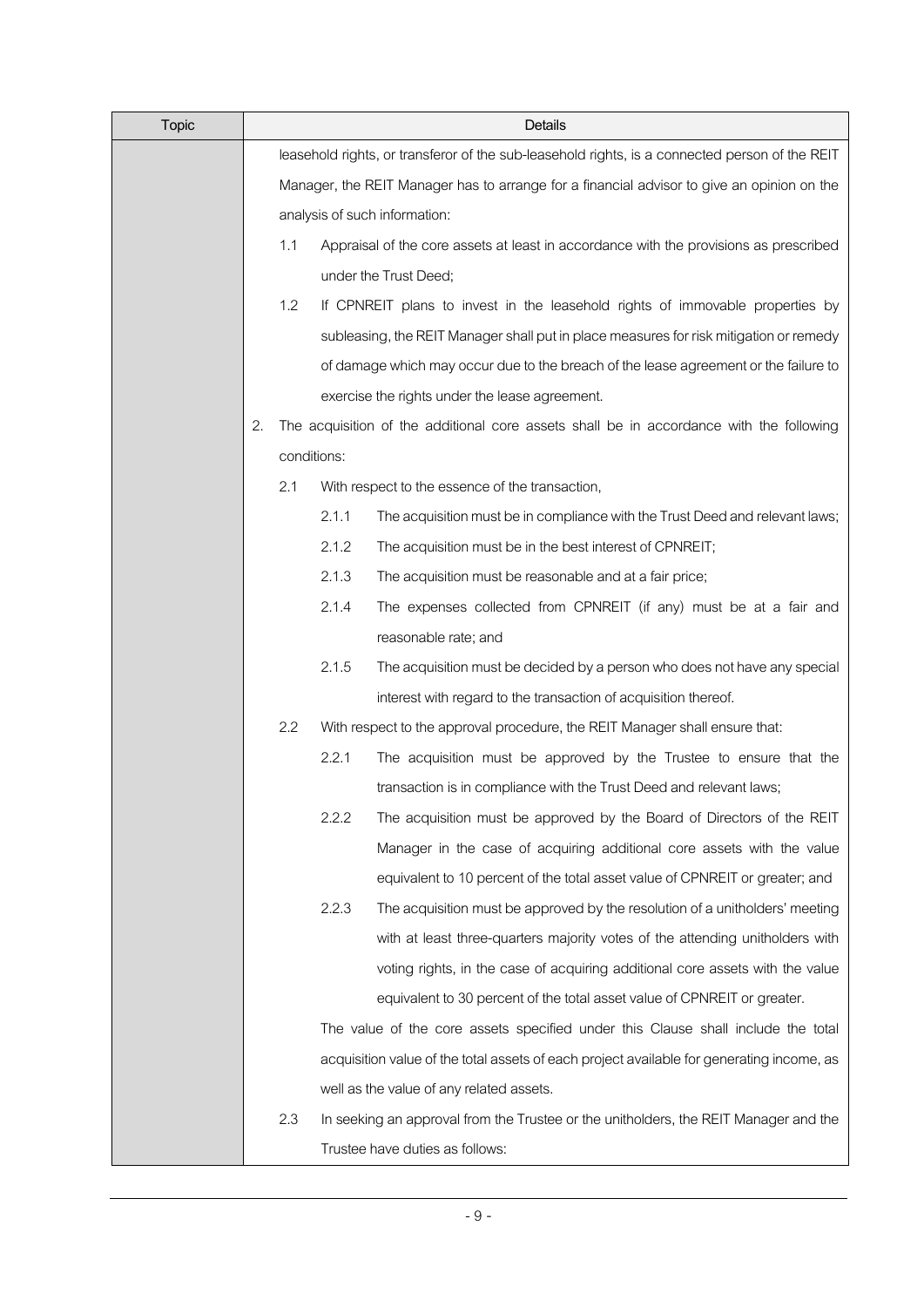| <b>Topic</b>             | Details                                                                                            |
|--------------------------|----------------------------------------------------------------------------------------------------|
|                          | 2.3.1<br>The REIT Manager has the duty to prepare the documents for seeking an                     |
|                          | approval or meeting notice, as the case may be, and to give an opinion on                          |
|                          | descriptions of transactions under Clause 2.1 together with a clear rationale                      |
|                          | and supporting information;                                                                        |
|                          | 2.3.2<br>The Trustee has the duty to attend the unitholders' meeting and give an                   |
|                          | opinion on the descriptions of transactions as to whether or not the proposed                      |
|                          | transactions comply with the Trust Deed and relevant laws.                                         |
| Disposal of              | CPNREIT may dispose Principal Asset and accessories through a sale and/or transfer of<br>1.        |
| <b>Principal Asset</b>   | leasehold right and/or sub-leasehold right of Real Estate. In this regard, in disposing of such    |
| and accessories          | Principal Asset and accessories, CPNREIT shall proceed with the procedures specified               |
| (if any)                 | under Trust Deed.                                                                                  |
|                          | 2.<br>CPNREIT may dispose assets other than the Principal Asset invested or held by CPNREIT.       |
| Procedure for            | 1.<br>Prior to the disposal of Principal Asset, REIT Manager shall procure to conduct an appraisal |
| Disposal of              | of value of the Principal Asset at least in accordance with the conditions under Trust Deed;       |
| <b>Principal Asset</b>   | 2.<br>The disposal of the Principal Asset shall have substance in accordance with the following    |
| and                      | conditions:                                                                                        |
| accessories (if          | 2.1.<br>The disposal shall be made publicly with the content of transaction, the approval          |
| any)                     | procedures and the procedures in order to obtain an approval of the Trustee or a                   |
|                          | resolution of the Unitholders' meeting according to Trust Deed.                                    |
|                          | 2.2.<br>The disposal of Principal Asset with the following characters, in addition to the          |
|                          | compliance with Clause 2.1, it must be a case which is necessary and appropriate and               |
|                          | approved by the Board of Directors of the REIT Manager:                                            |
|                          | (a)<br>Disposal of Principal Asset before a completion of 1 (one) year from the date               |
|                          | of acquisition of such Principal Asset by CPNREIT;                                                 |
|                          | Disposal of Principal Asset to the former owner.<br>(b)                                            |
| <b>Investment Policy</b> | 1.<br>CPNREIT may invest in other assets in accordance with the following criteria:                |
| in Other Assets          | 1.1<br>The types of other assets to be invested in by CPNREIT shall comply with Clause 2           |
|                          | and Clause 3 below;                                                                                |
|                          | 1.2<br>The investment ratio in other assets shall comply with the criteria prescribed in the       |
|                          | relevant notification on the ratio of investment in assets in general mutual funds                 |
|                          | issued under the Securities Act, mutatis mutandis;                                                 |
|                          | 1.3<br>In the case where the debtor under the instrument invested in by CPNREIT is in              |
|                          | default of debt repayment or there are circumstances whereby the debtor will not                   |
|                          | be able to repay the debt, the REIT Manager shall comply with the same criteria                    |
|                          |                                                                                                    |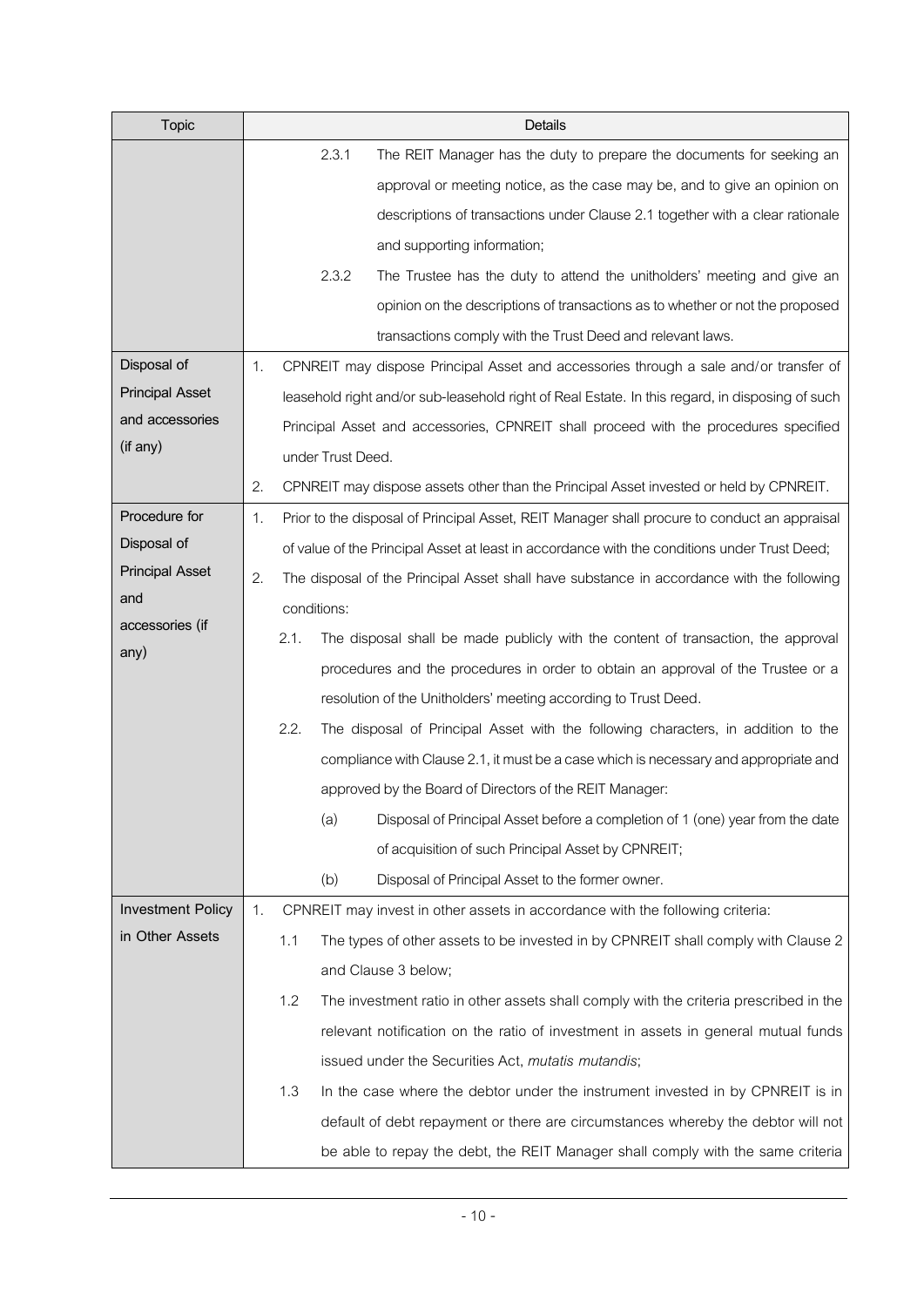| <b>Topic</b> | Details |     |                                                                                         |  |  |
|--------------|---------|-----|-----------------------------------------------------------------------------------------|--|--|
|              |         |     | prescribed for general mutual funds issued under the Securities Act, mutatis            |  |  |
|              |         |     | mutandis;                                                                               |  |  |
|              | 2.      |     | The types of other assets to be invested in by CPNREIT:                                 |  |  |
|              |         | 2.1 | Government bonds;                                                                       |  |  |
|              |         | 2.2 | Treasury bills;                                                                         |  |  |
|              |         | 2.3 | Bonds or debentures issued by a state enterprise or a juristic person established       |  |  |
|              |         |     | under specific laws whereby the principal and interest are fully and unconditionally    |  |  |
|              |         |     | guaranteed by the Ministry of Finance;                                                  |  |  |
|              |         | 2.4 | Cash deposits in a bank or a secondary mortgage corporation;                            |  |  |
|              |         | 2.5 | Certificates of deposit issued by a bank or a finance company without the               |  |  |
|              |         |     | characteristics of structured notes;                                                    |  |  |
|              |         | 2.6 | Bills of exchange or promissory notes which are issued or certified, or an aval         |  |  |
|              |         |     | granted or guaranteed by a bank, a finance company or a credit foncier company          |  |  |
|              |         |     | without the characteristics of structured notes. The certification, granting of an      |  |  |
|              |         |     | aval, or provision of a guarantee, as the case may be, under this Clause must           |  |  |
|              |         |     | constitute a certification for an indefinite term, an aval for the entire amount, or an |  |  |
|              |         |     | unconditional guarantee of the principal and interest in full.                          |  |  |
|              |         | 2.7 | Investment units or warrants to purchase investment units of a fixed income fund        |  |  |
|              |         |     | or other mutual funds with a policy to invest in debt instruments or cash deposits.     |  |  |
|              |         |     | In the case of investment units of a foreign investment fund, the investment units      |  |  |
|              |         |     | must satisfy the following conditions:                                                  |  |  |
|              |         |     | 2.7.1<br>Being investment units of a foreign investment fund under the supervision      |  |  |
|              |         |     | of the regulatory authority on the securities and exchange which is an                  |  |  |
|              |         |     | ordinary member of the International Organization of Securities                         |  |  |
|              |         |     | Commissions (IOSCO), or being investment units of a foreign investment                  |  |  |
|              |         |     | fund which are traded on the exchanges which are the members of the                     |  |  |
|              |         |     | World Federation of Exchanges (WFE);                                                    |  |  |
|              |         |     | 2.7.2<br>That foreign investment fund has a policy to invest in the same types and      |  |  |
|              |         |     | kinds of assets in which CPNREIT may invest or hold; and                                |  |  |
|              |         |     | 2.7.3<br>That foreign investment fund is established for general investors.             |  |  |
|              |         | 2.8 | Investment units of a property fund or units of other REITs which are established       |  |  |
|              |         |     | under Thai law only.                                                                    |  |  |
|              |         | 2.9 | Instruments of a REIT established under foreign law, whether in the form of a           |  |  |
|              |         |     | company, a REIT or any other form, provided that the REIT must have the following       |  |  |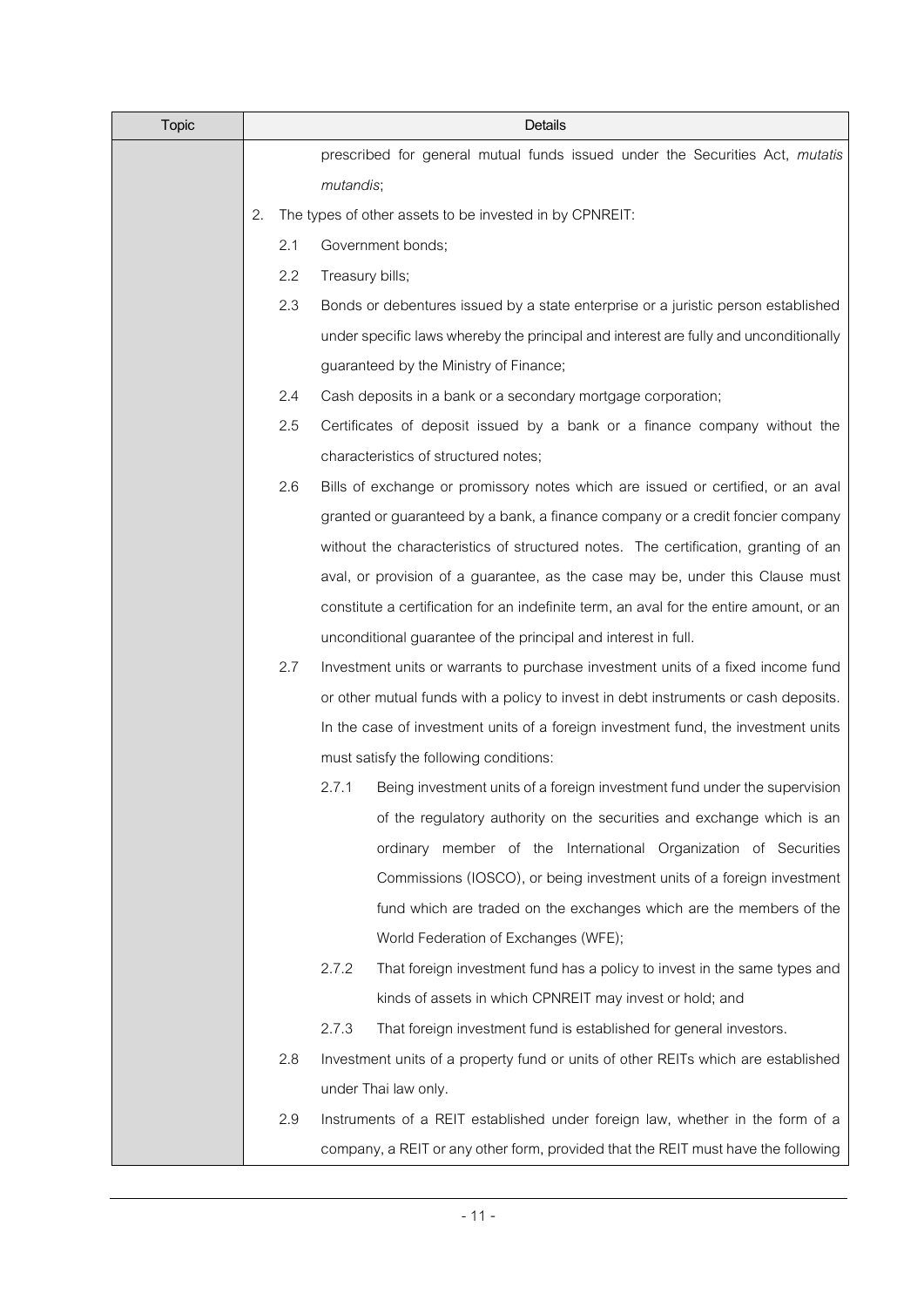| <b>Topic</b>   |    | Details |                                                                                        |                                                                                            |  |  |
|----------------|----|---------|----------------------------------------------------------------------------------------|--------------------------------------------------------------------------------------------|--|--|
|                |    |         | features:                                                                              |                                                                                            |  |  |
|                |    |         | 2.9.1                                                                                  | That the REIT is established for general investors and under the                           |  |  |
|                |    |         |                                                                                        | supervision of a regulatory agency supervising securities and securities                   |  |  |
|                |    |         |                                                                                        | exchanges which are ordinary members of the International Organization                     |  |  |
|                |    |         |                                                                                        | of Securities Commissions (IOSCO);                                                         |  |  |
|                |    |         | 2.9.2                                                                                  | That the REIT has the main objective to invest in immovable properties,                    |  |  |
|                |    |         |                                                                                        | ordinary shares of companies listed in the immovable properties sector in                  |  |  |
|                |    |         |                                                                                        | the exchanges which are members of the World Federation of Exchanges                       |  |  |
|                |    |         |                                                                                        | (WFE), or in ordinary shares of companies engaged in a business similar                    |  |  |
|                |    |         |                                                                                        | to those in the immovable properties sector;                                               |  |  |
|                |    |         | 2.9.3                                                                                  | The instruments are traded on the exchanges which are members of the                       |  |  |
|                |    |         |                                                                                        | World Federation of Exchanges (WFE), or the instruments, otherwise                         |  |  |
|                |    |         |                                                                                        | being redeemable with it;                                                                  |  |  |
|                |    | 2.10    |                                                                                        | Derivatives only for hedging purposes of CPNREIT;                                          |  |  |
|                |    | 2.11    |                                                                                        | Other assets, securities, or instruments prescribed and notified by the SEC Office,        |  |  |
|                |    |         |                                                                                        | the SEC, or the Capital Market Supervisory Board.                                          |  |  |
|                | 3. |         | Investment in shares of juristic persons who are the lessees and/or sub-lessees of the |                                                                                            |  |  |
|                |    |         |                                                                                        | core assets of CPNREIT.                                                                    |  |  |
|                |    |         |                                                                                        | CPNREIT may invest in shares of the juristic persons who are the lessees and/or sub-       |  |  |
|                |    |         |                                                                                        | lessees of the core assets of CPNREIT when the following conditions are satisfied:         |  |  |
|                |    | 3.1     |                                                                                        | The lease agreement provides that the rental fee is based on the operating results         |  |  |
|                |    |         |                                                                                        | of the core assets of CPNREIT; and                                                         |  |  |
|                |    | 3.2     |                                                                                        | It is an investment in no more than one golden share in the interests of granting          |  |  |
|                |    |         |                                                                                        | approvals on certain operations of the juristic person as prescribed in its articles       |  |  |
|                |    |         | of association.                                                                        |                                                                                            |  |  |
| <b>Benefit</b> | 1. |         |                                                                                        | CPNREIT may procure benefits from the core assets by means of leasing out, sub-leasing     |  |  |
| Procurement of |    |         |                                                                                        | out, granting the use of, or providing services in a similar nature of leasing out of      |  |  |
| <b>CPNREIT</b> |    |         |                                                                                        | immovable properties, as well as providing related services. CPNREIT is prohibited from    |  |  |
|                |    |         |                                                                                        | undertaking any act which constitutes the use of CPNREIT to operate any other business     |  |  |
|                |    |         |                                                                                        | that CPNREIT itself is unable to undertake directly such as a hotel business or a hospital |  |  |
|                |    |         | business, etc.                                                                         |                                                                                            |  |  |
|                | 2. |         |                                                                                        | CPNREIT may lease out and/or sublease out any immovable property to any person who         |  |  |
|                |    |         |                                                                                        | will use such immovable property in a business operation that CPNREIT itself is unable to  |  |  |
|                |    |         |                                                                                        | undertake, such as a hotel business or a hospital business, etc., provided that a large    |  |  |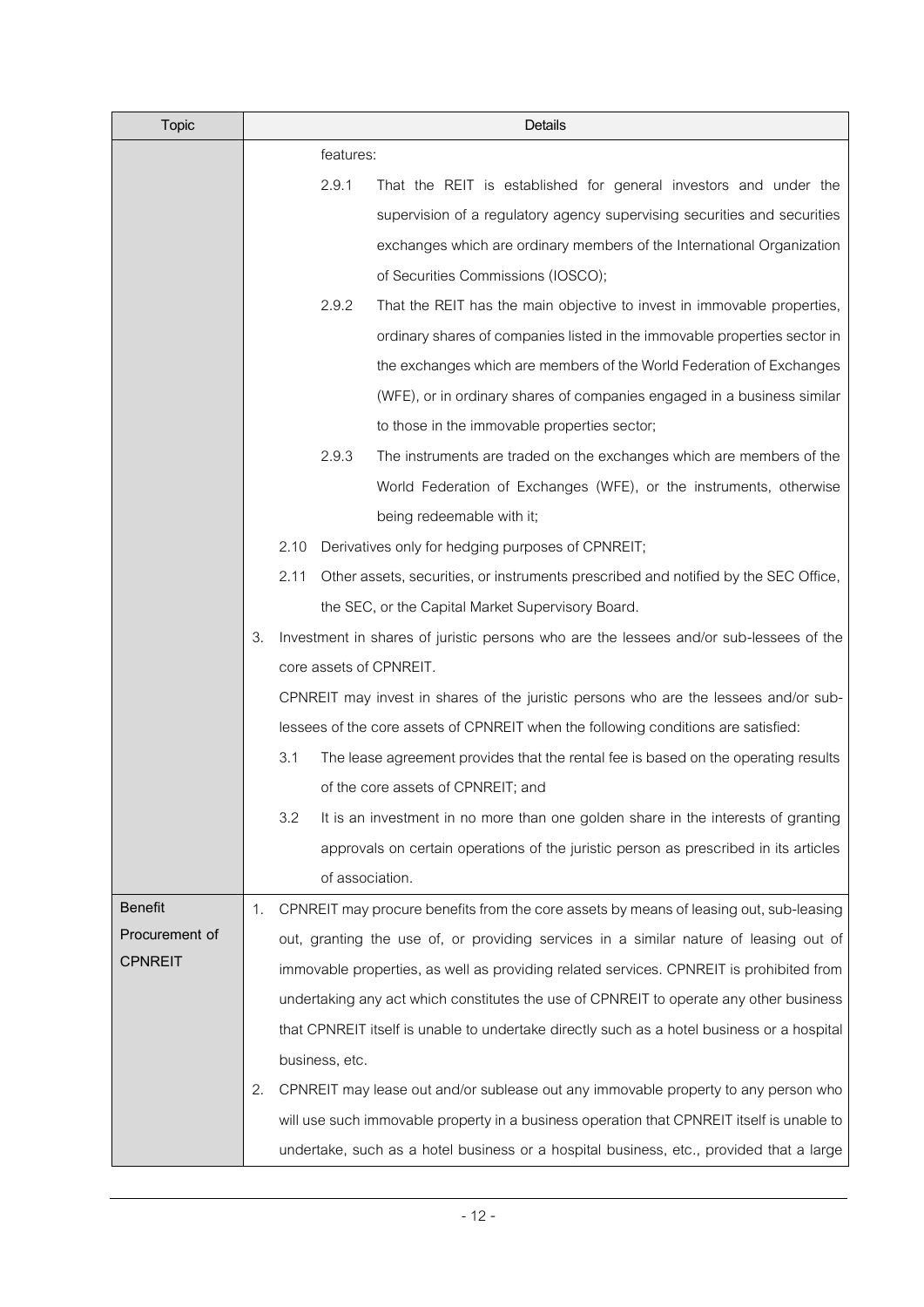| <b>Topic</b>    |    | Details                                                                                       |
|-----------------|----|-----------------------------------------------------------------------------------------------|
|                 |    | portion of the rental fee must be fixed in advance, and if there is any portion of the rental |
|                 |    | fee is based on the operating results of the lessees and/or the sub-lessees, the maximum      |
|                 |    | rental fee based in the operating results shall not be greater than 50 percent of the rental  |
|                 |    | fee fixed in advance.                                                                         |
|                 | З. | CPNREIT shall not lease out and/or sublease out any immovable property to any person,         |
|                 |    | and there is reasonable suspicion that person shall use that immovable property in any        |
|                 |    | business operation which is against good morals or is unlawful. There must be a provision     |
|                 |    | that enables CPNREIT to terminate the lease and/or sublease agreement should the              |
|                 |    | lessee and/or the sub-lessee use such immovable property for such business.                   |
|                 | 4. | The REIT Manager has a duty to keep the core assets in a serviceable condition for            |
|                 |    | generating income, as well as to procure sufficient insurance coverage throughout the         |
|                 |    | term CPNREIT invests in the core assets. The insurance must at least provide coverage         |
|                 |    | against loss to the immovable property and third party liabilities against damage arising     |
|                 |    | out of the immovable property or undertaking any act in the immovable property.               |
|                 | 5. | The management of CPNREIT shall be undertaken by the Trustee and the REIT Manager             |
|                 |    | delegated by the Trustee, who is appointed by the Trust Deed. The scope of authorities,       |
|                 |    | duties, and responsibilities of the Trustee and the REIT Manager is described in the Trust    |
|                 |    | Deed. In this regard, the REIT Manager has major authorities, duties, and responsibilities    |
|                 |    | for managing CPNREIT and investing in core assets of CPNREIT. Meanwhile, the Trustee          |
|                 |    | has major authorities, duties, and responsibilities of supervising the performance of the     |
|                 |    | REIT Manager and other delegated person(s) (if any) to ensure that their performance is       |
|                 |    | in compliance with the Trust Deed and the securities law and, safeguarding the assets of      |
|                 |    | CPNREIT. Additionally, any management of investment in non-core assets shall be               |
|                 |    | conducted by the Trustee as specified in the Trust Deed or any relevant agreements. If        |
|                 |    | the Trustee is desirous to amend any terms and conditions in an agreement relating to         |
|                 |    | managing interests from the core assets and/or non-core assets, the Trustee will be able      |
|                 |    | to do so after it has mutually agreed with the REIT Manager first. If no mutual agreement     |
|                 |    | is reached, the parties reserve the right to convene a meeting of the unitholders to resolve  |
|                 |    | the issue. The REIT Manager shall convene the unitholders' meeting in accordance with         |
|                 |    | the procedure for convening meetings and obtaining resolutions specified in the Trust         |
|                 |    | Deed.                                                                                         |
| Loan Obtaining  | 1. | CPNREIT may obtain loans or create encumbrance on the condition that such loan or             |
| and Creating of |    | encumbrance must be for the management of CPNREIT and the assets of CPNREIT,                  |
| Encumbrance on  |    | which include the following objectives:                                                       |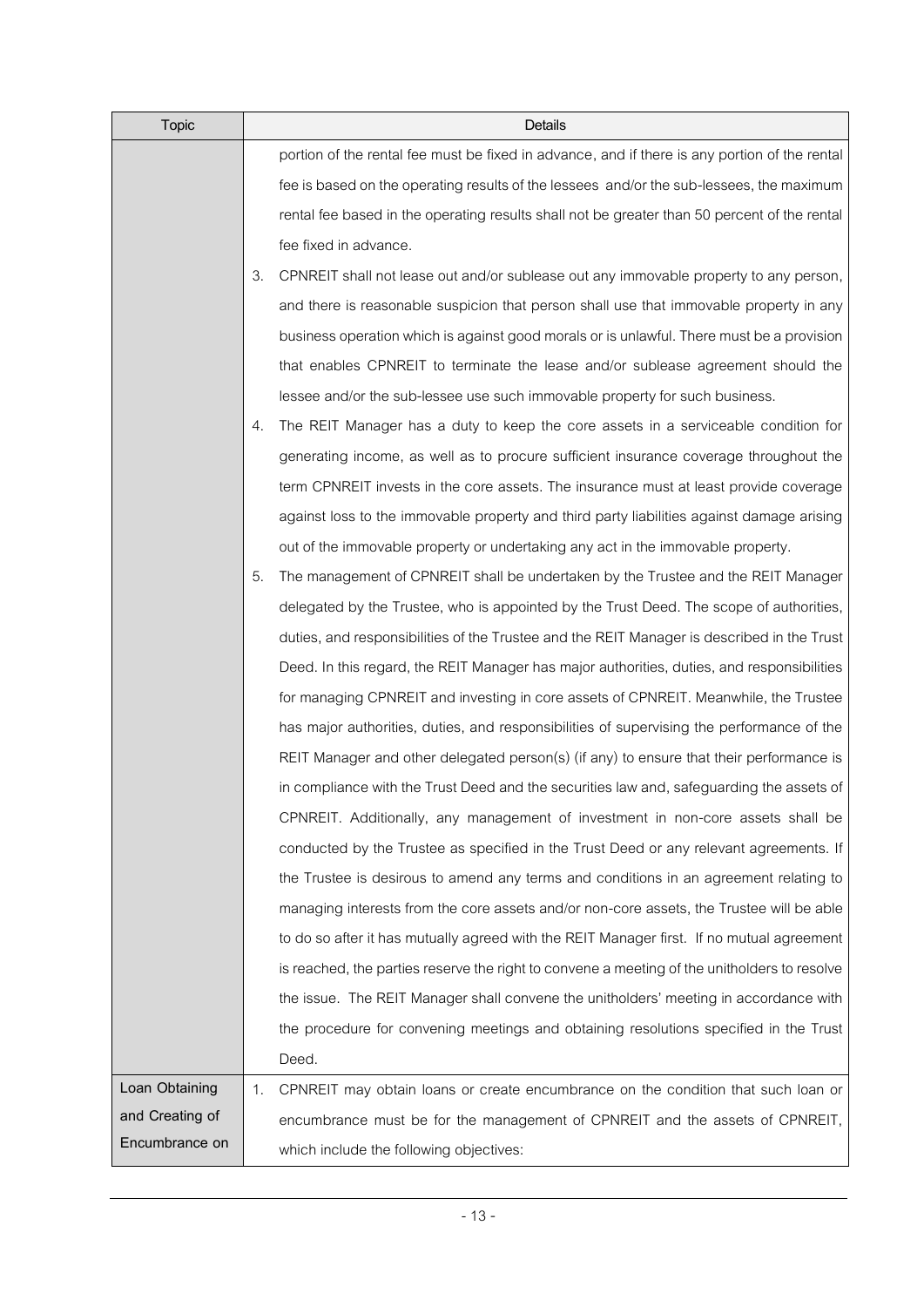| <b>Topic</b>     |          | Details                                                                                     |  |  |
|------------------|----------|---------------------------------------------------------------------------------------------|--|--|
| <b>CPNREIT's</b> | 1.1      | To invest in immovable properties or leasehold rights of immovable properties;              |  |  |
| Assets           | 1.2      | To invest in additional immovable properties or leasehold rights of immovable               |  |  |
|                  |          | properties;                                                                                 |  |  |
|                  | 1.3      | To invest in other assets to be prescribed and notified by the SEC Office, the SEC          |  |  |
|                  |          | and/or the Capital Market Supervisory Board as the core assets;                             |  |  |
|                  | 1.4      | To undertake the management of the assets of CPNREIT;                                       |  |  |
|                  | 1.5      | To make improvement or repair of the immovable properties of CPNREIT, or the                |  |  |
|                  |          | immovable properties in which CPNREIT has the leasehold rights or possession to             |  |  |
|                  |          | ensure that they are in a good and serviceable condition for generating income, as          |  |  |
|                  |          | well as to improve the image of the immovable properties;                                   |  |  |
|                  | 1.6      | To make improvement, repair, or replacement of moveable properties or equipment             |  |  |
|                  |          | related to the immovable properties of CPNREIT, or the immovable properties in              |  |  |
|                  |          | which CPNREIT has the leasehold rights or possession to ensure that they are in a           |  |  |
|                  |          | good and serviceable condition for generating income;                                       |  |  |
|                  | 1.7      | To make addition to, or cause additional construction on the buildings located on           |  |  |
|                  |          | the existing land which are invested in by CPNREIT, or the buildings to which               |  |  |
|                  |          | CPNREIT has the leasehold rights or possession for benefit procurement of                   |  |  |
|                  |          | CPNREIT;                                                                                    |  |  |
|                  | 1.8      | To use as working capital of CPNREIT;                                                       |  |  |
|                  | 1.9      | To make repayment of the loans or encumbrances of CPNREIT;                                  |  |  |
|                  | 1.10     | To restructure loans for repayment of existing loans or encumbrances (Refinance);           |  |  |
|                  | 1.11     | To restructure the capital of CPNREIT;                                                      |  |  |
|                  |          | 1.12 To prevent currency exchange risks and/or interest rate risks due to obtaining loans   |  |  |
|                  |          | or issuing debt instruments;                                                                |  |  |
|                  | 1.13     | Any other objectives the REIT Manager deems appropriate for the management of               |  |  |
|                  |          | CPNREIT.                                                                                    |  |  |
|                  |          | In obtaining loans, the REIT Manager will take into consideration the interests of CPNREIT  |  |  |
|                  |          | and the unitholders. If CPNREIT invests in the leasehold rights and/or sub-leasehold rights |  |  |
|                  |          | of immovable properties or movable properties, or the obtaining of loans for the objectives |  |  |
|                  |          | specified in Clause 1.5, Clause 1.6, or Clause 1.7 above, the REIT Manager must consider    |  |  |
|                  |          | the remaining lease term under the relevant lease agreement.                                |  |  |
|                  | 2.       | CPNREIT may obtain loans or create encumbrance over the assets of CPNREIT as                |  |  |
|                  | follows: |                                                                                             |  |  |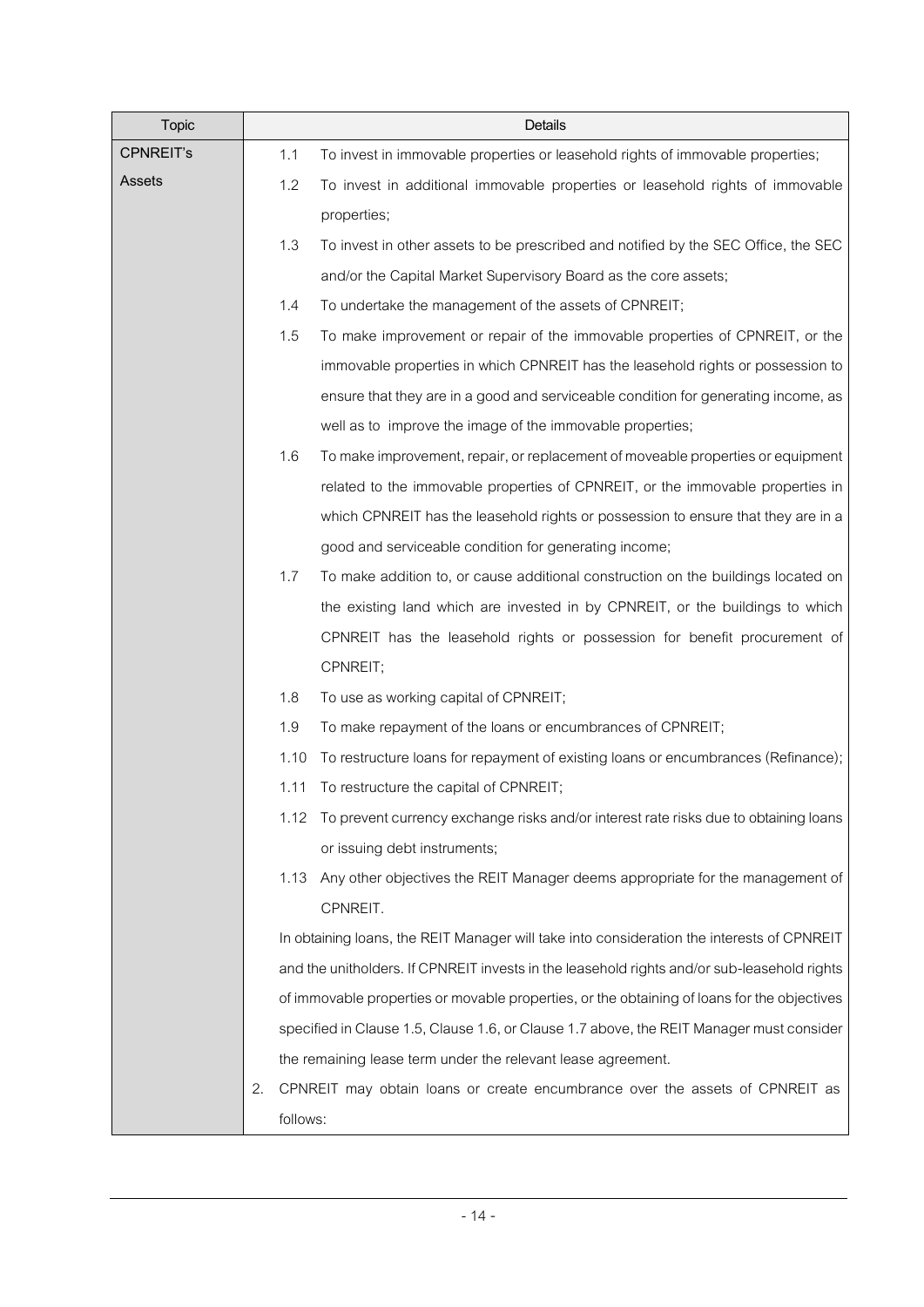| Topic |       | Details                                                                                    |
|-------|-------|--------------------------------------------------------------------------------------------|
|       | 2.1   | Obtaining loans, applying for credit facilities, overdrafts from juristic persons,         |
|       |       | financial institutions in the country and/or aboard, as well as insurance companies        |
|       |       | established under the laws relating to insurance. CPNREIT may consider placing             |
|       |       | security against repayment of such loans. In addition, CPNREIT may enter into              |
|       |       | forward contracts or trade derivative products to prevent risks against CPNREIT            |
|       |       | regarding exchange rates and/or the interest rates incurred from obtaining loans,          |
|       |       | whether in whole or in part, such as cross currency swap or interest rate swap, etc.       |
|       | 2.2   | CPNREIT may obtain loans or create any encumbrance over the assets of                      |
|       |       | CPNREIT, by any one or more methods at any given time, including issuing                   |
|       |       | instruments or entering into any form of contract of which the true essence or             |
|       |       | subject matter constitutes obtaining loans as follows:                                     |
|       |       | 2.2.1<br>Obtaining loans, applying for credit facilities, overdrafts from juristic         |
|       |       | persons, financial institutions in the country and/or abroad, as well as                   |
|       |       | insurance companies established under the laws relating to insurance.                      |
|       |       | CPNREIT may consider placing security against repayment of such loans.                     |
|       |       | In addition, CPNREIT may enter into forward contracts or trade derivative                  |
|       |       | products to prevent risks against CPNREIT regarding exchange rates                         |
|       |       | and/or the interest rates incurred from obtaining loans, whether in whole                  |
|       |       | or in part, such as cross currency swap or interest rate swap, etc.; or                    |
|       |       | 2.2.2<br>Issuing instruments, debt instruments, whether long term or short term, for       |
|       |       | offering to individual investors and institutional investors under the                     |
|       |       | relevant notifications of the SEC or the SEC Office, and CPNREIT may                       |
|       |       | consider placing security against issuing such instruments.                                |
|       |       | The REIT Manager will take into consideration the necessity and suitability in obtaining   |
|       |       | loans, changing or creating encumbrances over the assets of CPNREIT in the interests of    |
|       |       | CPNREIT and the unitholders in compliance with the criteria and procedures prescribed      |
|       |       | in the Trust Deed and the relevant law without obtaining approval from a unitholders'      |
|       |       | meeting as long as it is not in conflict with the law and the Trust Deed. However, if      |
|       |       | CPNREIT places the core assets of CPNREIT as security against repayment of the loans,      |
|       |       | as well as increasing the guaranteed amount in favor of the existing lender in accordance  |
|       |       | with the procedure in this Clause 2.2, the REIT Manager shall comply with other relevant   |
|       | laws. |                                                                                            |
|       |       | In entering into a contract to obtain a loan, change or create encumbrance over the assets |
|       |       | of CPNREIT, the Trustee shall sign to bind CPNREIT or may authorize the REIT Manager       |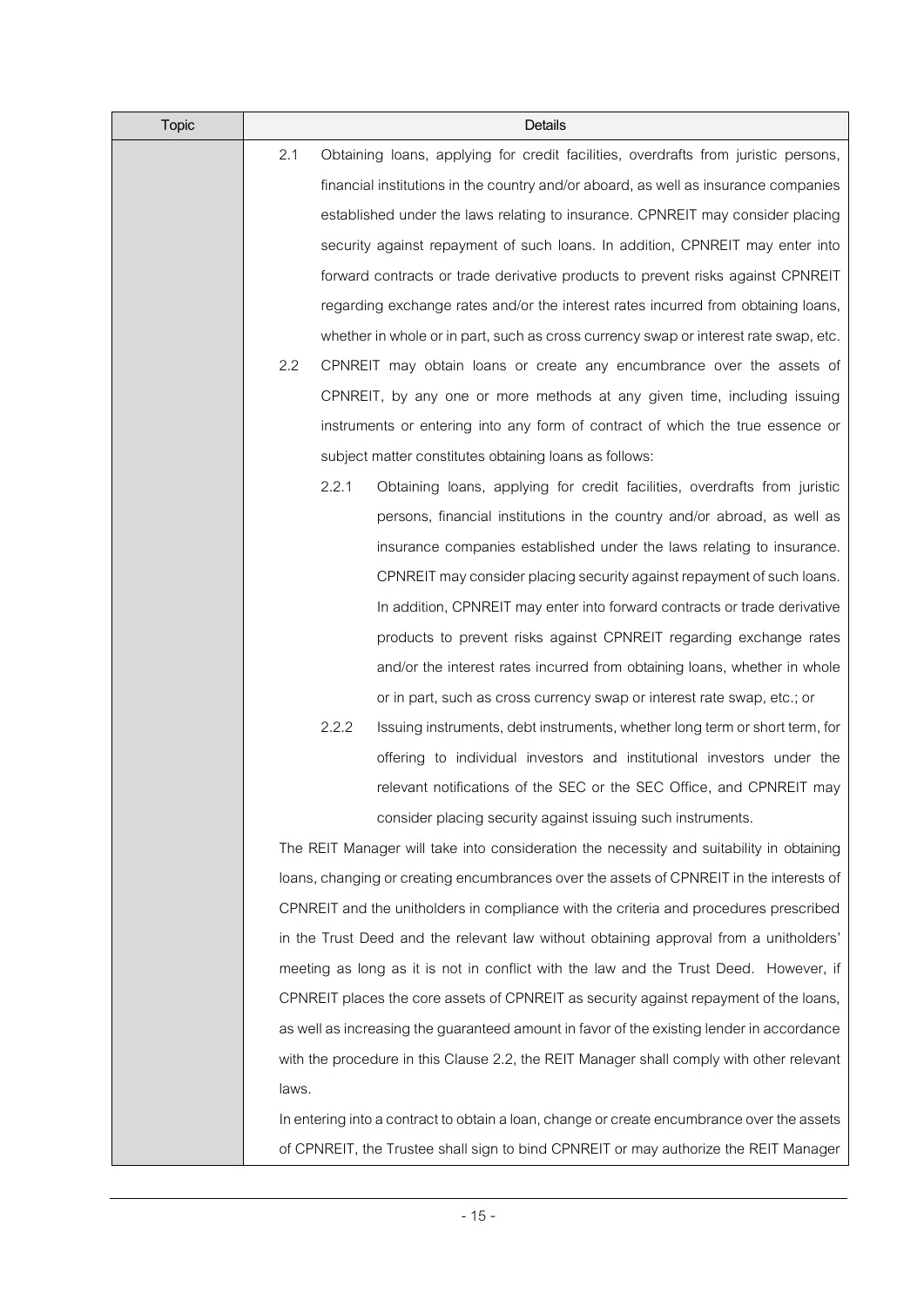| <b>Topic</b> | Details |     |                |                                                                                          |
|--------------|---------|-----|----------------|------------------------------------------------------------------------------------------|
|              |         |     |                | to sign to bind CPNREIT. If the Trustee is desirous to amend any terms and conditions    |
|              |         |     |                | with respect to the loan or encumbrance over the assets of CPNREIT, the Trustee shall    |
|              |         |     |                | be able to do so after it has mutually agreed this with the REIT Manager. If no mutual   |
|              |         |     |                | agreement is reached, the parties reserve the right to convene a unitholders' meeting to |
|              |         |     |                | resolve the issue. The REIT Manager shall convene the unitholders' meeting in            |
|              |         |     |                | accordance with the procedure for convening meetings and obtaining resolutions           |
|              |         |     |                | specified in the Trust Deed.                                                             |
|              | 3.      |     |                | CPNREIT may not obtain loans in the following cases:                                     |
|              |         | 3.1 |                | The terms and conditions are similar to those of perpetual bonds;                        |
|              |         | 3.2 |                | The terms and conditions of the loan grant the right to convert into shares;             |
|              |         | 3.3 |                | The terms and conditions are described as structured notes with the exception of         |
|              |         |     | the following: |                                                                                          |
|              |         |     | 3.3.1          | The bond allows the debtor to make debt repayment before the date of                     |
|              |         |     |                | maturity (callable), or allows CPNREIT to demand the debtor to make debt                 |
|              |         |     |                | repayment before the date of maturity (puttable);                                        |
|              |         |     | 3.3.2          | The interest rate or rate of return are either fixed or variable based on the            |
|              |         |     |                | interest rates of financial institutions or other interest rates.;                       |
|              |         |     | 3.3.3          | No provision on paying additional interest or giving additional returns                  |
|              |         |     |                | based on other underlying factors.                                                       |
|              |         | 3.4 |                | The terms and conditions are described as securitization.                                |
|              | 4.      |     |                | In the case of borrowing by CPNREIT, the indebtedness amount shall not exceed any of     |
|              |         |     |                | the following proportions, with the exception where the indebtedness amount which is     |
|              |         |     |                | greater than the specified proportion is not due to additional borrowing:                |
|              |         | 4.1 |                | 35 percent of the total asset value of CPNREIT;                                          |
|              |         | 4.2 |                | 60 percent of the total asset value of CPNREIT if the most recent credit rating of       |
|              |         |     |                | CPNREIT is deemed to be at the investment grade rated by a credit rating agency          |
|              |         |     |                | approved by the SEC Office within a period of 1 year before the date of the              |
|              |         |     | borrowing.     |                                                                                          |
|              |         |     |                | The borrowing of CPNREIT shall include any issuance of instruments or entering into      |
|              |         |     |                | contracts in any form with the true intention or essence of a borrowing transaction.     |
|              | 5.      |     |                | An encumbrance of CPNREIT shall be created only when it is necessary and related to      |
|              |         |     |                | the management of the assets of CPNREIT as follows:                                      |
|              |         | 5.1 |                | An encumbrance created in connection with entering into material agreements to           |
|              |         |     |                | which CPNREIT is allowed to enter in accordance with the provisions of Notification      |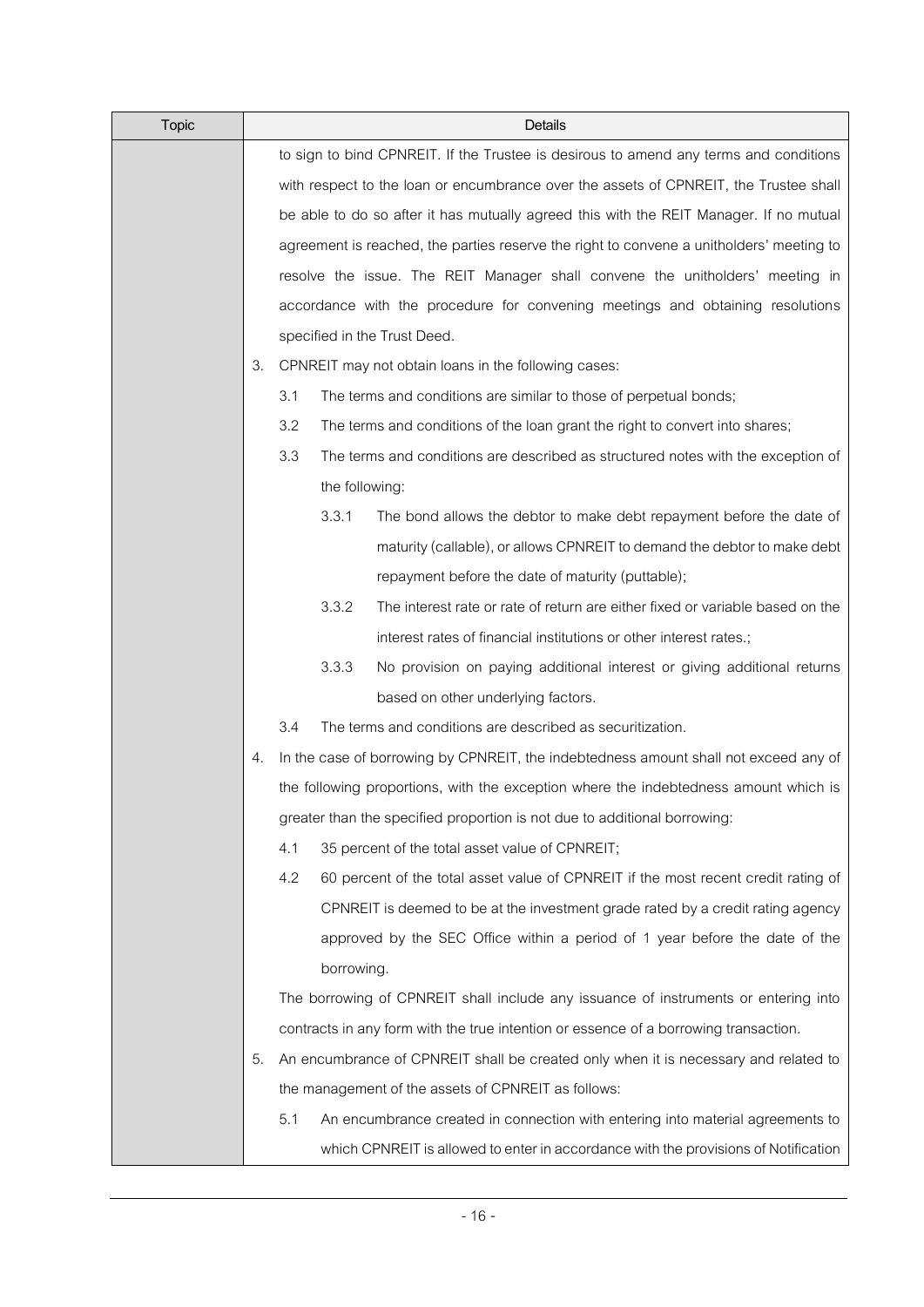| <b>Topic</b>                         | Details                                                                                       |
|--------------------------------------|-----------------------------------------------------------------------------------------------|
|                                      | No. TorJor. 49/2555 and other relevant laws, such as placing the assets of                    |
|                                      | CPNREIT as security against debt repayment under the Trust Deed.                              |
|                                      | 5.2<br>An encumbrance created within the normal commercial customs or in the ordinary         |
|                                      | course of business.                                                                           |
| Entering into                        | 1.<br>In terms of the essence of the transaction, it shall be the transaction with the        |
| Transactions                         | characteristics as stipulated in Trust Deed.                                                  |
| between                              | 2.<br>In terms of approval system, the REIT Manager shall proceed with the followings:        |
| <b>CPNREIT</b>                       | 2.1<br>To seek approval from the Trustee that such transaction is in accordance with this     |
| and the REIT                         | Trust Deed and relevant laws;                                                                 |
| Manager or<br>Connected              | 2.2<br>In case of the transaction exceeding THB 1,000,000 (one million) or from 0.03          |
| Persons                              | (Zero point zero three) percent of the net asset value of CPNREIT or more,                    |
| of the REIT                          | whichever sum is higher, requires the approval of the Board of Directors of the               |
| Manager                              | <b>REIT Manager;</b>                                                                          |
|                                      | 2.3<br>In case of the transaction from THB 20,000,000 (twenty million) or exceeding 3         |
|                                      | (three) percent of the net asset value of CPNREIT, whichever sum is higher,                   |
|                                      | requires the approval of Unitholders with the voting right of not less than 3/4 (three-       |
|                                      | quarters) of the total voting right of the Unitholders attending the meeting and are          |
|                                      | entitled to vote.                                                                             |
|                                      | In case the transaction under this Clause 2. is an acquisition or disposal of the             |
|                                      | Principal Asset, the calculation of the value shall be calculated from the value of           |
|                                      | the acquisition or disposal of all assets from each project enabling such project             |
|                                      | to be available for generating income, including the assets relating to such                  |
|                                      | project.                                                                                      |
|                                      | 3.<br>The approval procedures from the Trustee or from the Unitholders' meeting shall be in   |
|                                      | accordance with the Trust Deed, mutatis mutandis. In case of an approval from                 |
|                                      | Unitholders' meeting, the meeting notice must provide the opinion of the Financial            |
|                                      | Advisor and/or independent financial advisor (as the case may be) to support the              |
|                                      | Unitholders' meeting approval.                                                                |
| Entering into                        | In managing CPNREIT, the Trustee shall not conduct any acts in conflict of the interest<br>1. |
| Conflict of                          | of CPNREIT whether or not such acts are for the interest of the Trustee itself or other       |
| Interest                             | person, save in the case of demanding the consideration for being the Trustee or in the       |
| Transaction                          | case the Trustee is able to demonstrate that the Trustee has fairly managed CPNREIT           |
| between                              | and has sufficiently disclosed relevant information to the beneficiary as stipulated in       |
|                                      | Clause 3. In this regard, the beneficiary knowing of such information does not object as      |
| <b>CPNREIT</b> and<br><b>Trustee</b> |                                                                                               |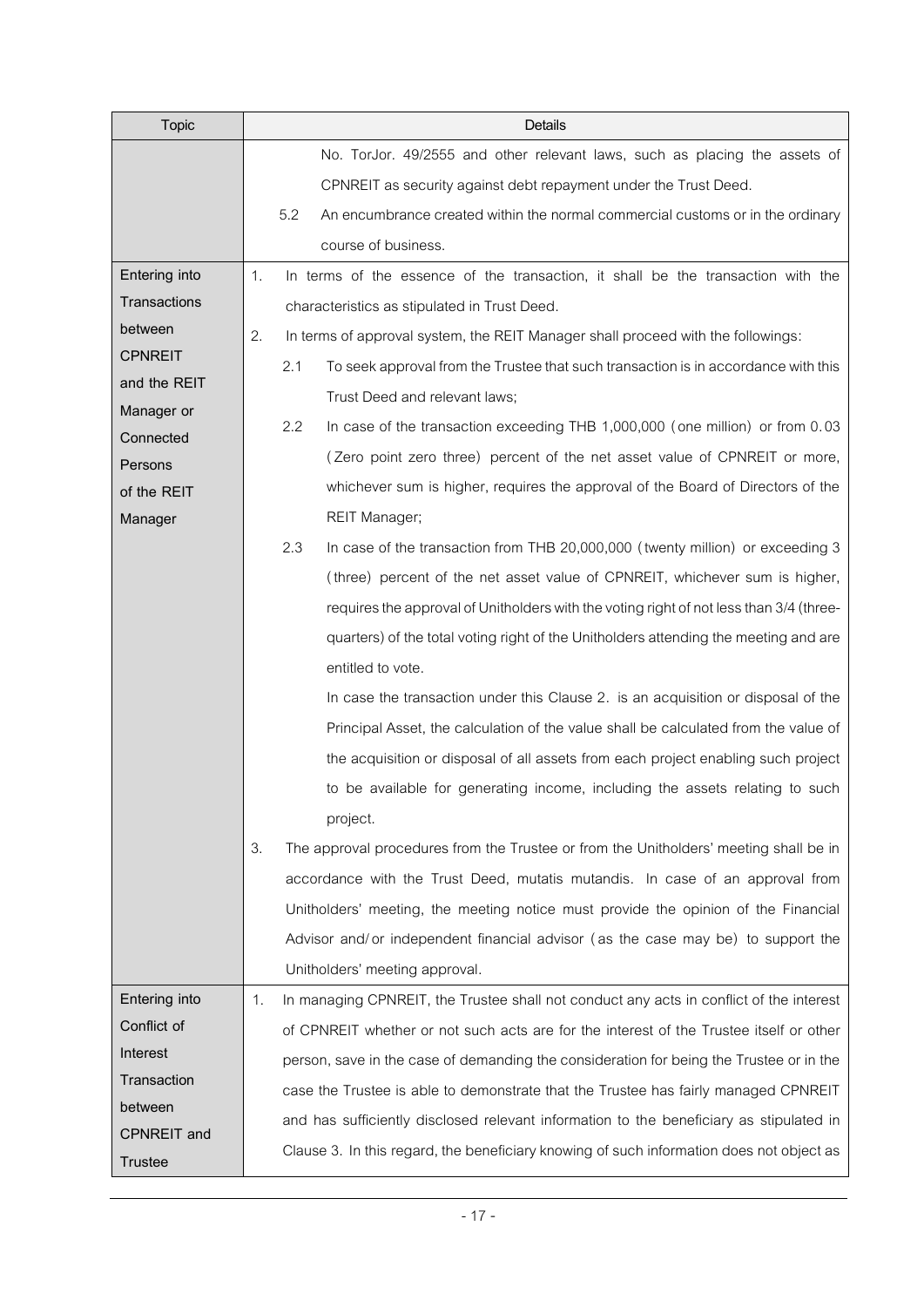| <b>Topic</b>   |    |          | Details                                                                                        |
|----------------|----|----------|------------------------------------------------------------------------------------------------|
|                |    |          | stipulated in Clause 4. The disclosure of the information and the said objection shall be      |
|                |    |          | in accordance with the criteria prescribed by the SEC Office.                                  |
|                | 2. |          | The Trustee cannot conduct any acts in conflict of the interest of CPNREIT or which may        |
|                |    |          | result in the deprivation of independence, except the transaction which is in line with the    |
|                |    |          | following criteria:                                                                            |
|                |    | 2.1.     | Being the transaction that has the measure or mechanism to check and balance                   |
|                |    |          | the fairness of such transaction;                                                              |
|                |    | 2.2.     | In case of the entering to transaction that is in the conflict of interest of CPNREIT,         |
|                |    |          | there shall be the disclosure of relevant information to Unitholders sufficiently              |
|                |    |          | provided that such person shall not object or shall object in the proportion less              |
|                |    |          | than the criteria stipulated in Clause 4.                                                      |
|                | 3. |          | The disclosure of the information in the following manners prior to the entering into          |
|                |    |          | CPNREIT conflict of interest transaction is deemed sufficient disclosure to the Unitholders    |
|                |    |          | or the investors:                                                                              |
|                |    | 3.1      | The disclosure through the SET in accordance with the SET regulation relating to               |
|                |    |          | such matter or disclosure through other channels that Unitholders are thoroughly               |
|                |    |          | entitled to access the information of entering into transaction;                               |
|                |    | 3.2      | Have the reasonable period of disclosure which shall not be less than 14                       |
|                |    |          | (fourteen) days;                                                                               |
|                |    | 3.3      | Clearly disclose the channel, method and period for objection which shall not be               |
|                |    |          | less than 14 (fourteen) days save in the case of the circumstance where                        |
|                |    |          | Unitholders' resolution is provided, the objection shall be conducted in such                  |
|                |    |          | Unitholders' resolution.                                                                       |
|                | 4. |          | In case Unitholders clearly object in accordance with the method disclosed in Clause           |
|                |    |          | 3.3 for more than 1/4 (one-fourths) of the total issued Trust Units, the Trustee is prohibited |
|                |    |          | from conduct or consent to entering into the transaction in conflict of the interest of        |
|                |    | CPNREIT. |                                                                                                |
|                | 5. |          | With regard to the entering into the transaction in conflict of the interest between           |
|                |    |          | CPNREIT and the Trustee, in case otherwise amended, added to, notified, instructed,            |
|                |    |          | approved and/or waived by the SEC, the SEC Office, and/or other competent authorities,         |
|                |    |          | CPNREIT shall proceed accordingly.                                                             |
| Disclosure of  |    |          | The REIT Manager shall have the duties and responsibilities in preparing and disclosing of     |
| Information of |    |          | CPNREIT's information to the SEC Office, the SET, the Trustee and Unitholders, as well as to   |
| <b>CPNREIT</b> |    |          |                                                                                                |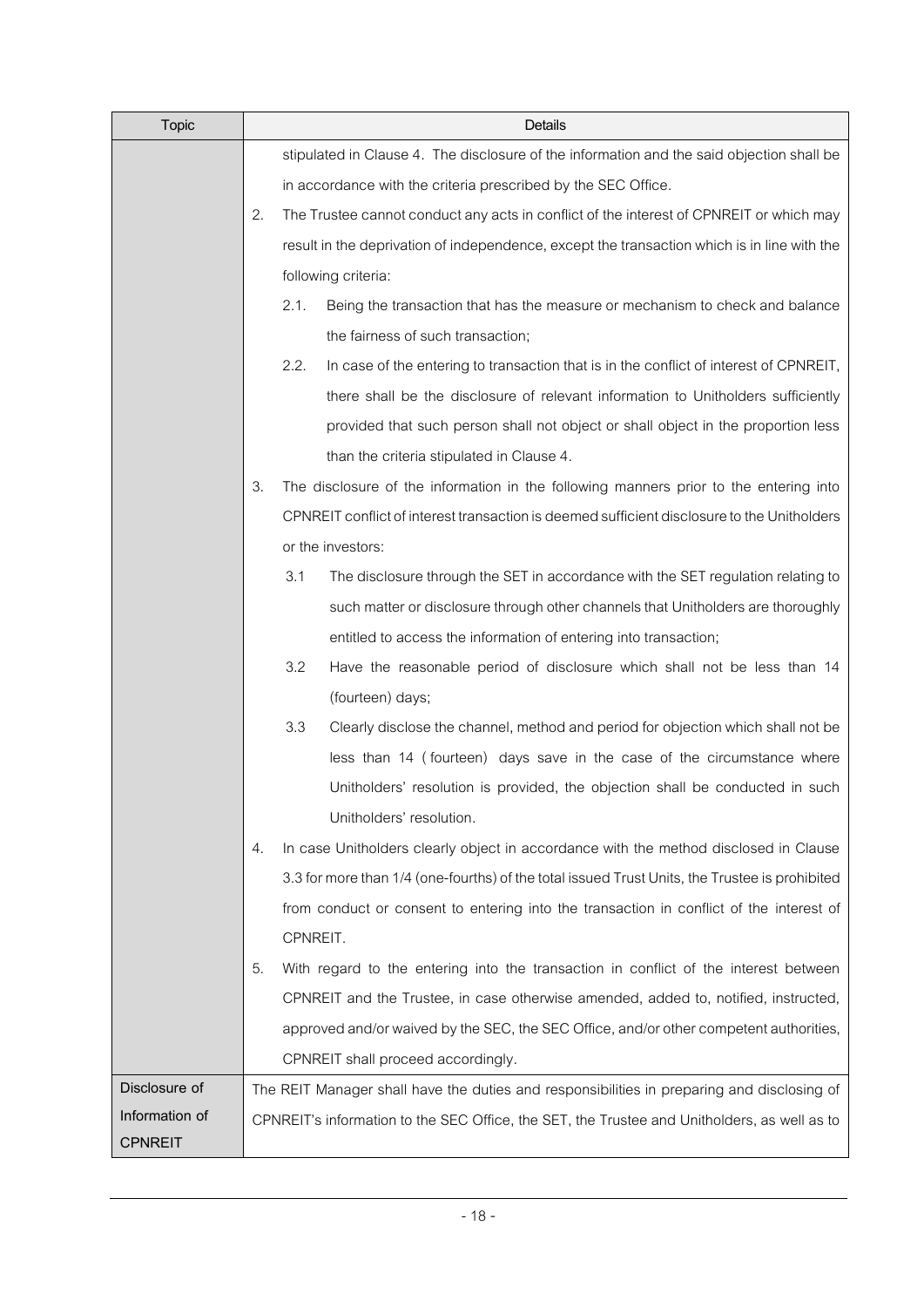| <b>Topic</b>       | Details                                                                                              |  |  |  |  |
|--------------------|------------------------------------------------------------------------------------------------------|--|--|--|--|
|                    | deliver CPNREIT annual report together with the annual general meeting notice to the Trustee         |  |  |  |  |
|                    | and the Unitholders.                                                                                 |  |  |  |  |
|                    | The disclosure of CPNREIT's information shall be in accordance with the Notification No.             |  |  |  |  |
|                    | TorJor. 51/2555 Re: Rules, Conditions and Procedures for Disclosure regarding Financial and          |  |  |  |  |
|                    | Non-Financial Information of Real Estate Investment Trust, including any amendments thereto          |  |  |  |  |
|                    | and other relevant laws.                                                                             |  |  |  |  |
| Distribution of    | The REIT Manager shall make at least 2 distributions of returns to the unitholders at the<br>1.      |  |  |  |  |
| Returns to         | rate of 90 percent of the adjusted net income of the fiscal year within 90 days from the             |  |  |  |  |
| <b>Unitholders</b> | end of the fiscal year or the relevant accounting period, as the case may be. save in the            |  |  |  |  |
|                    | case of year 2017, the REIT Manager shall not make the distribution of returns to                    |  |  |  |  |
|                    | Unitholders provided that the REIT Manager may consider making the distribution of                   |  |  |  |  |
|                    | returns under this condition in 2018.                                                                |  |  |  |  |
|                    | The adjusted net income under this Clause shall mean the income adjusted by the                      |  |  |  |  |
|                    | following Clauses: Net profit can be adjusted under the following items:                             |  |  |  |  |
|                    | (1)<br>Repair and maintenance, or improvement (or "property optimization") under plans               |  |  |  |  |
|                    | specified in the registration statement, prospectus, annual registration statement,                  |  |  |  |  |
|                    | annual report, or advance unitholder notification by the REIT Manager.                               |  |  |  |  |
|                    | (2)<br>Debt repayment or contingent liabilities from CPNREIT loans under the specified               |  |  |  |  |
|                    | limit, registration statement, prospectus, annual registration statement, annual                     |  |  |  |  |
|                    | report, or advance unitholder notification by the REIT manager.                                      |  |  |  |  |
|                    | (3)<br>Distribution of returns to trust unitholders who are entitled to receive distribution of      |  |  |  |  |
|                    | returns or capital reduction in the first order (if any).                                            |  |  |  |  |
|                    | If CPNREIT has accumulated income in any accounting period, the REIT Manager may<br>2.               |  |  |  |  |
|                    | make distribution of returns to the unitholders from the accumulated income.                         |  |  |  |  |
|                    | If the REIT Manager is unable to make any distribution of returns in any period, the REIT<br>З.      |  |  |  |  |
|                    | Manager shall inform the unitholders via the information system of the SET.                          |  |  |  |  |
|                    | If CPNREIT has suffered losses, the REIT Manager shall not make any distribution of<br>4.            |  |  |  |  |
|                    | returns to the unitholders.                                                                          |  |  |  |  |
|                    | In making distribution of returns, if the returns per unit to be distributed during any fiscal<br>5. |  |  |  |  |
|                    | year or accounting period is equivalent to or less than THB 0.10, the REIT Manager                   |  |  |  |  |
|                    | reserves the right not to make distribution of returns in such period. The returns shall be          |  |  |  |  |
|                    | distributed together with the next distribution in accordance with the specified procedure.          |  |  |  |  |
|                    | The REIT Manager shall comply with the criteria on the distribution of returns, unless<br>6.         |  |  |  |  |
|                    | otherwise amended, added to, notified, instructed, approved and/or waived by the SEC,                |  |  |  |  |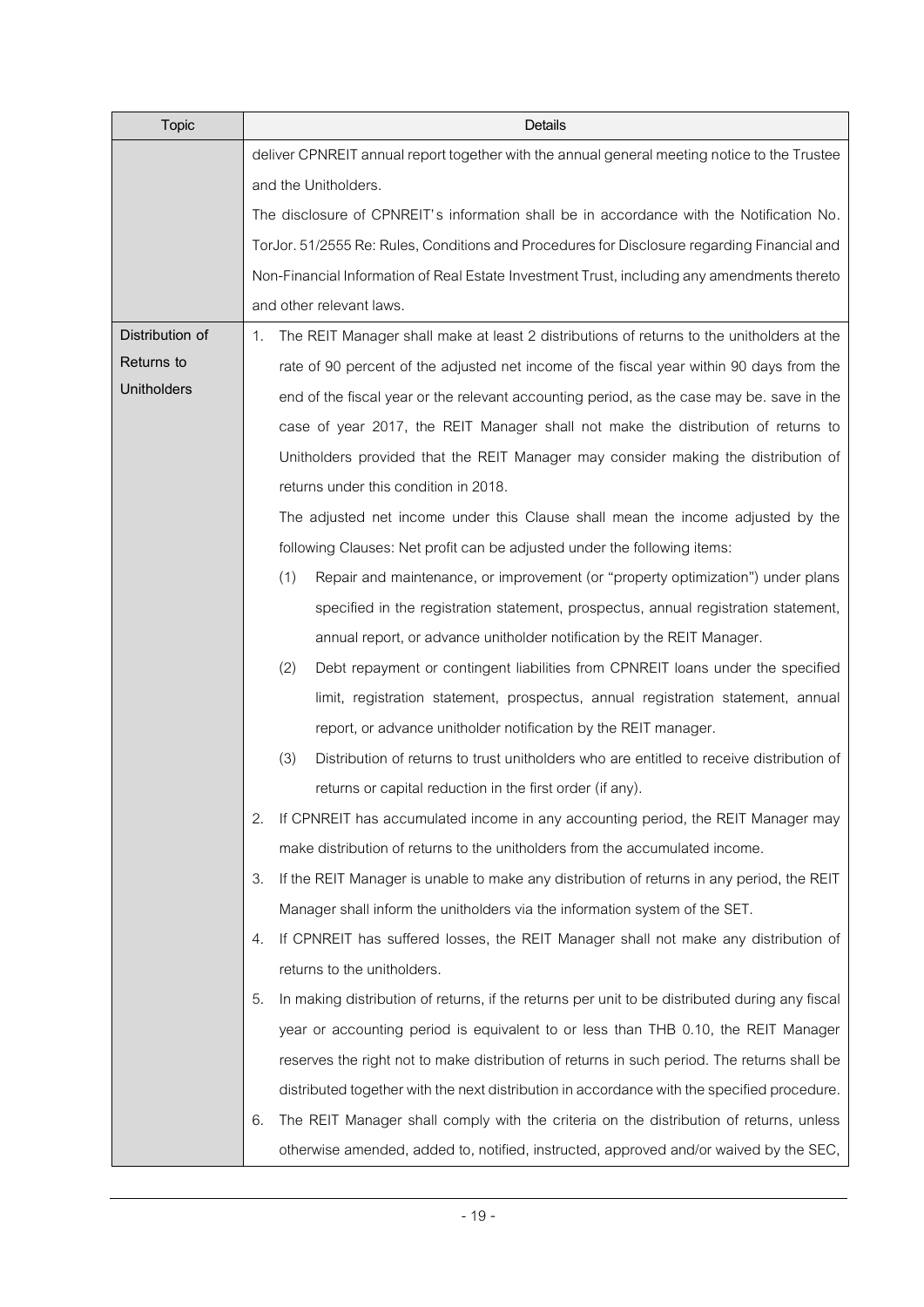| <b>Topic</b>              | Details                                                                                            |
|---------------------------|----------------------------------------------------------------------------------------------------|
|                           | the SEC Office, and/or other competent authorities, in which case the REIT Manager shall           |
|                           | comply accordingly.                                                                                |
|                           | The REIT Manager shall make distribution of returns to the unitholders in accordance with<br>7.    |
|                           | the unitholding proportion of each unitholder. The REIT Manager reserves the right to              |
|                           | make distribution of returns to the unitholders whose unitholding proportion exceeds the           |
|                           | limit specified in the Notification No. TorJor. 49/2555 only for the portion exceeding the         |
|                           | limit or not complying with the criteria. Any returns not distributed to the unitholders shall     |
|                           | be distributed to other unitholders in accordance with the relevant unitholding proportion.        |
|                           | The REIT Manager shall notify the declaration of returns, the book closing date, and the<br>8.     |
|                           | rate of returns by notifying the unitholders whose names are recorded in the unitholder            |
|                           | register as at the book closing date via the information system of the SET and notifying           |
|                           | the Trustee in writing.                                                                            |
|                           | The REIT Manager shall make distribution of returns by means of fund transfer into the<br>9.       |
|                           | accounts of the unitholders or crossed cheque made payable to the unitholders in                   |
|                           | accordance with the names and addresses in the unitholders register.                               |
|                           | 10. If a unitholder fails to exercise the right to any return within the period of prescription of |
|                           | claims under the Civil and Commercial Code, the REIT Manager shall not use such returns            |
|                           | for any purpose other than that of CPNREIT.                                                        |
| Restrictions of           | The allocation of the trust units to any person, groups of same persons, the Settlor, the<br>1.    |
| <b>Rights to Receive</b>  | Trustee, the REIT Manager, or foreign investors must comply with the ratio or criteria             |
| Distributions of          | prescribed in Notification No. TorJor. 49/2555 or other relevant notifications and                 |
| Returns,<br>Management of | amendments thereto.                                                                                |
| Returns, and              | If CPNREIT invests in immovable properties in Thailand which are subject to the restriction<br>2.  |
| Voting Rights of          | on the investment proportion by foreigners by the relevant laws, rules, or requirements,           |
| <b>Unitholders</b>        | the REIT Manager shall allocate the trust units in compliance with those laws, rules, or           |
|                           | requirements. If CPNREIT invests in several immovable property projects which are                  |
|                           | subject to different restrictions on the investment proportion by foreigners, the REIT             |
|                           | Manager shall allocate the trust units at the minimum limit prescribed by those relevant           |
|                           | law, rules, or requirements.                                                                       |
|                           | If the unitholding proportion by a unitholder exceeds the limits referred to in Clause 1 or<br>3.  |
|                           | Clause 2, the REIT Manager shall notify, without delay, the unitholder of the restriction on       |
|                           | the voting and the distribution of returns specified in the Trust Deed, and shall report the       |
|                           | same to the SEC Office within 5 business days from the date on which the REIT Manager              |
|                           | is aware of or should be aware of such event.                                                      |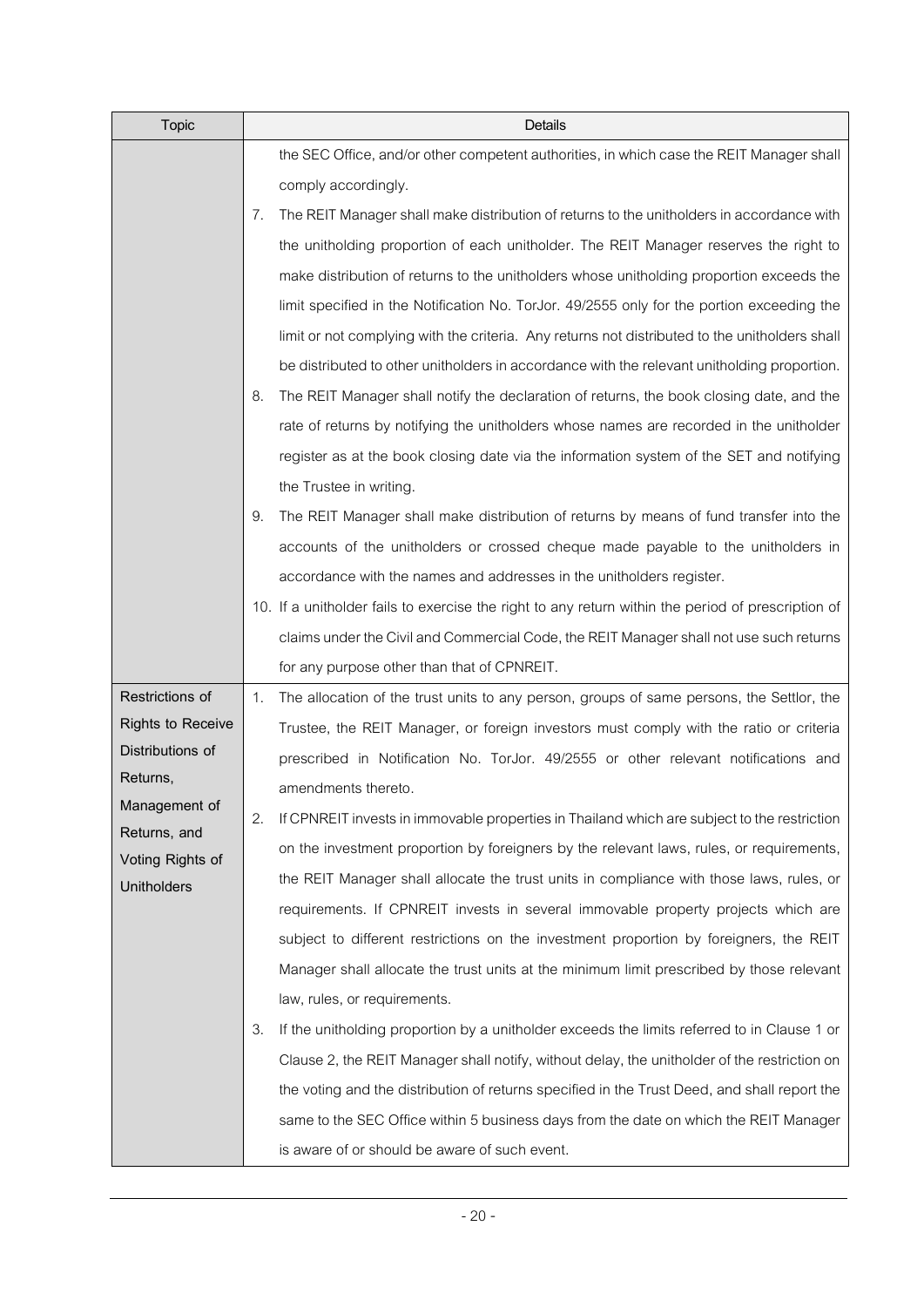| <b>Topic</b>        |    | Details                                                                                         |  |  |
|---------------------|----|-------------------------------------------------------------------------------------------------|--|--|
|                     | 4. | A unitholder or group of same persons, whose unitholding exceeds the limits in Clause 1         |  |  |
|                     |    | or Clause 2, shall be subject to the restriction on the distribution of returns, that is, the   |  |  |
|                     |    | unitholder or group of same persons shall not be entitled to the distribution of returns from   |  |  |
|                     |    | the exceeding portion of the trust units or the portion that does not comply with the criteria. |  |  |
|                     |    | Any returns not distributed to the unitholder shall be distributed to other unitholders in      |  |  |
|                     |    | accordance with their relevant unitholding proportion.                                          |  |  |
|                     | 5. | The following unitholders shall be subject to the restrictions on voting:                       |  |  |
|                     |    | 5.1<br>The unitholders whose unitholding proportion exceeds the limit or does not comply        |  |  |
|                     |    | with the criteria in Clause 1 or Clause 2. The restriction shall apply only to the              |  |  |
|                     |    | exceeding portion of the trust units or the portion that does not comply with the               |  |  |
|                     |    | criteria in Clause 1 or Clause 2                                                                |  |  |
|                     |    | 5.2<br>The unitholders who have special interests in the matters on which resolution is         |  |  |
|                     |    | sought.                                                                                         |  |  |
| Rights, Duties, and | 1. | The Trustee shall be fully qualified, possess no prohibited characteristics, and shall have     |  |  |
| Responsibilities of |    | been granted approval to engage in the business of acting as a trustee by the SEC Office.       |  |  |
| the Trustee         |    | In performance of duties as the Trustee of CPNREIT, if the facts subsequently surface           |  |  |
|                     |    | that the Trustee lacks independence in accordance with the securities law and other             |  |  |
|                     |    | relevant laws, the Trustee shall inform the SEC Office thereof, with evidence of reasonable     |  |  |
|                     |    | and reliable measures demonstrating that the Trustee would be able to perform its duties        |  |  |
|                     |    | independently within 15 days from the date on which those facts surface, and take acts          |  |  |
|                     |    | in accordance with those measures unless as otherwise instructed by the SEC Office.             |  |  |
|                     | 2. | The Trustee shall perform its duties with prudence and integrity in the best interest of the    |  |  |
|                     |    | REIT unitholders as a whole, and in compliance with the Trust Deed, all relevant laws,          |  |  |
|                     |    | and the additional obligations in documents disclosed to the investors (if any). There          |  |  |
|                     |    | shall be no provision exempting the Trustee from liability arising from the failure to perform  |  |  |
|                     |    | such duties.                                                                                    |  |  |
|                     | 3. | The Trustee has a duty to monitor and oversee that the REIT Manager or any other                |  |  |
|                     |    | delegated person (if any) comply with the Trust Deed and other relevant agreements.             |  |  |
|                     | 4. | The Trustee shall attend every unitholders' meeting, and provide opinions on whether the        |  |  |
|                     |    | matters, for which a resolution of approval is sought, are in compliance with the Trust         |  |  |
|                     |    | Deed and the relevant laws. If there is a request for a resolution of the unitholders' meeting  |  |  |
|                     |    | with respect to any proposed action, the Trustee shall respond to questions and provide         |  |  |
|                     |    | opinions on such action, particularly whether or not it complies with the Trust Deed or the     |  |  |
|                     |    | relevant laws, or to make an objection and inform the unitholders that such action is           |  |  |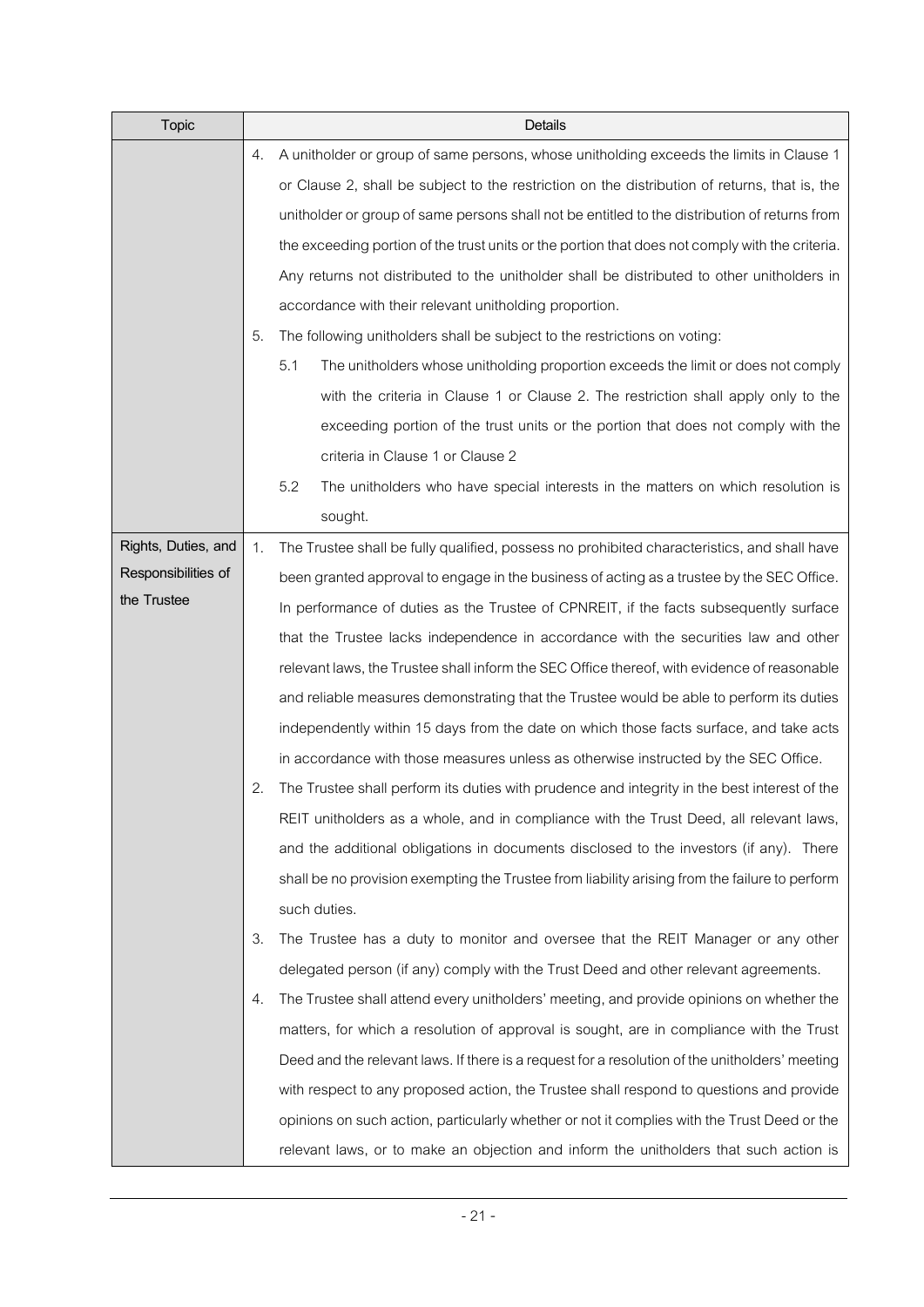| <b>Topic</b> | Details                                                                                            |
|--------------|----------------------------------------------------------------------------------------------------|
|              | impracticable If the proposed action would be in conflict with the Trust Deed or the               |
|              | relevant laws.                                                                                     |
|              | 5.<br>The Trustee has a duty to enforce debt repayment or oversee the enforcement of debt          |
|              | repayment to ensure compliance with the agreements between CPNREIT and third                       |
|              | persons.                                                                                           |
|              | The Trustee has a duty to take over the management of CPNREIT in the absence of a<br>6.            |
|              | REIT Manager or in the event rendering the REIT Manager being unable to perform its                |
|              | duties, subject to the criteria prescribed in Notification KorRor. 14/2555 and other relevant      |
|              | laws.                                                                                              |
|              | The Trustee shall have other rights, duties, and responsibilities as prescribed in<br>7.           |
|              | Notification KorRor. 14/2555 and other relevant laws.                                              |
|              | 8.<br>The Trustee is charged with the management and seeking of benefits from assets other         |
|              | than the core assets of CPNREIT, and undertaking any other necessary act in order to               |
|              | ensure that the management of the non-core assets of CPNREIT is in compliance with the             |
|              | Trust Deed and the relevant laws. The Trustee may also delegate to the REIT Manager                |
|              | the management of the investment in the non-core assets in its place.                              |
|              | The Trustee has a duty to amend the Trust Deed as instructed by the SEC Office.<br>9.              |
|              | 10. The Trustee shall be prohibited from setting off the obligations arising beyond the            |
|              | performance of the trusteeship duties owed by the Trustee to a third person against the            |
|              | obligations arising from the management of CPNREIT owed to the Trustee by the third                |
|              | person. Any set-off of obligations in conflict with this provision shall be void.                  |
|              | 11. In entering into a juristic act or a transaction with a third person, the Trustee shall notify |
|              | the third person in writing that it acts in the capacity of a trustee and expressly specify as     |
|              | such in the documentation evidencing that juristic act or transaction.                             |
|              | 12. The Trustee shall prepare the accounts of the assets of CPNRREIT separately from any           |
|              | other accounts under its responsibility. If the Trustee manages several REITs, the Trustee         |
|              | shall prepare the accounts of the assets of each REIT separately. In doing so, the Trustee         |
|              | shall keep such accounts correct and up-to-date. In managing CPNREIT, the Trustee                  |
|              | shall separate the assets of CPNREIT from the assets which it holds in its own capacity            |
|              | and any other assets in its possession. If the Trustee manages several REITs, the Trustee          |
|              | shall separate the assets of one REIT from one another.                                            |
|              | 13. If the Trustee fails to perform its duty under Clause 12, which causes the assets of           |
|              | CPNREIT to be commingled with the assets held in its own capacity to the extent that it            |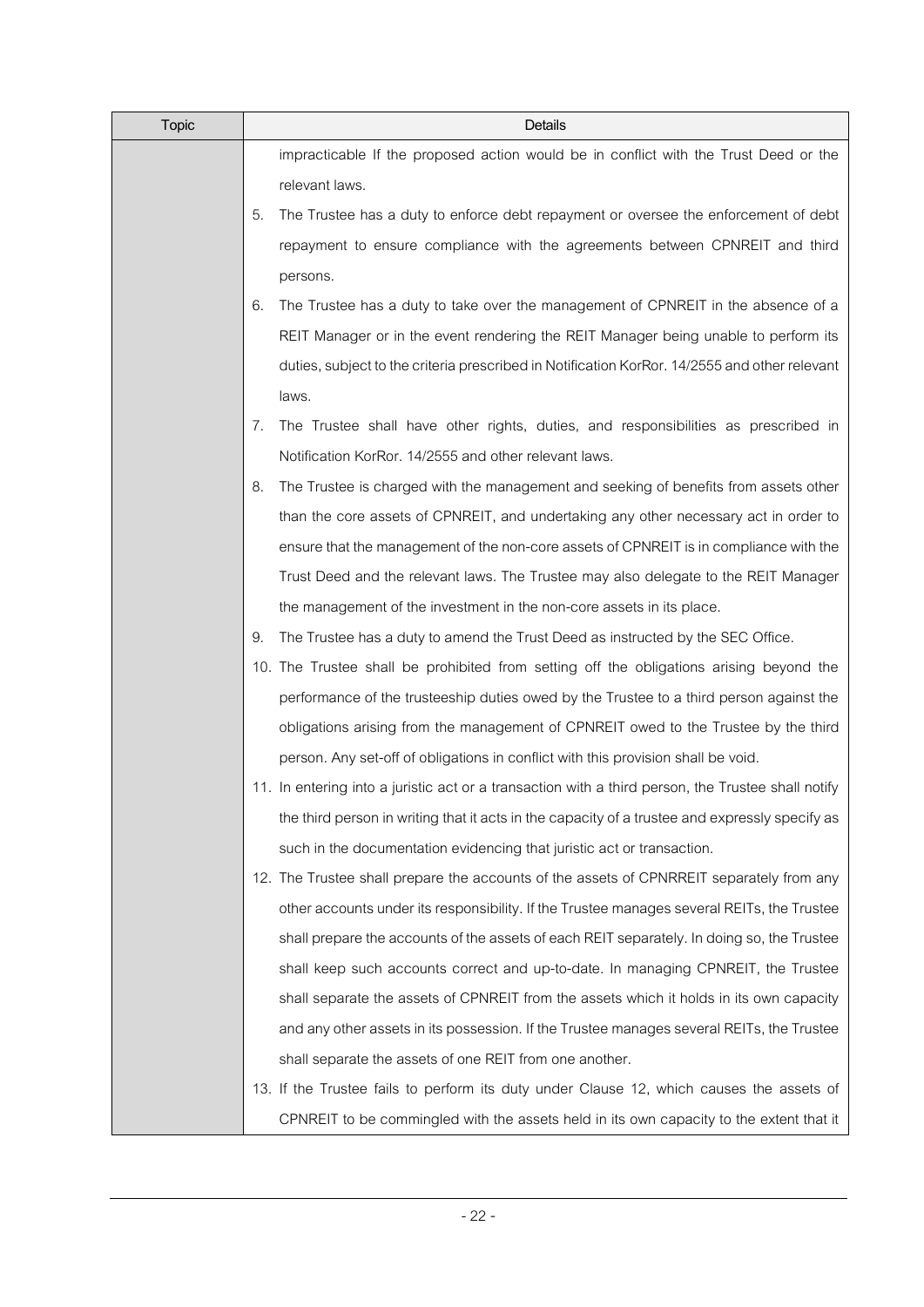| <b>Topic</b> | Details                                                                                          |
|--------------|--------------------------------------------------------------------------------------------------|
|              | is unable to distinguish CPNREIT's assets from that which the Trustee holds in its own           |
|              | capacity, it shall be presumed that:                                                             |
|              | The commingled assets are assets of CPNREIT;<br>13.1                                             |
|              | 13.2<br>The damage and liability arising from the management of the commingled assets            |
|              | shall be borne by the Trustee in its own capacity; and                                           |
|              | 13.3<br>The benefits resulting from the management of the commingled assets belong to            |
|              | CPNREIT.                                                                                         |
|              | The commingled assets as mentioned above shall include commingled assets that are                |
|              | transformed into a different form or state.                                                      |
|              | 14. If the Trustee fails to perform its duty under Clause 12, which causes the assets of several |
|              | REITs to be commingled to the extent that it is unable to distinguish to which REIT the          |
|              | assets belong, it shall be presumed that the commingled assets, including those that are         |
|              | transformed into a different form or state, and any benefits or obligations arising from the     |
|              | management thereof shall belong to each REIT proportionate to the amount each REIT               |
|              | contributed to the commingled assets.                                                            |
|              | 15. The management of CPNREIT is the Trustee's personal duty. The Trustee shall not              |
|              | delegate its duty to other persons except for in the following cases:                            |
|              | 15.1<br>It is otherwise specified in the Trust Deed;                                             |
|              | 15.2<br>The transaction is not personal in nature and does not require the professional          |
|              | capability of a trustee;                                                                         |
|              | 15.3<br>The transaction that a reasonable and prudent owner of the assets of the same            |
|              | characteristics as those of CPNREIT, who manages such assets with similar objectives             |
|              | as those of CPNREIT, may delegate a third person to manage such assets;                          |
|              | 15.4<br>The safekeeping of assets, preparation of the unitholders register book, or provision of |
|              | support operations services may be delegated to an affiliate company of the Trustee              |
|              | or a third person;                                                                               |
|              | Any other cases being under the responsibility of and action by the REIT Manager<br>15.5         |
|              | in accordance with the Trust Deed or the criteria prescribed in Notification TorJor.             |
|              | 49/2555, KorRor. 14/2555, and SorShor. 29/2555. This shall include the cases                     |
|              | where the SEC prescribes and notifies provisions requiring that the management                   |
|              | of specific matters be assigned to third persons or any other requirements in this               |
|              | respect. If the Trustee acts in violation of the above, any act taken shall bind the             |
|              | Trustee personally and shall not bind CPNREIT.                                                   |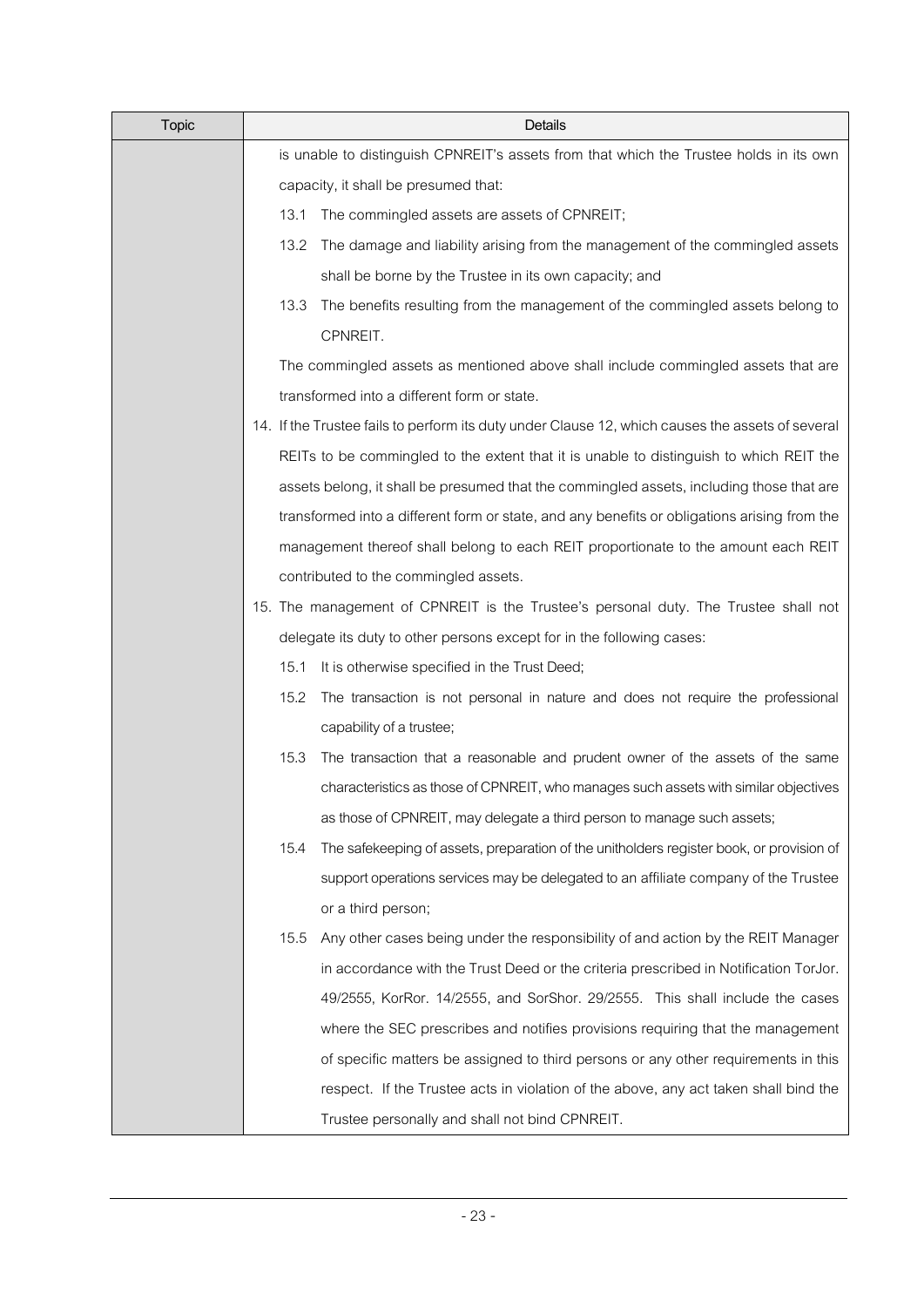| <b>Topic</b> | Details                                                                                      |  |  |
|--------------|----------------------------------------------------------------------------------------------|--|--|
|              | 16. If the Trustee lawfully delegates the management of CPNREIT to a third person in         |  |  |
|              | accordance with Clause 15, the Trustee shall exercise prudence and care in selecting         |  |  |
|              | such person as well as adequately and thoroughly supervise and review the delegated          |  |  |
|              | management in a careful manner. The Trustee shall establish operational measures in          |  |  |
|              | relation to work delegation in compliance with the criteria prescribed in the SEC            |  |  |
|              | Notification No. KorKhor. 1/2553 re: Work System, Contact with Investors and General         |  |  |
|              | Business Operation of Trustees as follows:                                                   |  |  |
|              | Selection of appropriate persons for delegation of duties which takes into account<br>16.1   |  |  |
|              | the readiness of the work system and of the delegated persons, as well as any                |  |  |
|              | possible conflict of interest between the delegated persons and CPNREIT;                     |  |  |
|              | Control and evaluation of the performance of the delegated persons; and<br>16.2              |  |  |
|              | Actions to be taken by the Trustee in the event that the delegated persons are no<br>16.3    |  |  |
|              | longer appropriate for further delegation of duties.                                         |  |  |
|              | The SEC may prescribe and notify the details of the actions to be taken by the Trustee in    |  |  |
|              | such an event.                                                                               |  |  |
|              | 17. In the case of the change of the Trustee, if the new trustee finds that the previous     |  |  |
|              | management of CPNREIT was not in compliance with the Trust Deed or the Trust Act,            |  |  |
|              | and caused damage to CPNREIT, the new trustee shall claim damages from the liable            |  |  |
|              | Trustee and recover the assets from the third persons, regardless whether such assets        |  |  |
|              | had been directly acquired by the former Trustee and regardless whether the assets had       |  |  |
|              | been transformed into a different form or state. The latter shall not apply if the third     |  |  |
|              | persons had acquired those assets in good faith, in exchange for payment of                  |  |  |
|              | consideration, and did not know or there were no reasonable grounds that the third           |  |  |
|              | persons should have known that those assets had been acquired as a result of unlawful        |  |  |
|              | management.                                                                                  |  |  |
|              | 18. In managing CPNREIT and delegating third persons to manage CPNREIT in accordance         |  |  |
|              | with Clause 15, if there are expenses or if the Trustee is required to make payments to or   |  |  |
|              | surrender other assets to third persons out of the monies or assets held in its own capacity |  |  |
|              | due to necessity and appropriateness, the Trustee shall be entitled to obtain                |  |  |
|              | reimbursement from CPNREIT, unless the Trust Deed specifies that such payment of             |  |  |
|              | funds or other assets shall be borne by the Trustee.                                         |  |  |
|              | The right to obtain reimbursement for the monies or assets under the paragraph above         |  |  |
|              | shall have priority over the claim of a beneficiary and the claim of a third person with     |  |  |
|              | property or other rights over CPNREIT, and may be immediately exercised and at any           |  |  |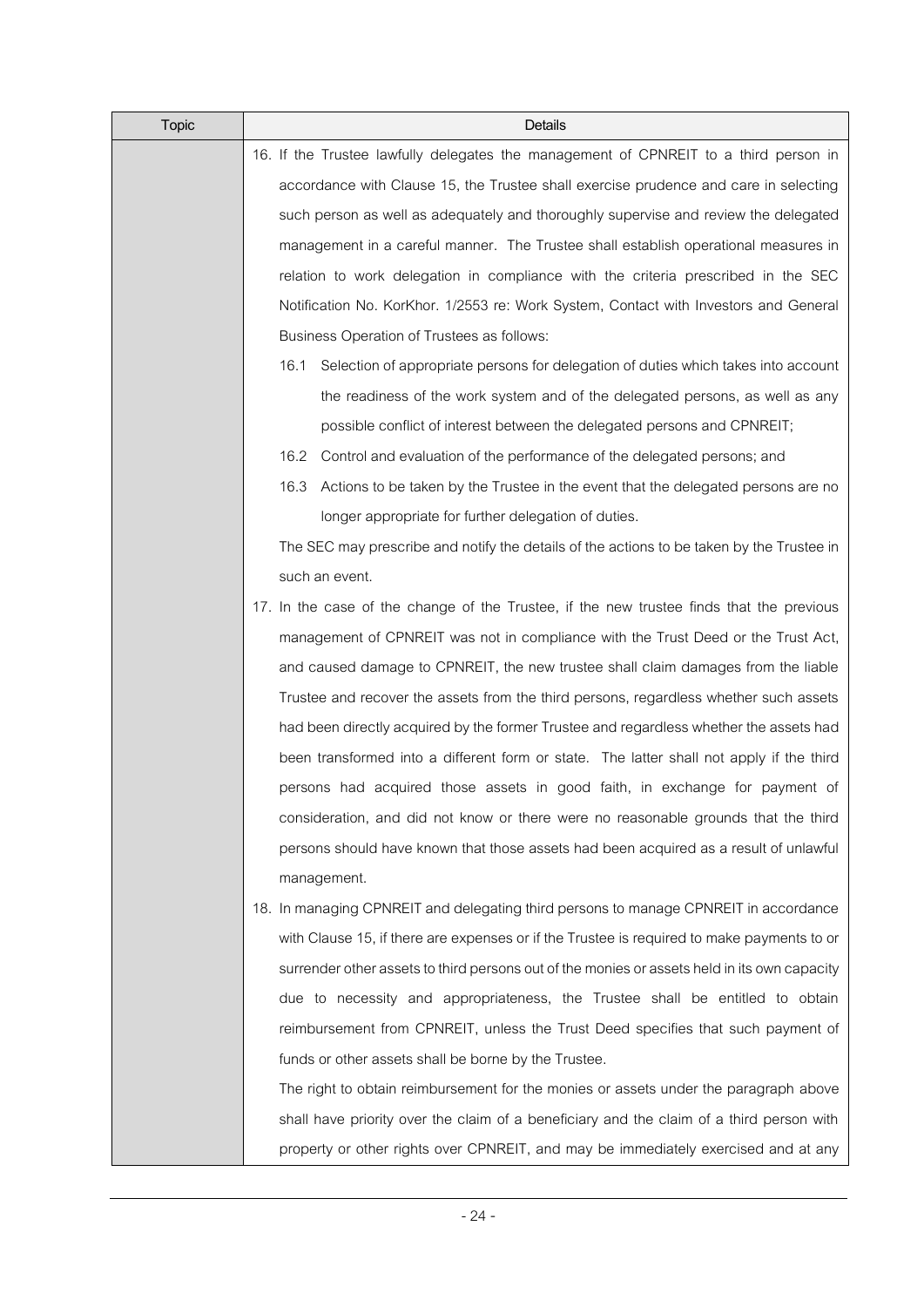| <b>Topic</b> | Details                                                                                         |  |  |  |  |  |
|--------------|-------------------------------------------------------------------------------------------------|--|--|--|--|--|
|              | time prior to the dissolution of CPNREIT. If it is necessary to change the form or state of     |  |  |  |  |  |
|              | the assets of CPNREIT in order to obtain monies or assets for reimbursing the Trustee,          |  |  |  |  |  |
|              | the Trustee shall be entitled to do so, provided such act is taken in good faith.               |  |  |  |  |  |
|              | In the interests of protecting the assets of CPNREIT, the SEC shall be authorized to            |  |  |  |  |  |
|              | prescribe and notify criteria, conditions, and methods for compliance by the Trustee in         |  |  |  |  |  |
|              | relation to the payment of monies or surrender of other assets held in its own capacity to      |  |  |  |  |  |
|              | a third person in accordance with the first paragraph or the exercise of rights of the          |  |  |  |  |  |
|              | Trustee under the second paragraph.                                                             |  |  |  |  |  |
|              | 19. The Trustee shall be prohibited from exercising the right under Clause 18 unless it has     |  |  |  |  |  |
|              | performed all of its obligations in favor of CPNREIT, except if those obligations can be        |  |  |  |  |  |
|              | set off in accordance with the Civil and Commercial Code.                                       |  |  |  |  |  |
|              | 20. If the Trustee fails to manage CPNREIT in compliance with the Trust Deed or the Trust       |  |  |  |  |  |
|              | Act, the Trustee shall be liable for the damage sustained by CPNREIT. However, the              |  |  |  |  |  |
|              | Trustee may, in the case of necessity and where there are reasonable grounds in the             |  |  |  |  |  |
|              | interests of CPNREIT, apply for the approval of the SEC Office prior to undertaking any         |  |  |  |  |  |
|              | action in the management of CPNREIT in a manner that is inconsistent with the provisions        |  |  |  |  |  |
|              | under the Trust Deed. The Trustee shall not be liable if it managed CPNREIT in                  |  |  |  |  |  |
|              | accordance with the approval of the SEC Office in good faith and in the best interests of       |  |  |  |  |  |
|              | CPNREIT.                                                                                        |  |  |  |  |  |
|              | 21. The Trustee shall ensure that the material details of the Trust Deed are in compliance with |  |  |  |  |  |
|              | the relevant laws. If the Trust Deed is amended, the Trustee shall act in accordance with       |  |  |  |  |  |
|              | the following criteria:                                                                         |  |  |  |  |  |
|              | To ensure that any amendment to the Trust Deed complies with the procedures<br>21.1             |  |  |  |  |  |
|              | and conditions prescribed in the Trust Deed and the criteria prescribed in the                  |  |  |  |  |  |
|              | relevant laws;                                                                                  |  |  |  |  |  |
|              | If an amendment to the Trust Deed does not comply with Clause 21.1, the Trustee<br>21.2         |  |  |  |  |  |
|              | shall proceed in accordance with its scope of authorities and duties as specified               |  |  |  |  |  |
|              | in the Trust Deed and the Trust Act in order to safeguard the rights and benefits of            |  |  |  |  |  |
|              | the unitholders as a whole; and                                                                 |  |  |  |  |  |
|              | In the case of any subsequent amendment to the criteria relating to the offering for<br>21.3    |  |  |  |  |  |
|              | sale of the trust units or management of REIT promulgated under the Securities                  |  |  |  |  |  |
|              | Act and the Trust Act, and the existing provisions of the Trust Deed are not in                 |  |  |  |  |  |
|              | compliance therewith, the Trustee shall amend the Trust Deed to be in line with the             |  |  |  |  |  |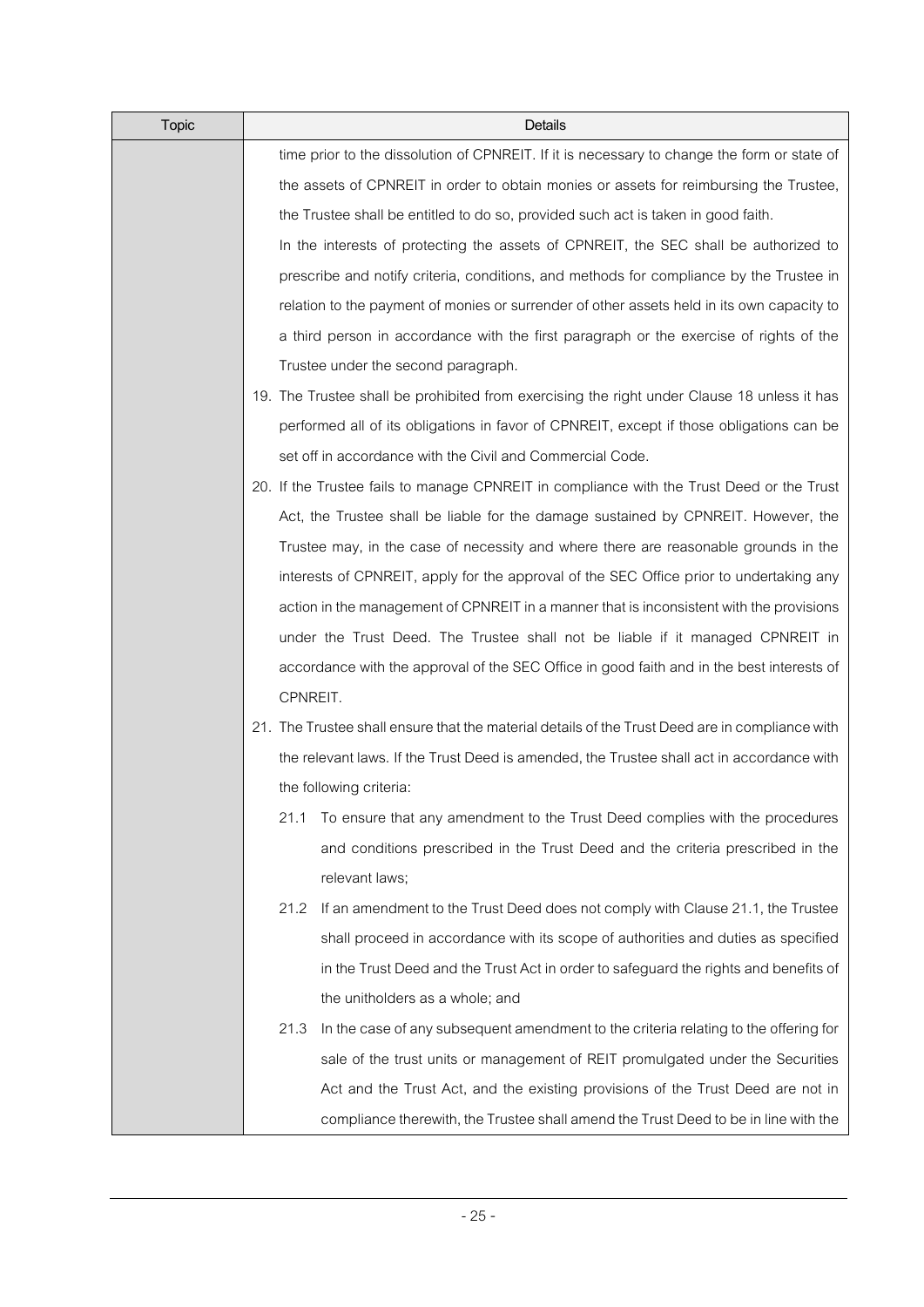| <b>Topic</b> | Details                                                                                     |  |  |  |  |  |
|--------------|---------------------------------------------------------------------------------------------|--|--|--|--|--|
|              | amended criteria by following the procedures specified in the Trust Deed or as in           |  |  |  |  |  |
|              | accordance with the orders of the SEC Office.                                               |  |  |  |  |  |
|              | 22. The Trustee shall monitor, supervise, and review the performance of duties by the REIT  |  |  |  |  |  |
|              | Manager or any other delegated person (if any) to ensure compliance with the Trust Deed     |  |  |  |  |  |
|              | and the relevant laws. In particular, the aforementioned duties shall also include the      |  |  |  |  |  |
|              | following:                                                                                  |  |  |  |  |  |
|              | 22.1<br>Ensuring that the management of CPNREIT by the REIT Manager has obtained the        |  |  |  |  |  |
|              | approval of the SEC Office for the entire period of existence of CPNREIT, with the          |  |  |  |  |  |
|              | exception of the event set out in Clause 24;                                                |  |  |  |  |  |
|              | Monitoring, supervising, and undertaking actions as necessary to ensure that the<br>22.2    |  |  |  |  |  |
|              | delegated person is fully qualified and complies with the criteria prescribed in the        |  |  |  |  |  |
|              | Trust Deed and the relevant laws, including dismissing the then current delegated           |  |  |  |  |  |
|              | person and appointing another person to replace such person;                                |  |  |  |  |  |
|              | Overseeing the investment of CPNREIT complies with the Trust Deed and the<br>22.3           |  |  |  |  |  |
|              | relevant laws;                                                                              |  |  |  |  |  |
|              | Overseeing the complete information of CPNREIT is accurate disclosed as<br>22.4             |  |  |  |  |  |
|              | prescribed in the Trust Deed and the relevant laws; and                                     |  |  |  |  |  |
|              | 22.5<br>Giving opinions relating to undertaking actions or entering into transactions for   |  |  |  |  |  |
|              | CPNREIT by the REIT Manager and other delegated persons (if any) in support of              |  |  |  |  |  |
|              | the request for a resolution at a unitholders' meeting or disclosing information            |  |  |  |  |  |
|              | about CPNREIT to the investors or at the request of the SEC Office.                         |  |  |  |  |  |
|              | 23. If the REIT Manager acts or omits an act causing damage to CPNREIT, or fails to perform |  |  |  |  |  |
|              | its duties in accordance with the Trust Deed or the relevant laws, the Trustee shall report |  |  |  |  |  |
|              | the matter to the SEC Office within 5 business days from the date on which the Trustee      |  |  |  |  |  |
|              | becomes aware of or should have been aware of such fact. In such a case, the Trustee        |  |  |  |  |  |
|              | shall rectify, prevent, or mitigate such damage to CPNREIT as it deems appropriate.         |  |  |  |  |  |
|              | 24. If the REIT Manager is unable to perform its duties, the Trustee shall take over the    |  |  |  |  |  |
|              | management of CPNREIT as necessary in order to protect against, prevent, or limit           |  |  |  |  |  |
|              | serious damage to CPNREIT or the unitholders as a whole, and shall proceed in               |  |  |  |  |  |
|              | accordance with the scope of authorities and duties specified in the Trust Deed and the     |  |  |  |  |  |
|              | Trust Act in appointing a new REIT manager. In taking over the management of the REIT       |  |  |  |  |  |
|              | Manager as mentioned above, the Trustee may appoint another person to engage in the         |  |  |  |  |  |
|              | interim management of CPNREIT in its place, provided that such delegated person             |  |  |  |  |  |
|              | complies with the scope, criteria, and conditions specified in the Trust Deed.              |  |  |  |  |  |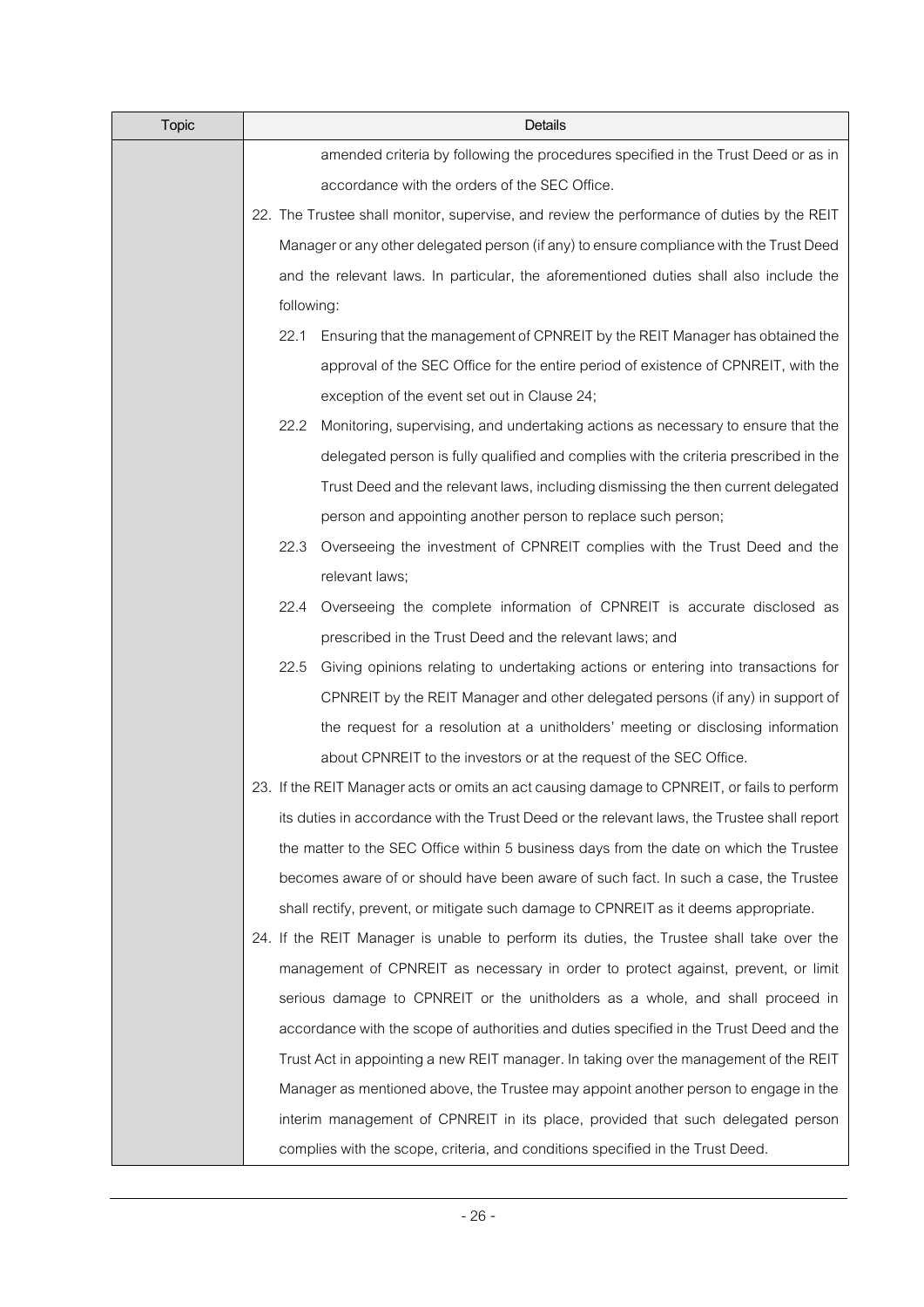| <b>Topic</b> | Details                                                                                           |                                                                                          |                                                                                                |  |  |  |  |
|--------------|---------------------------------------------------------------------------------------------------|------------------------------------------------------------------------------------------|------------------------------------------------------------------------------------------------|--|--|--|--|
|              | 25. If the Trustee is also a unitholder of CPNREIT, the Trustee shall, in casting votes or taking |                                                                                          |                                                                                                |  |  |  |  |
|              | any act as a unitholder, take into account the best interests of the unitholders as a whole       |                                                                                          |                                                                                                |  |  |  |  |
|              |                                                                                                   | by adhering to the principles of good faith and due care, including the avoidance of any |                                                                                                |  |  |  |  |
|              |                                                                                                   |                                                                                          | conflict with impact on the performance of its duties as the Trustee of CPNREIT.               |  |  |  |  |
|              |                                                                                                   | 26. The Trustee shall prepare the unitholders register and may also assign a securities  |                                                                                                |  |  |  |  |
|              |                                                                                                   |                                                                                          | registrar to prepare such register on its behalf. The preparation of the unitholder register   |  |  |  |  |
|              |                                                                                                   |                                                                                          | shall contain at least the following particulars:                                              |  |  |  |  |
|              | 26.1                                                                                              |                                                                                          | General information comprising:                                                                |  |  |  |  |
|              |                                                                                                   | 26.1.1                                                                                   | Names of the REIT Manager and Trustee;                                                         |  |  |  |  |
|              |                                                                                                   | 26.1.2                                                                                   | Number of trust units, par value, paid-up capital, and date of issuance of the                 |  |  |  |  |
|              |                                                                                                   |                                                                                          | trust units;                                                                                   |  |  |  |  |
|              |                                                                                                   | 26.1.3                                                                                   | Restrictions on transfer (if any).                                                             |  |  |  |  |
|              | 26.2                                                                                              |                                                                                          | Information of the unitholders:                                                                |  |  |  |  |
|              |                                                                                                   | 26.2.1                                                                                   | Name, nationality, and address of the unitholders;                                             |  |  |  |  |
|              |                                                                                                   | 26.2.2                                                                                   | Serial number of trust units (if any) and number of trust units held (if any);                 |  |  |  |  |
|              |                                                                                                   | 26.2.3                                                                                   | Date of registration or cease to be the unitholders;                                           |  |  |  |  |
|              |                                                                                                   | 26.2.4                                                                                   | Date of cancellation of trust unit certificates and issuance of replacement                    |  |  |  |  |
|              |                                                                                                   |                                                                                          | certificates (if any);                                                                         |  |  |  |  |
|              |                                                                                                   | 26.2.5                                                                                   | Application numbers of the requests to amend or record particulars of the                      |  |  |  |  |
|              |                                                                                                   |                                                                                          | registration (if any);                                                                         |  |  |  |  |
|              |                                                                                                   | 26.2.6                                                                                   | Pledge/release of the attachment of the trust units/release of mortgage (if                    |  |  |  |  |
|              |                                                                                                   |                                                                                          | any).                                                                                          |  |  |  |  |
|              |                                                                                                   |                                                                                          | 27. The Trustee shall provide evidence representing the rights in the trust units for delivery |  |  |  |  |
|              |                                                                                                   |                                                                                          | to the unitholders, which shall convey at least the following information, unless where        |  |  |  |  |
|              |                                                                                                   |                                                                                          | such evidence is prepared in accordance with the securities depository system, in which        |  |  |  |  |
|              |                                                                                                   |                                                                                          | case the particulars of the said evidence shall be as determined by the securities             |  |  |  |  |
|              |                                                                                                   | depository center.                                                                       |                                                                                                |  |  |  |  |
|              | 27.1                                                                                              |                                                                                          | Necessary and sufficient information for use by the unitholders as evidence in                 |  |  |  |  |
|              |                                                                                                   |                                                                                          | claiming their rights against the Trustee, the REIT Manager, and third persons;                |  |  |  |  |
|              | 27.2                                                                                              |                                                                                          | Contact information of persons related to the management of CPNREIT, such as                   |  |  |  |  |
|              |                                                                                                   |                                                                                          | the Trustee, the REIT Manager, and the securities registrar;                                   |  |  |  |  |
|              | 27.3                                                                                              |                                                                                          | Information showing that unitholders are unable to sell trust units back to CPNREIT            |  |  |  |  |
|              |                                                                                                   |                                                                                          | or redeem the trust units, and if there are other restrictions on the rights of                |  |  |  |  |
|              |                                                                                                   |                                                                                          | unitholders, such restrictions shall be clearly specified.                                     |  |  |  |  |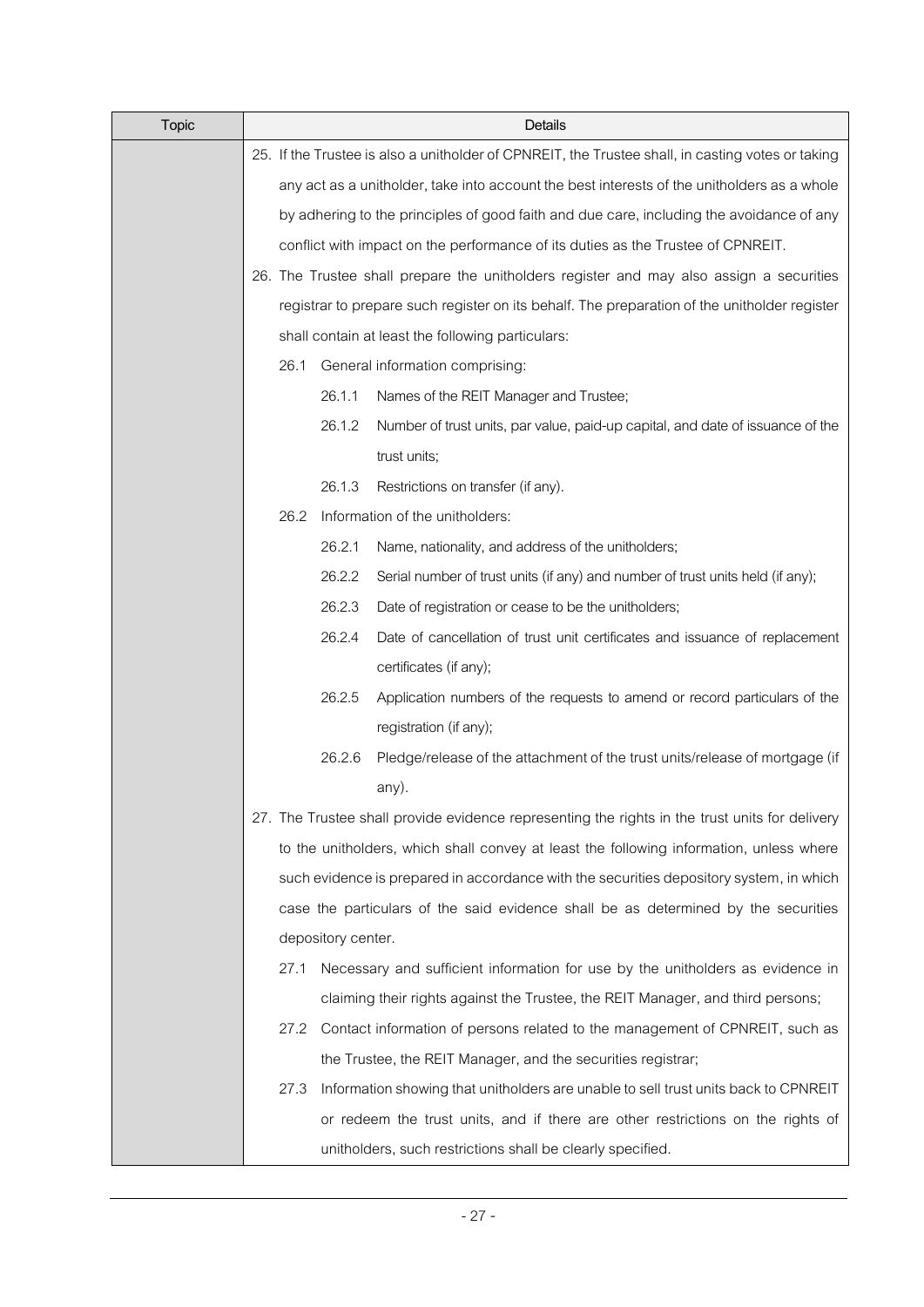| <b>Topic</b>    | Details                                                                                           |
|-----------------|---------------------------------------------------------------------------------------------------|
|                 | 28. Subject to the provision under Clause 27, if unitholders request the Trustee or the           |
|                 | securities registrar to issue evidence representing their rights in the trust units in order to   |
|                 | replace the ones which have been lost, faded, or materially damaged, the Trustee shall            |
|                 | issue such evidence or ensure that the same is issued to the unitholders within a                 |
|                 | reasonable time period.                                                                           |
| The REIT        | The REIT Manager shall be fully qualified, possess no prohibited characteristics, and<br>1.       |
| Manager and its | shall have been granted approval from the SEC Office to act as a REIT manager in                  |
| <b>Duties</b>   | accordance with Notification SorChor. 29/2555.                                                    |
|                 | The REIT Manager shall have the duties as delegated by the Trustee in the management<br>2.        |
|                 | of CPNREIT, particularly in respect of the business operations of CPNREIT, which shall            |
|                 | include: investments; borrowing; any change or creation of encumbrances over the                  |
|                 | assets of CPNREIT; entering into of agreements; and undertaking of various acts for               |
|                 | CPNREIT, including preparation and disclosure of information of CPNREIT and delivery              |
|                 | thereof to the Trustee. The latter shall be inclusive of the information as prescribed in         |
|                 | Section 56 and Section 57 of the Securities Act. All of the above shall be subject to the         |
|                 | scope, criteria, and conditions provided in the REIT Manager Appointment Agreement.               |
|                 | The REIT Manager may assign a third person to perform work under its responsibilities<br>3.       |
|                 | on its behalf, provided that the REIT Manager specifies the scope of authorities and duties       |
|                 | of the delegated person(s) in the relevant agreements. The REIT Manager shall exercise            |
|                 | prudence and care in selecting the delegated person(s), and shall also supervise and              |
|                 | review the performance of duties by the delegated person(s). Such delegation shall not            |
|                 | be in materially contradictory to or in conflict with the laws governing securities and           |
|                 | exchange or other relevant laws.                                                                  |
|                 | The REIT Manager shall be able to disburse expenses from CPNREIT's assets provided<br>4.          |
|                 | such disbursement is made from CPNREIT's daily operating account under the limit                  |
|                 | approved by the Trustee. The REIT Manager shall prepare and submit reports on the                 |
|                 | disbursements to the Trustee for verification and disbursement within 5 business days             |
|                 | from the date on which the REIT Manager submits the report to the Trustee.                        |
|                 | 5.<br>If the REIT Manager holds trust units, the REIT Manager shall exercise its right to vote by |
|                 | taking into account the best interests of the unitholders as a whole in the event of a            |
|                 | request for a resolution at a unitholders' meeting.                                               |
|                 | In engaging in the business of managing CPNREIT, the REIT Manager shall adhere to the<br>6.       |
|                 | following principles of business conduct:                                                         |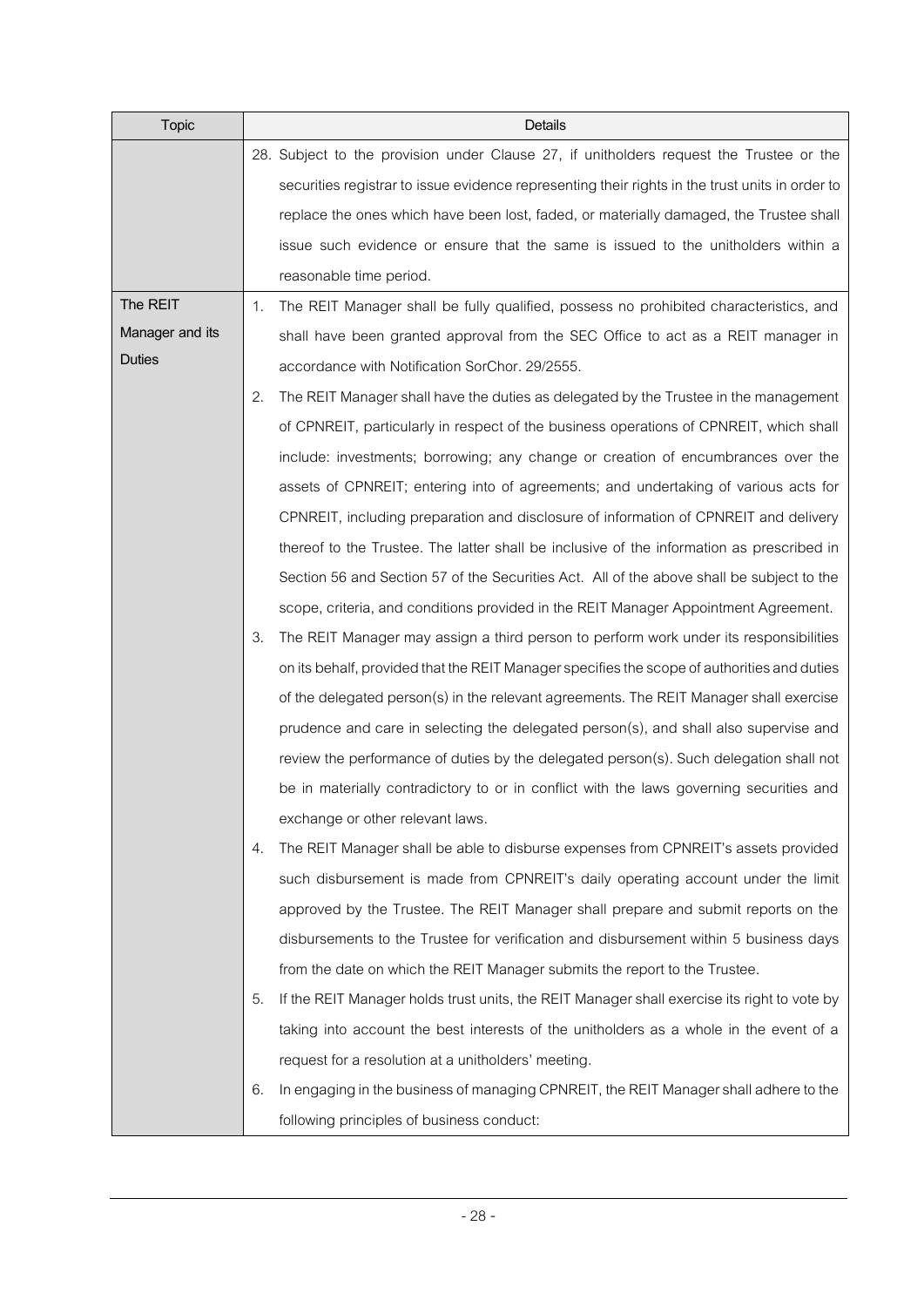| <b>Topic</b> |     | Details                                                                                |
|--------------|-----|----------------------------------------------------------------------------------------|
|              | 6.1 | To perform duties by applying knowledge and skills as may reasonably be                |
|              |     | expected as a professional, and with diligence, care, and honesty. The REIT            |
|              |     | Manager shall treat all unitholders equitably and shall act in the best interests of   |
|              |     | the unitholders as a whole. It shall also comply with the laws, the Trust Deed, the    |
|              |     | objectives for establishing CPNREIT, and the resolutions of the unitholders;           |
|              | 6.2 | To maintain capital funds under the SEC Notification No. SorChor 29/2555 by mean       |
|              |     | of the REIT Manager is responsible for maintaining the asset management                |
|              |     | company's capital in compliance with announcement rules, mutatis mutandis. The         |
|              |     | rules are as follows:                                                                  |
|              |     | 6.2.1<br>Trustees of a trust company under Thai law unlicensed for securities          |
|              |     | business of mutual fund management yet operating such business must                    |
|              |     | maintain initial capital funds of no less than Baht 10,000,000 (ten million),          |
|              |     | per Announcement.                                                                      |
|              |     | 6.2.2 The capital maintenance report form per Announcement (excluding                  |
|              |     | attachments) is delivered to Trustee by the same deadline as the SEC                   |
|              |     | Office.                                                                                |
|              |     | The procedures for business operators unable to maintain appropriate                   |
|              |     | capital funds are applied to REIT manager under the Capital Maintenance                |
|              |     | Announcement authority in the first paragraph, mutatis mutandis.                       |
|              | 6.3 | To disclose, give opinions on, or provide sufficient information being important for   |
|              |     | and relevant to the decision-making of the unitholders on investments. Such            |
|              |     | information shall be conveyed clearly and shall not be distorted or misleading;        |
|              | 6.4 | Not to inappropriately use the information acquired in the course of the               |
|              |     | performance of its duties as the REIT Manager for its personal gain or in a manner     |
|              |     | that damages or affects the overall benefits of CPNREIT;                               |
|              | 6.5 | To exercise with due care in the performance of work in order to avoid conflicts of    |
|              |     | interest. In the event of a conflict of interest, the REIT Manager shall ensure that   |
|              |     | the investors receive equitable and appropriate treatment;                             |
|              | 6.6 | To comply with the provisions in the Securities Act, the Trust Act, and other relevant |
|              |     | laws relating to the operation of CPNREIT, as well as adhere to the code of ethics     |
|              |     | and standards for professional conduct determined by the associations related to       |
|              |     | the securities business or by organizations in connection with the securities          |
|              |     | business recognized by the SEC Office, mutatis mutandis. In addition, the REIT         |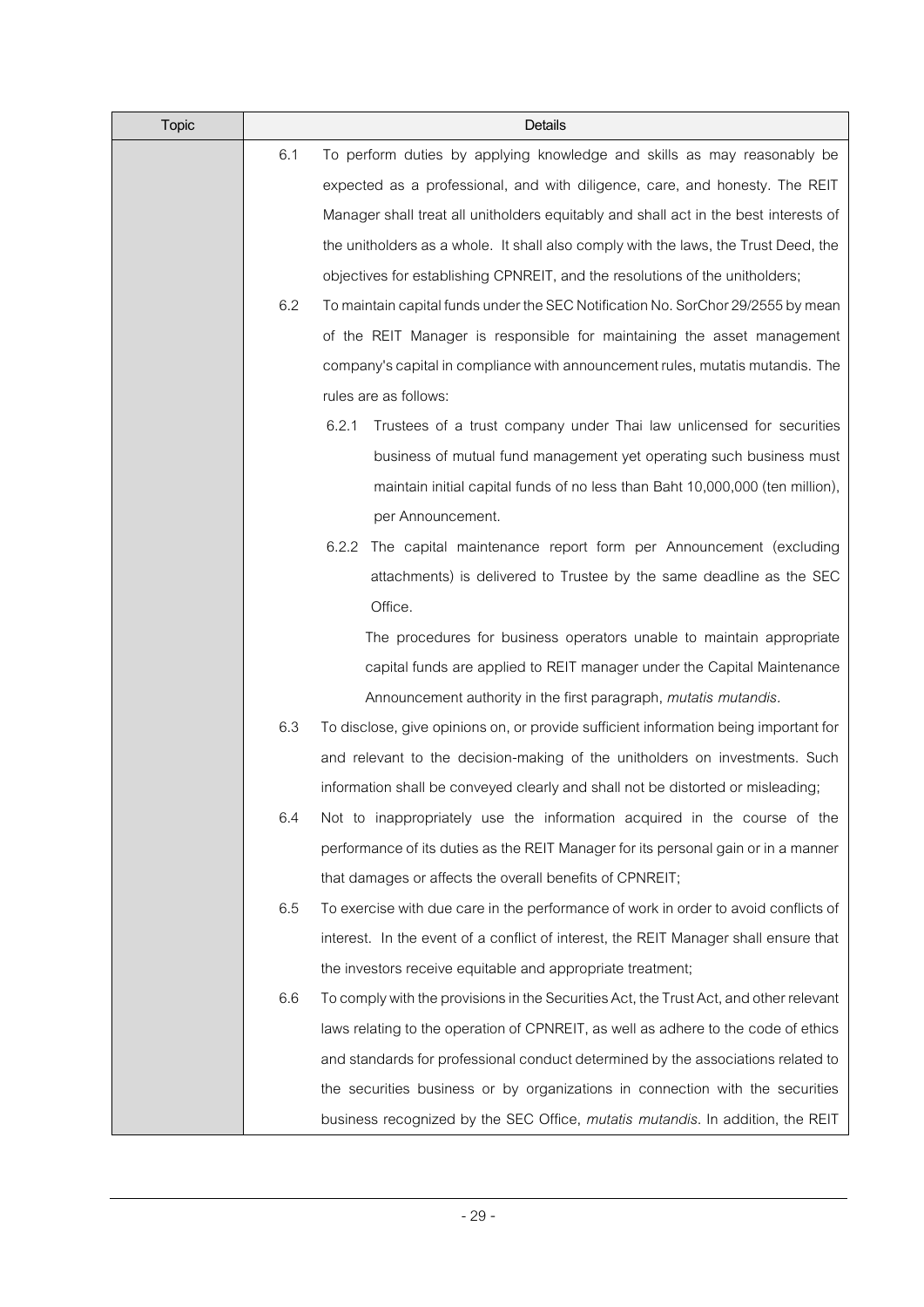| <b>Topic</b> |    | Details                                                                                       |
|--------------|----|-----------------------------------------------------------------------------------------------|
|              |    | Manager shall not encourage, instruct, or collaborate with any other person in                |
|              |    | violating any such laws or requirements.                                                      |
|              |    | 6.7<br>To give its cooperation to the Trustee or the SEC Office in their performance of       |
|              |    | duties, including disclosing information which may materially affect the                      |
|              |    | management of CPNREIT or other information that should be notified to them.                   |
|              | 7. | In entering into a transaction concerning immovable properties for CPNREIT, the REIT          |
|              |    | Manager shall comply with the following criteria:                                             |
|              |    | 7.1<br>To ensure that the disposal of the immovable properties of CPNREIT or the entering     |
|              |    | into of agreements in connection with immovable properties for CPNREIT are                    |
|              |    | correct, valid and legally enforceable;                                                       |
|              |    | 7.2<br>To ensure that the investment in the immovable properties of CPNREIT is                |
|              |    | reasonable, whereby the following steps must be taken at a minimum:                           |
|              |    | 7.2.1<br>Conducting an assessment of its readiness in managing the investment in              |
|              |    | the immovable properties prior to accepting to act as the REIT Manager or                     |
|              |    | before making additional investment in such immovable properties for                          |
|              |    | CPNREIT, as the case may be; and                                                              |
|              |    | 7.2.2<br>Conducting a feasibility study and due diligence on the immovable                    |
|              |    | properties, including an assessment of various risks that may arise from the                  |
|              |    | investment, along with arranging risk management guidelines. In this regard,                  |
|              |    | such risks shall include risks associated with the development or                             |
|              |    | construction of immovable property (if any), e.g. potential risks arising                     |
|              |    | from delays in the construction and the inability to generate benefits from                   |
|              |    | the immovable property.                                                                       |
|              | 8. | The REIT Manager shall convene unitholders' meetings in accordance with the Trust             |
|              |    | Deed.                                                                                         |
|              | 9. | If an advisor is appointed to give advice or recommendations on investment and                |
|              |    | management of the immovable property, the REIT Manager shall appoint an advisor who           |
|              |    | has no interests in the matters relating to its performance of duties as an advisor. If it is |
|              |    | evident that the advisor has conflicts of interest in such matters, the REIT Manger shall     |
|              |    | comply with the following criteria:                                                           |
|              |    | The advisor shall report the conflicts of interest in the matter being considered to<br>9.1   |
|              |    | the REIT Manager;                                                                             |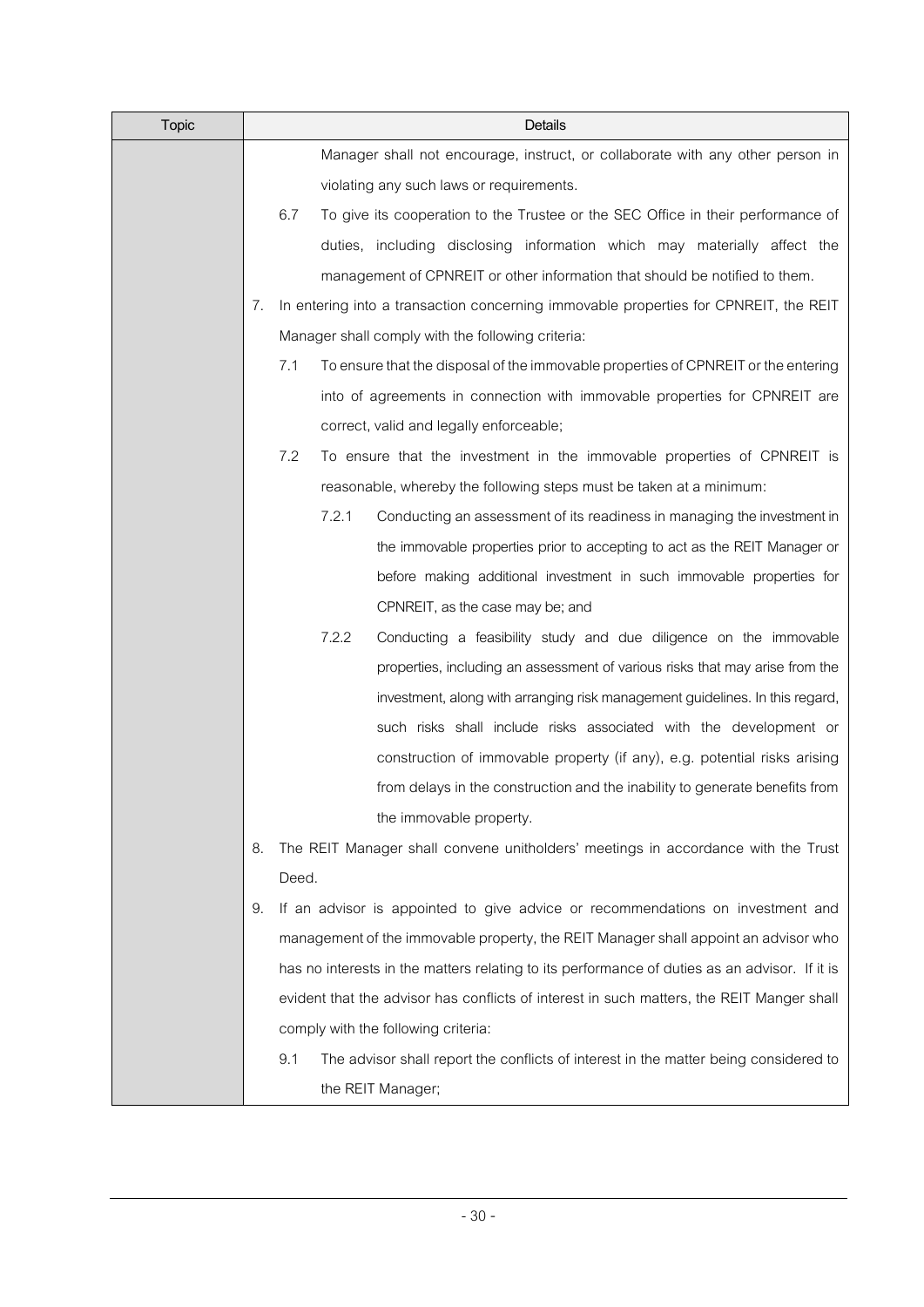| <b>Topic</b>          | Details                                                                                       |
|-----------------------|-----------------------------------------------------------------------------------------------|
|                       | 9.2<br>The advisor who has conflicts of interest in the matter being considered, whether      |
|                       | directly or indirectly, shall be prohibited from participating in the consideration of        |
|                       | such issue.                                                                                   |
|                       | 10. The REIT Manager shall prepare the following financial information and operational        |
|                       | results of CPNREIT in compliance with the criteria prescribed in Notification No. TorJor.     |
|                       | 51/2555 and other relevant laws and submit the same to the SEC Office or the relevant         |
|                       | agencies within the prescribed time period:                                                   |
|                       | Registration statement of CPNREIT (Form 56-REIT);<br>10.1                                     |
|                       | 10.2 Financial statements of CPNREIT, which shall be in compliance with the                   |
|                       | accounting standards as prescribed by the law governing the accounting                        |
|                       | profession;                                                                                   |
|                       | Annual report, which shall at least contain the particulars specified in Notification<br>10.3 |
|                       | TorJor. 51/2555;                                                                              |
|                       | 10.4<br>Information on CPNREIT, such as the following: net asset value of CPNREIT; value      |
|                       | of the trust units; and report on the acquisition or disposal of immovable properties         |
|                       | or leasehold or sub-leasehold of immovable properties. If CPNREIT acquires a                  |
|                       | project under construction (greenfield project), the REIT Manager shall prepare               |
|                       | and submit a progress report on the construction of such project. The REIT                    |
|                       | Manager shall also report the par value of the trust units following the capital              |
|                       | decrease.                                                                                     |
|                       | 11. If the SEC, the SEC Office, and/or any other competent organization in compliance with    |
|                       | the law make any amendments or additions to the notifications, requirements, and              |
|                       | instructions, or approvals and/or grants relaxations otherwise, the REIT Manager shall        |
|                       | ensure that all of the above is in compliance with such amendment or addition.                |
| Obtaining             | The REIT Manager can obtain resolutions from Unitholders only by means of holding a<br>1.     |
| <b>Resolution and</b> | Unitholders' meeting.                                                                         |
| Unitholders'          | 2.<br>Causes for obtaining resolutions and calling Unitholders' meetings have to comply with  |
| Meetings              | the followings and the REIT Manager has to convene Trust Unitholders' meeting in the          |
|                       | following circumstances:                                                                      |
|                       | 2.1<br>The annual general meeting which shall be arranged within 4 (four) months from         |
|                       | the date of the end of fiscal year of CPNREIT;                                                |
|                       | Thereby, in organizing the 2020 Annual General Meeting, the REIT Manager was                  |
|                       | to arrange the meeting within the period specified in the first paragraph or by 30            |
|                       | June 2020, whichever fell after.                                                              |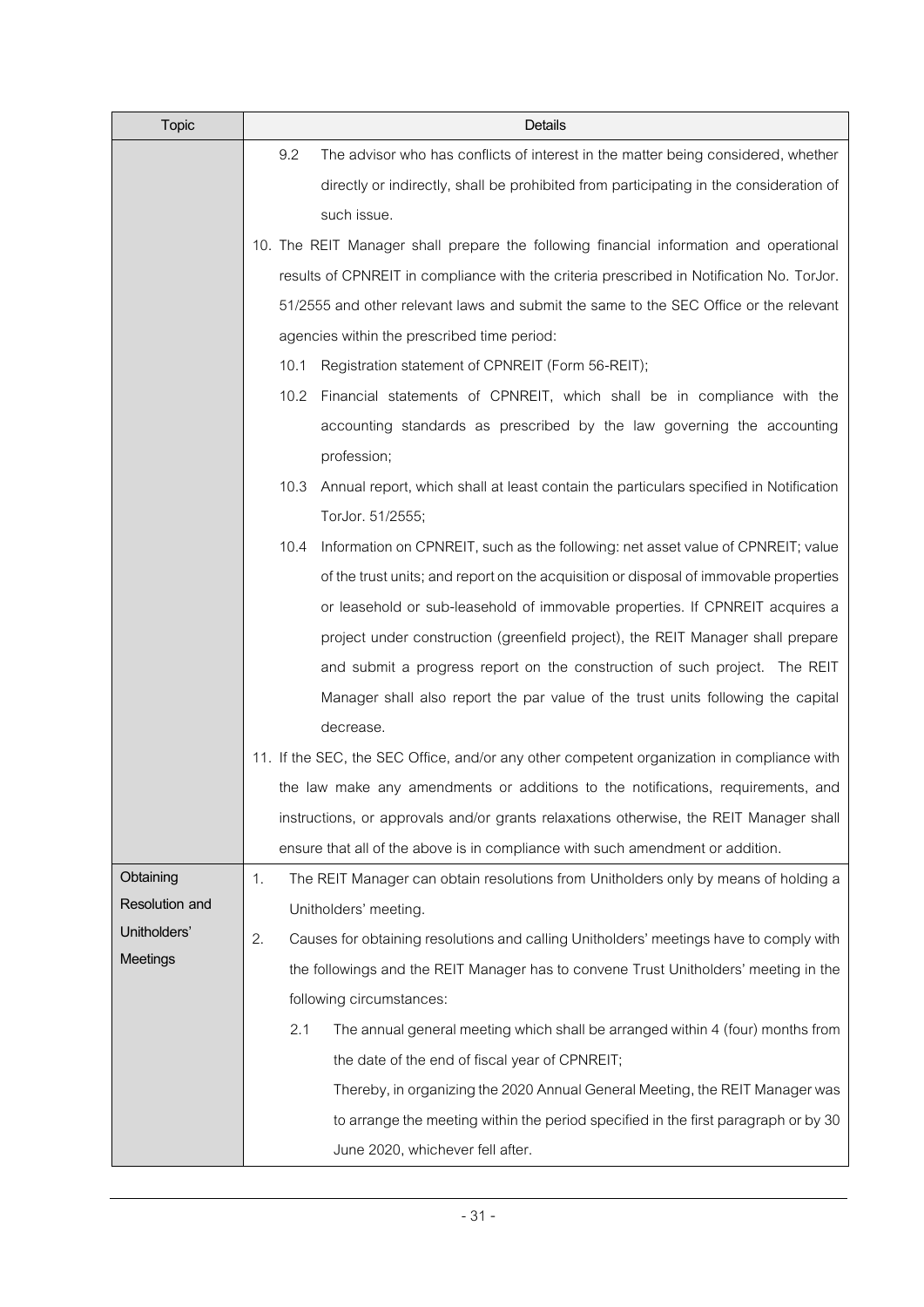| <b>Topic</b> |    |     |     | Details                                                                                    |
|--------------|----|-----|-----|--------------------------------------------------------------------------------------------|
|              |    |     |     | Had the 2020 Annual General Meeting been held for mere unitholder notification             |
|              |    |     |     | purposes with no resolution agenda, the REIT Manager could have arranged                   |
|              |    |     |     | alternative venues without actually holding the second-paragraph meeting,                  |
|              |    |     |     | notwithstanding compliance with relevant laws, announcements, or circulars to              |
|              |    |     |     | inform unitholders of the following base points:                                           |
|              |    |     | (1) | The REIT management of important matters and future management                             |
|              |    |     |     | guidelines.                                                                                |
|              |    |     | (2) | CPNREIT financial status and operating results of the past accounting                      |
|              |    |     |     | year, including a minimum of audited financial statements with the                         |
|              |    |     |     | auditor's expressed opinion.                                                               |
|              |    |     | (3) | The REIT auditor appointment and audit expenses.                                           |
|              |    |     |     | The REIT Manager is to make available a direct communication channel to                    |
|              |    |     |     | personally take inquiries from trust unitholders and prepare a summary of                  |
|              |    |     |     | important queries in a Q&A format for all unitholders' information.                        |
|              |    |     |     | The REIT Manager is to share third and fourth-paragraph information through the            |
|              |    |     |     | Stock Exchange information system.                                                         |
|              |    | 2.2 |     | The extraordinary general meeting, which shall be arranged in the following                |
|              |    |     |     | circumstances:                                                                             |
|              |    |     | (1) | When the REIT Manager deems appropriate to call a Unitholders'                             |
|              |    |     |     | meeting for the benefit of managing the business affairs of CPNREIT;                       |
|              |    |     | (2) | When one or many Unitholders whose collective holding are at least 10                      |
|              |    |     |     | (ten) percent of issued Trust Units, request in writing to the REIT Manager                |
|              |    |     |     | a call for a Unitholders' meeting by clearly specifying the ground for                     |
|              |    |     |     | calling a Unitholders' meeting, the REIT Manager has a duty to call a                      |
|              |    |     |     | Unitholders' meeting within 1 (one) month since receiving the written                      |
|              |    |     |     | request from Unitholders.                                                                  |
|              |    |     |     | If the REIT Manager does not convene a Unitholders' meeting within the period as stated    |
|              |    |     |     | in the above paragraph, the Trustee can proceed to convene a meeting.                      |
|              | 3. |     |     | Calling the Unitholders' meetings                                                          |
|              |    |     |     | The REIT Manager shall prepare meeting notice by specifying venue, date, time,             |
|              |    |     |     | agenda and matters to be proposed to the meeting with sufficient details. Each matter      |
|              |    |     |     | shall be clearly specified whether it is matter for information, matter for approval or    |
|              |    |     |     | matter for consideration as the case may be, and furnished by the REIT Manager's           |
|              |    |     |     | opinion as well as impact that might affect the Unitholders from voting in that particular |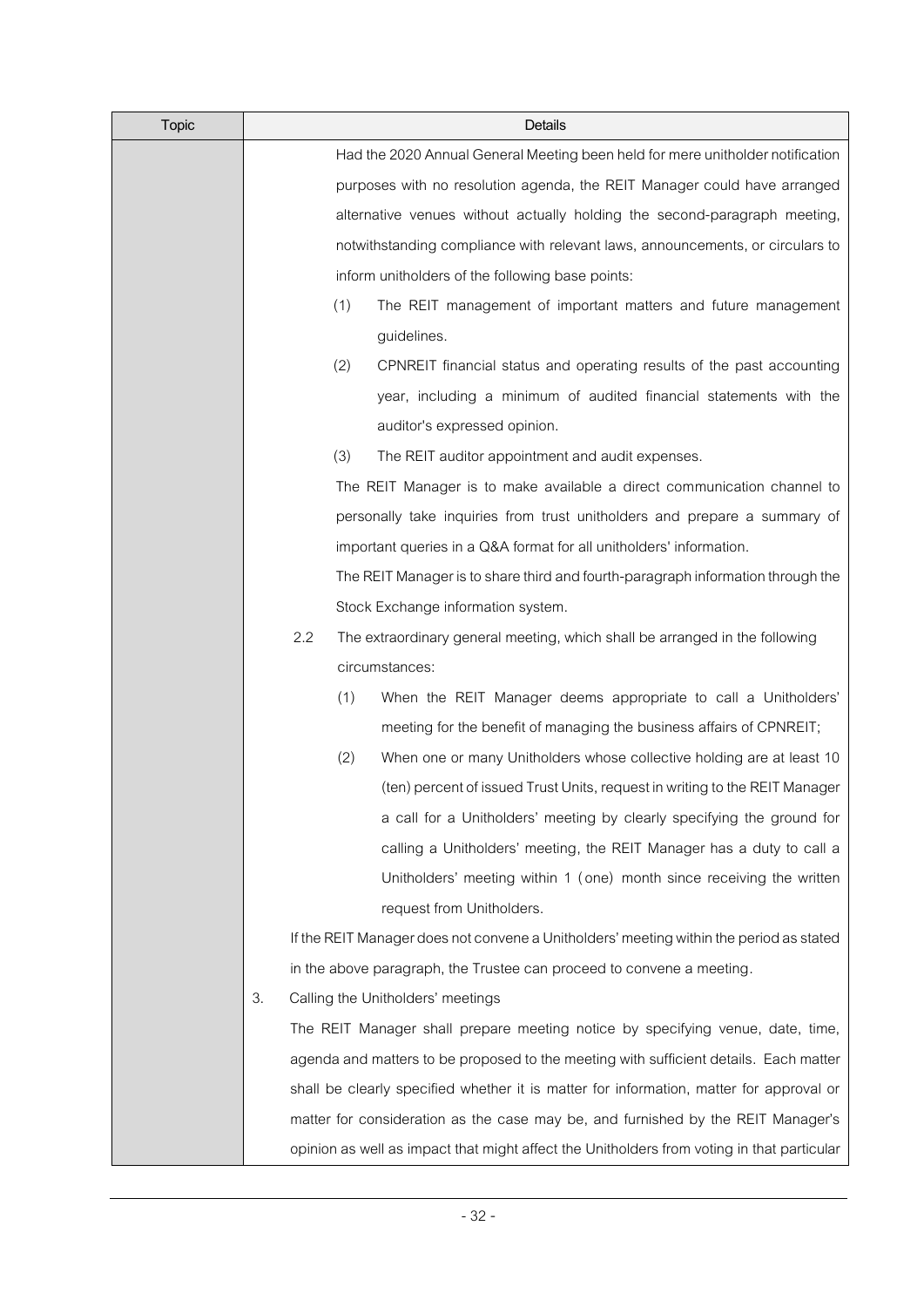| <b>Topic</b> | Details                                                                                 |             |                                                                                         |  |  |
|--------------|-----------------------------------------------------------------------------------------|-------------|-----------------------------------------------------------------------------------------|--|--|
|              | matter. To distribute the meeting notice to Unitholders, the REIT Manager shall proceed |             |                                                                                         |  |  |
|              |                                                                                         | as follows: |                                                                                         |  |  |
|              |                                                                                         | 3.1         | In general case, to distribute to the Unitholders not less than 7 (seven) days          |  |  |
|              |                                                                                         |             | ahead of the meeting;                                                                   |  |  |
|              |                                                                                         | 3.2         | In case that there are specific regulations regarding the timing of distribution of     |  |  |
|              |                                                                                         |             | meeting notices, to distribute according to that regulation.                            |  |  |
|              |                                                                                         |             | In all circumstances, the meeting notice shall be publicized in at least 1 (one) local  |  |  |
|              |                                                                                         |             | newspaper not less than 3 (three) days ahead of the meeting.                            |  |  |
|              | 4.                                                                                      | Proxies     |                                                                                         |  |  |
|              |                                                                                         | 4.1         | For the Unitholders' meeting, a Unitholder may appoint another individual as            |  |  |
|              |                                                                                         |             | his/her proxy to attend a meeting and cast votes on his/her behalf. The proxy           |  |  |
|              |                                                                                         |             | form must be dated and signed by Unitholder who wishes to appoint as proxy              |  |  |
|              |                                                                                         |             | another individual.                                                                     |  |  |
|              |                                                                                         | 4.2         | The proxy forms shall be deposited to the REIT Manager or a designated person           |  |  |
|              |                                                                                         |             | by the REIT Manager at the meeting venue before the proxies attend the                  |  |  |
|              |                                                                                         |             | meeting.                                                                                |  |  |
|              | 5.                                                                                      | Quorum      |                                                                                         |  |  |
|              |                                                                                         | 5.1         | To constitute a quorum in the Unitholders' meetings, there must be at least 25          |  |  |
|              |                                                                                         |             | (twenty five) attendees, being Unitholders or the proxies; or not less than half of     |  |  |
|              |                                                                                         |             | total number of Unitholders holding an aggregate amount of not less than 1/3            |  |  |
|              |                                                                                         |             | (one-third) of the issued Trust Units.                                                  |  |  |
|              |                                                                                         | 5.2         | In any Unitholders' meeting, if within 1 (one) hour from the time appointed for         |  |  |
|              |                                                                                         |             | the meeting has passed, a quorum is not presented as specified in Clause                |  |  |
|              |                                                                                         |             | 15.5.1 and if the Unitholders' meeting is called due to the Unitholders' request        |  |  |
|              |                                                                                         |             | according to Clause 15.2.2(2), the meeting shall be cancelled. However, if the          |  |  |
|              |                                                                                         |             | meeting is not called according to the Unitholders' request according to Clause         |  |  |
|              |                                                                                         |             | 15.2.2(2), the REIT Manager shall call another meeting and disseminate meeting          |  |  |
|              |                                                                                         |             | notice to Unitholders before the meeting by at least not less than the time             |  |  |
|              |                                                                                         |             | allowed for the last meeting. The adjourned meeting is not required to be in full       |  |  |
|              |                                                                                         |             | quorum.                                                                                 |  |  |
|              | 6.                                                                                      |             | Meeting chairperson                                                                     |  |  |
|              |                                                                                         |             | The REIT Manager shall appoint one of the directors who is a representative of the REIT |  |  |
|              |                                                                                         |             | Manager to be a meeting chairperson. The meeting chairperson has power and duty to      |  |  |
|              |                                                                                         |             | ensure that a meeting is conducted smoothly and accurately as specified in this Clause  |  |  |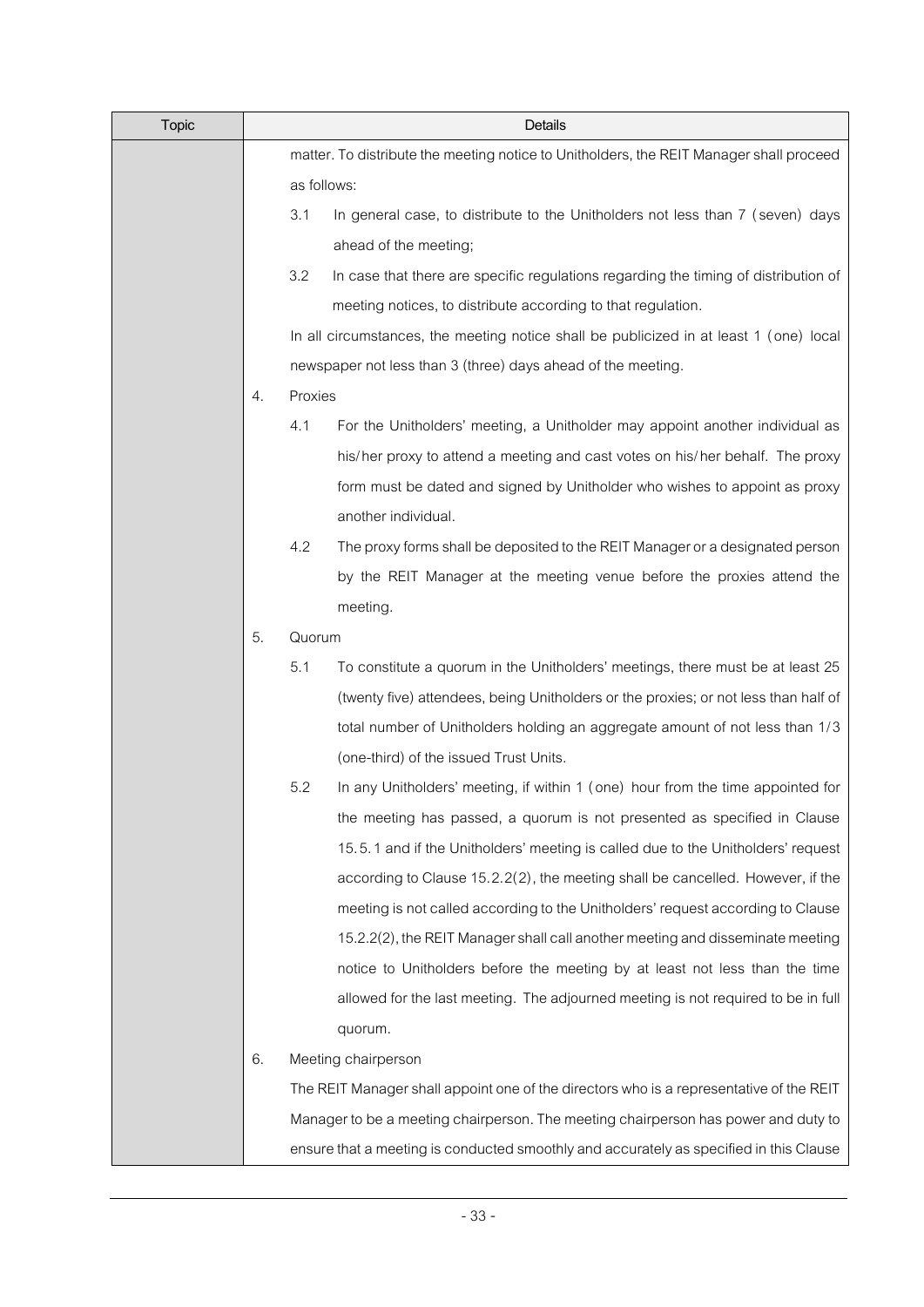| <b>Topic</b> | Details |                                                                                   |     |                                                                                          |  |
|--------------|---------|-----------------------------------------------------------------------------------|-----|------------------------------------------------------------------------------------------|--|
|              |         | 15. However, if the REIT Manager has interest in the matter being considered, the |     |                                                                                          |  |
|              |         | Trustee or representative of the Trustee shall appoint another person to be a     |     |                                                                                          |  |
|              |         | chairperson in that matter.                                                       |     |                                                                                          |  |
|              | 7.      | Vote count                                                                        |     |                                                                                          |  |
|              |         |                                                                                   |     | A Unitholder has 1 (one) vote for each Trust Unit holds and a Unitholder who is entitled |  |
|              |         |                                                                                   |     | to vote must not have special interest in the matter being considered.                   |  |
|              | 8.      |                                                                                   |     | Unitholders' resolution                                                                  |  |
|              |         | 8.1                                                                               |     | An ordinary resolution may be passed by a simple majority of the votes of                |  |
|              |         |                                                                                   |     | Unitholders present and entitled to vote.                                                |  |
|              |         | 8.2                                                                               |     | In the following circumstances, a resolution may only be passed by not less than         |  |
|              |         |                                                                                   |     | 3/4 (three-quarters) of Trust Units held by Unitholders present and entitled to          |  |
|              |         |                                                                                   |     | vote except for the agenda and voting of the Unitholders whose Trust Units are           |  |
|              |         |                                                                                   |     | divided into different classes according to Clause 9.:                                   |  |
|              |         |                                                                                   | (1) | In case of acquisition or disposal of Principal Asset with total transaction             |  |
|              |         |                                                                                   |     | size of at least 30 (thirty) percent of total asset value of CPNREIT;                    |  |
|              |         |                                                                                   | (2) | In case of paid-up capital increase or reduction that is not pre-specified               |  |
|              |         |                                                                                   |     | in this Trust Deed;                                                                      |  |
|              |         |                                                                                   | (3) | In case of an increase in capital through General Mandate;                               |  |
|              |         |                                                                                   | (4) | In case of entering into transactions with the REIT Manager or Connected                 |  |
|              |         |                                                                                   |     | Persons of the REIT Manager with total transaction size of at least THB                  |  |
|              |         |                                                                                   |     | 20,000,000 (twenty million), or exceeding 3 (three) percent of net asset                 |  |
|              |         |                                                                                   |     | value of CPNREIT, whichever is the greater;                                              |  |
|              |         |                                                                                   | (5) | In case of change in the distribution of return and the return of investment             |  |
|              |         |                                                                                   |     | to the Unitholders;                                                                      |  |
|              |         |                                                                                   | (6) | In case of dismissal or appointment of Trustee according to the Clauses                  |  |
|              |         |                                                                                   |     | regarding the change in Trustee as specified in this Trust Deed;                         |  |
|              |         |                                                                                   | (7) | In case of dismissal or appointment of REIT Manager according to the                     |  |
|              |         |                                                                                   |     | Clauses regarding the change of the REIT Manager as specified in this                    |  |
|              |         |                                                                                   |     | Trust Deed and REIT Manager Appointment Agreement;                                       |  |
|              |         |                                                                                   | (8) | In case of amendment of this Trust Deed in the matters that significantly                |  |
|              |         |                                                                                   |     | impact the right of the Unitholders;                                                     |  |
|              |         |                                                                                   | (9) | In case of dissolution of CPNREIT.                                                       |  |
|              |         | 8.3                                                                               |     | The Unitholders' resolution shall not be taken into effect if the consequences of        |  |
|              |         |                                                                                   |     | the resolution cause CPNREIT or the management of CPNREIT to be in conflict              |  |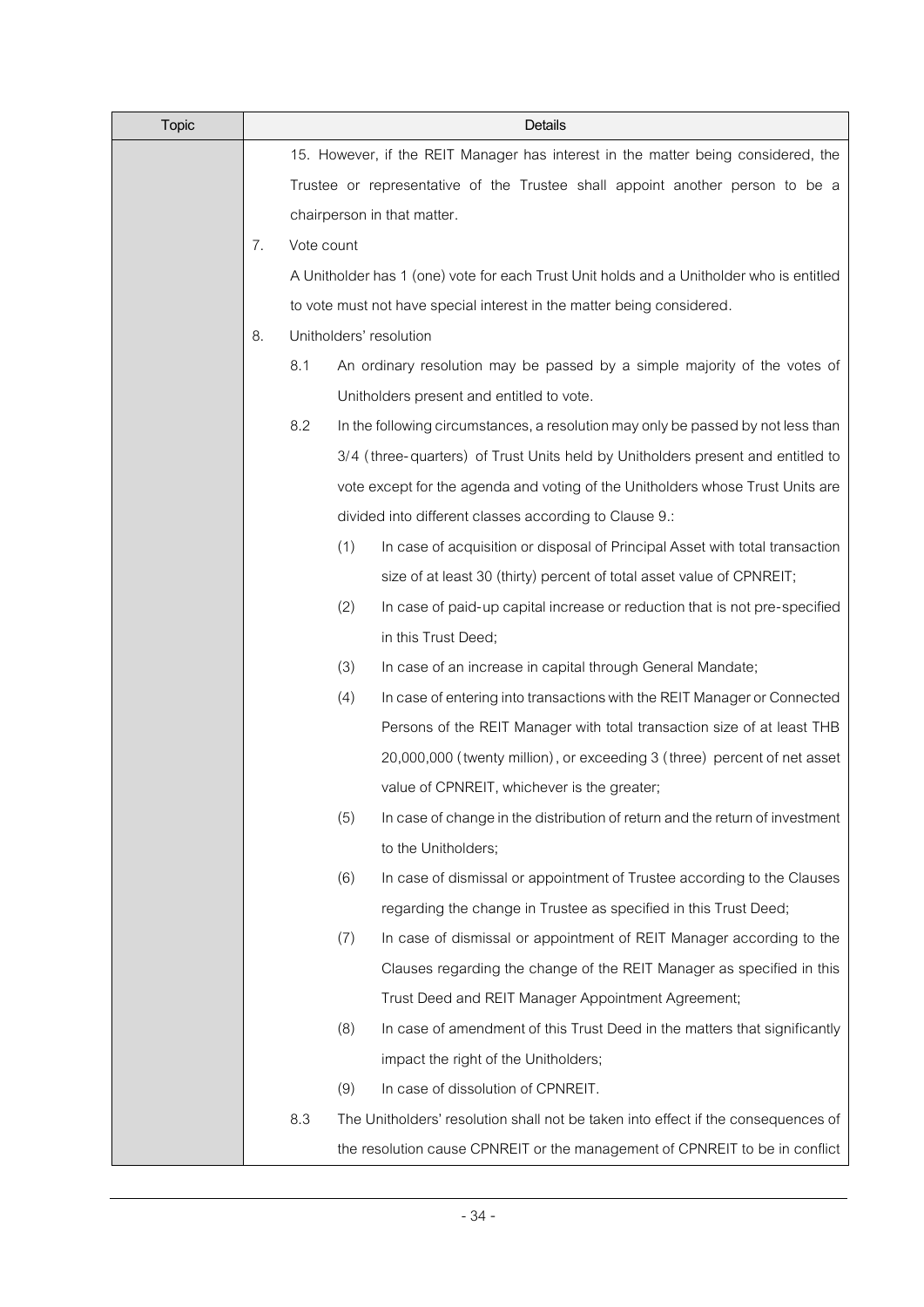| <b>Topic</b> | Details |            |                                                                                          |  |  |
|--------------|---------|------------|------------------------------------------------------------------------------------------|--|--|
|              |         |            | or not in compliance with this Trust Deed or other regulations according to the          |  |  |
|              |         |            | SEC Act or the Trust Act.                                                                |  |  |
|              |         | 8.4        | In the circumstances that there are specific guidelines regarding obtaining              |  |  |
|              |         |            | resolutions and Unitholders' meetings, the practice shall follow those guidelines.       |  |  |
|              | 9.      |            | Obtaining resolution and voting of Unitholders in the circumstances that Trust Units are |  |  |
|              |         |            | divided into several classes                                                             |  |  |
|              |         | 9.1        | When obtaining a resolution in the matters that affect the right of all classes of       |  |  |
|              |         |            | Unitholders such as dissolution of CPNREIT, etc, the resolution has to be passed         |  |  |
|              |         |            | with more than half of the votes in each class of Unitholders present and eligible       |  |  |
|              |         |            | to vote.                                                                                 |  |  |
|              |         | 9.2        | In obtaining a resolution in the matters that affect the right of certain classes of     |  |  |
|              |         |            | Unitholders such as an increase in fees and expenses of each class of Trust              |  |  |
|              |         |            | Units, the REIT Manager shall obtain resolutions only from that class of                 |  |  |
|              |         |            | Unitholders.                                                                             |  |  |
|              |         |            | Additionally, to comply with the Announcement of the SEC No. Sor. Ror. 27/2563, details  |  |  |
|              |         | as follow: |                                                                                          |  |  |
|              |         | 1.         | To convene the 2020 Annual General Meeting of Trust Unitholders. The REIT                |  |  |
|              |         |            | Manager shall convene the meeting within 4 months from the end of the fiscal             |  |  |
|              |         |            | year, or within 30 June 2020, whichever is due later.                                    |  |  |
|              |         | 2.         | For the Annual General Meeting for the Year 2020 of Trust Unitholders specifying         |  |  |
|              |         |            | that if the agendas are only for acknowledgment without seeking approval from            |  |  |
|              |         |            | the trust unitholders, the REIT Manager may proceed with other methods in                |  |  |
|              |         |            | clause 1. instead of holding the annual general meeting to provide the report for        |  |  |
|              |         |            | acknowledgment as the following matters:                                                 |  |  |
|              |         |            | (1)<br>For the Trust's significant management and guidelines for future Trust's          |  |  |
|              |         |            | management.                                                                              |  |  |
|              |         |            | (2)<br>For report of the financial statements of Trust for the Year end and              |  |  |
|              |         |            | (3)<br>For report the appointment of the external auditors and determination of          |  |  |
|              |         |            | the audit fee                                                                            |  |  |
|              |         |            | The REIT Manager shall provide a communication channel for trust unitholder to ask for   |  |  |
|              |         |            | additional information from the REIT Manager. In case that trust unitholder had submit   |  |  |
|              |         |            | the question to the REIT Manager, the REIT Manager shall summarize the questions and     |  |  |
|              |         |            | answers and disclose via the Stock Exchange of Thailand's website.                       |  |  |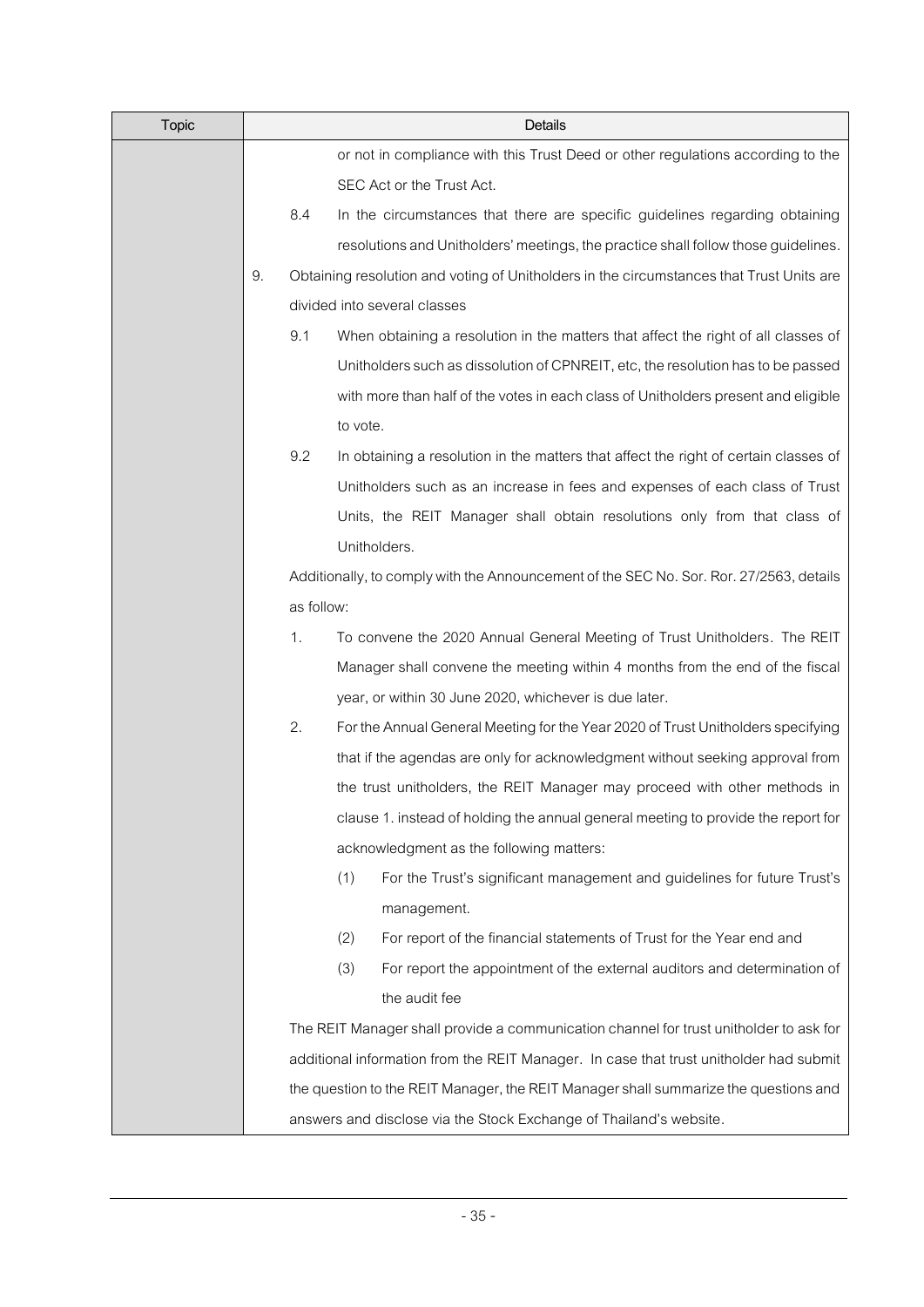| <b>Topic</b>      |    |                                                                                            | Details                                                                                      |  |  |  |  |
|-------------------|----|--------------------------------------------------------------------------------------------|----------------------------------------------------------------------------------------------|--|--|--|--|
|                   |    | 3.                                                                                         | The announcements for Clause 2. Re: Request for Resolutions and Trust                        |  |  |  |  |
|                   |    |                                                                                            | Unitholders' Meetings was effective since 1 April 2020 onwards and, in the                   |  |  |  |  |
|                   |    |                                                                                            | future, if there is an event that results in the postponement and/or the extension           |  |  |  |  |
|                   |    |                                                                                            | and/or the cancellation of the Annual General Meeting, the REIT Manager shall                |  |  |  |  |
|                   |    |                                                                                            | comply with the relevant announcements from the SEC Office.                                  |  |  |  |  |
| Amendment of      | 1. |                                                                                            | The amendment to this Trust Deed in the matter affecting the immaterial rights of            |  |  |  |  |
| <b>Trust Deed</b> |    |                                                                                            | Unitholders or the matter which clearly is for the benefit of CPNREIT or the Unitholders     |  |  |  |  |
|                   |    |                                                                                            | or in the part that is not impaired the right of Unitholders or to be in accordance with the |  |  |  |  |
|                   |    |                                                                                            | SEC Act, the Trust Act, as well as the notification, rule or orders issued by virtue of such |  |  |  |  |
|                   |    |                                                                                            | laws are not required to obtain the Unitholders' resolution in case that such matter has     |  |  |  |  |
|                   |    |                                                                                            | been disclosed to Unitholders via the SET or other channels the Unitholders are able to      |  |  |  |  |
|                   |    |                                                                                            | access and the SEC Office has already acknowledged thereof;                                  |  |  |  |  |
|                   | 2. |                                                                                            | The amendment to this Trust Deed has not contradict or contrast to the objectives of the     |  |  |  |  |
|                   |    |                                                                                            | establishment of CPNREIT and the provisions under the SEC Act, the Trust Act, as well        |  |  |  |  |
|                   |    |                                                                                            | as the notification, rule or orders issued by virtue of such laws;                           |  |  |  |  |
|                   | 3. |                                                                                            | The amendment to this Trust Deed in the matter affecting the rights of Unitholders shall     |  |  |  |  |
|                   |    | obtain the Unitholders' resolution as prescribed in the Trust Deed. save for the case that |                                                                                              |  |  |  |  |
|                   |    |                                                                                            | it is the amendment according to the order of the SEC Office under Section 21 of the         |  |  |  |  |
|                   |    |                                                                                            | Trust Act or is the case under Clause 1.                                                     |  |  |  |  |
| Dissolution of    | 1. |                                                                                            | Upon the occurrence of the following circumstances, the Trustee shall dissolve               |  |  |  |  |
| <b>CPNREIT</b>    |    | CPNREIT:                                                                                   |                                                                                              |  |  |  |  |
|                   |    | 1.1                                                                                        | When the number of the Unitholders is less than 35 (thirty five);                            |  |  |  |  |
|                   |    | 1.2                                                                                        | When the Principal Asset is disposed of and the REIT Manager fails to invest in              |  |  |  |  |
|                   |    |                                                                                            | new Real Estate with an aggregate value of not less than THB 500,000,000 (five               |  |  |  |  |
|                   |    |                                                                                            | hundred million) or not less than 75 (seventy five) percent of the total asset value         |  |  |  |  |
|                   |    |                                                                                            | of CPNREIT within 1 (one) year as from the date of disposing of such Principal               |  |  |  |  |
|                   |    |                                                                                            | Asset;                                                                                       |  |  |  |  |
|                   |    | 1.3                                                                                        | When the Unitholders' meeting resolves to dissolve as prescribed in the Trust                |  |  |  |  |
|                   |    |                                                                                            | Deed;                                                                                        |  |  |  |  |
|                   |    | 1.4                                                                                        | When there is the cause of the change of the REIT Manager but the Trustee is                 |  |  |  |  |
|                   |    |                                                                                            | unable to find the person possessing the appropriate qualifications to become                |  |  |  |  |
|                   |    |                                                                                            | the new REIT manager within the period prescribed by the SEC Office since the                |  |  |  |  |
|                   |    |                                                                                            | termination date of the duty of the previous REIT Manager, provided that the                 |  |  |  |  |
|                   |    |                                                                                            | Trustee has already used its effort in seeking the Unitholders' resolution to appoint        |  |  |  |  |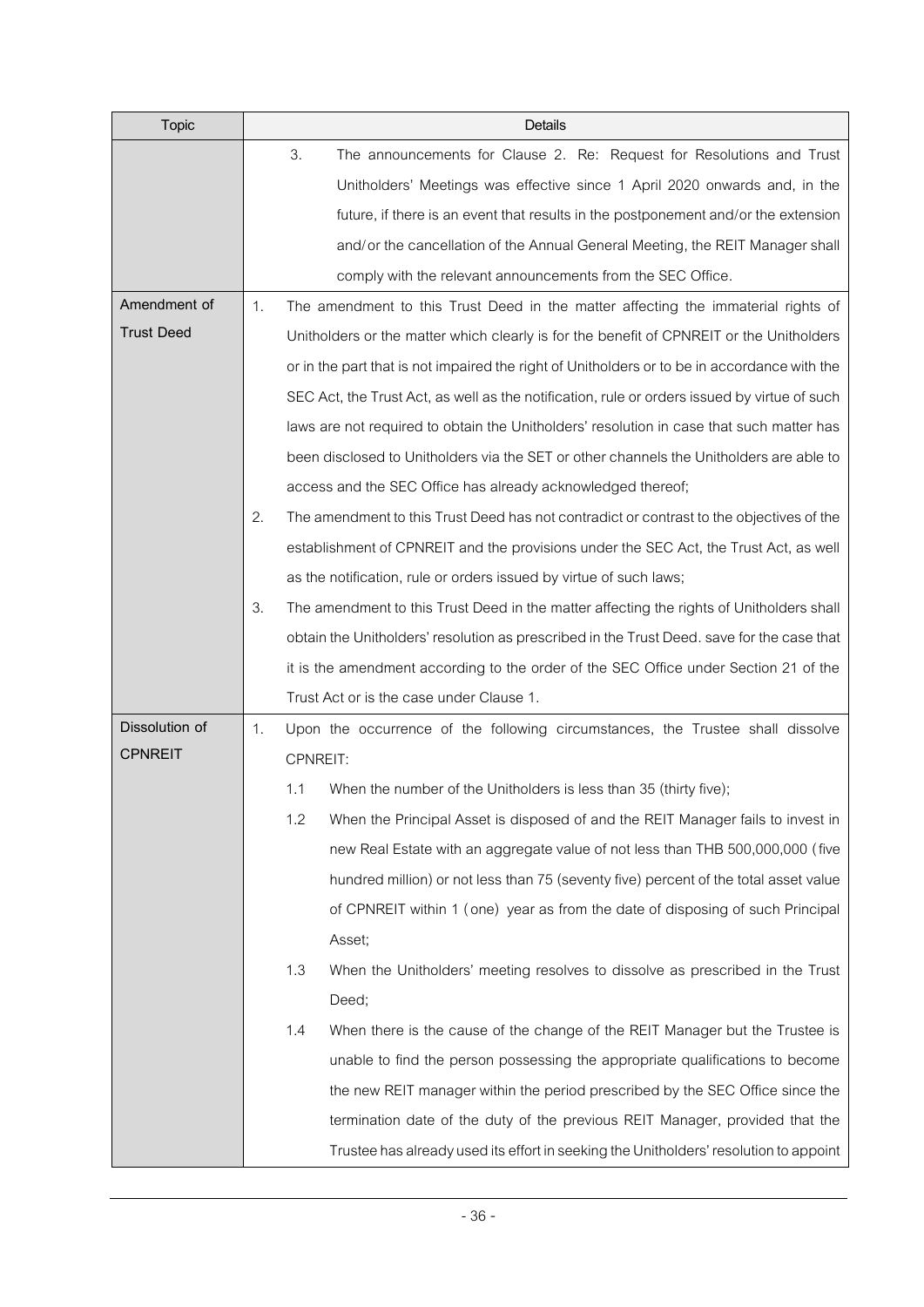| <b>Topic</b>        | Details                                                                                             |
|---------------------|-----------------------------------------------------------------------------------------------------|
|                     | the new REIT manager but cannot appoint the new REIT manager. In such case,                         |
|                     | the Trustee shall request for the Unitholders' resolution for CPNREIT dissolution;                  |
|                     | 1.5<br>When the Court has rendered its judgement or order to dissolve CPNREIT for the               |
|                     | case that there is a cause of the change of Trustee but cannot appoint the new                      |
|                     | trustee due to the inevitable ground and interested person has requested to the                     |
|                     | Court for the appointment of the new trustee but cannot appoint.                                    |
|                     | Action to be taken for the dissolution of CPNREIT<br>2.                                             |
|                     | When there is the dissolution of CPNREIT as prescribed in Clause 1., the Trustee shall              |
|                     | perform its duty in order to collect, dispose and allocate property for the payment of              |
|                     | CPNREIT's debts and expenses, except where dissolution, liquidation or bankruptcy of                |
|                     | the Trustee causes the dissolution of CPNREIT, a liquidator or an official receiver of the          |
|                     | Trustee, as the case may be, shall collect, dispose and allocate Assets of CPNREIT in               |
|                     | the following order:                                                                                |
|                     | the expenses accruing from collecting, disposing of and distribution of assets;<br>2.1              |
|                     | 2.2<br>the fees and tax that have to pay or due;                                                    |
|                     | 2.3<br>the consideration of the person appointed by the Court to manage CPNREIT or                  |
|                     | the liquidator or the official receiver under Section 29 or Section 52 of the Trust                 |
|                     | Act, the expenses in taking legal action having been borne by Unitholders under                     |
|                     | the third paragraph of Section 44, Section 45 or Section 46 of the Trust Act and                    |
|                     | the expenses relating to the management of CPNREIT which the Trustee can                            |
|                     | rightfully claim from CPNREIT, and consideration of the Trustee;                                    |
|                     | other debts.<br>2.4                                                                                 |
|                     | If CPNREIT's asset is insufficient to pay expenses or debts in any order, the payment               |
|                     | shall be allocated proportionally in such the order.                                                |
|                     | The remaining of CPNREIT's assets after the payment under the first paragraph shall be              |
|                     | allocated to the Unitholders proportionally to their unitholding.                                   |
| Registrar for Trust | The registrar for trust units means the Trustee or a person delegated by the Trustee to act as      |
| Units               | a registrar for trust units. The registrar must be licensed to provide the services as a securities |
|                     | registrar by the SEC, and approved by the SET to act as a registrar for trust units on another      |
|                     | person's behalf. The registrar shall have the various duties as prescribed by securities law        |
|                     | and other relevant criteria as follows:                                                             |
|                     | Issuance of trust unit certificates or evidence representing the rights in the trust units:<br>1.   |
|                     | The Trustee shall ensure that the registrar prepares trust unit certificates or evidence            |
|                     | representing the rights in the trust units for the unitholders for use in claiming their rights     |